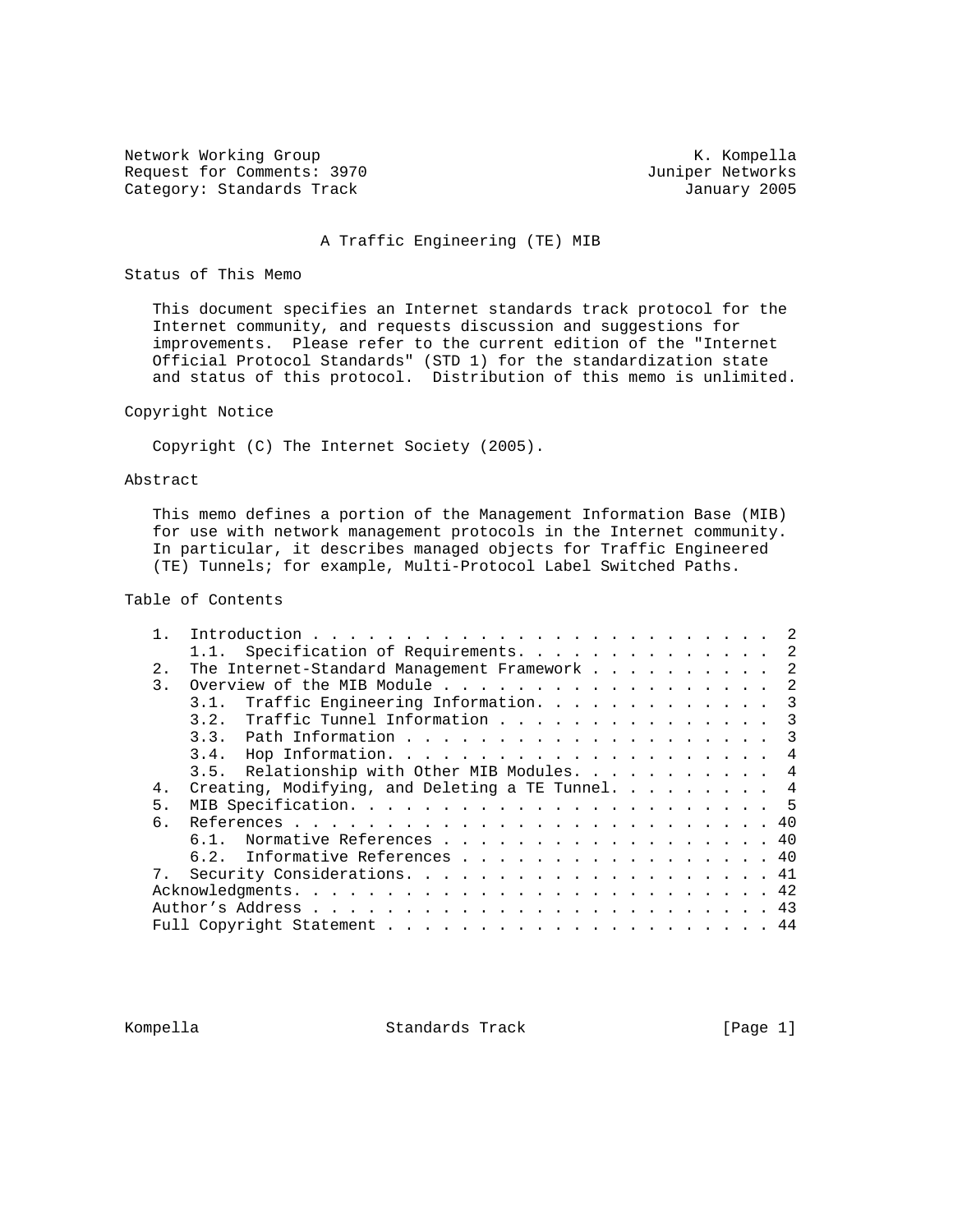#### 1. Introduction

 This memo defines a portion of the Management Information Base (MIB) for use with network management protocols in the Internet community. In particular, it describes managed objects for Traffic Engineered (TE) Tunnels; for example, Multi-Protocol Label Switched Paths ([7], [8]). The MIB module defined by this memo allows one to configure TE Tunnels, to assign one or more paths to a Tunnel, and to monitor operational aspects of the Tunnel, such as the number of octets and packets that have passed through the Tunnel.

 As it stands, this MIB module can only be used to configure or monitor a TE Tunnel at its ingress. The ingress is then expected to use some protocol (such as RSVP-TE) to signal the other routers in the path the information they need to set up the tunnel. The extension of this module for use at other points of a Tunnel is for further study.

## 1.1. Specification of Requirements

 The key words "MUST", "MUST NOT", "REQUIRED", "SHALL", "SHALL NOT", "SHOULD", "SHOULD NOT", "RECOMMENDED", "MAY", and "OPTIONAL" in this document are to be interpreted as described in RFC 2119 [1].

2. The Internet-Standard Management Framework

 For a detailed overview of the documents that describe the current Internet-Standard Management Framework, please refer to Section 7 of RFC 3410 [8].

 Managed objects are accessed via a virtual information store, termed the Management Information Base or MIB. MIB objects are generally accessed through the Simple Network Management Protocol (SNMP). Objects in the MIB are defined using the mechanisms defined in the Structure of Management Information (SMI). This memo specifies a MIB module that is compliant to the SMIv2, which is described in STD 58, RFC 2578 [2], STD 58, RFC 2579 [3] and STD 58, RFC 2580 [4].

3. Overview of the MIB Module

The Traffic Engineering MIB module consists of four parts:

- 1) Traffic Engineering information,
- 2) a table of Traffic Engineering Tunnels,
- 3) a table of Paths that tunnels take, and
- 4) a table of Hops that make up a tunnel path.

The MIB module also has statements for minimal and full compliance.

Kompella Charles Standards Track (Page 2)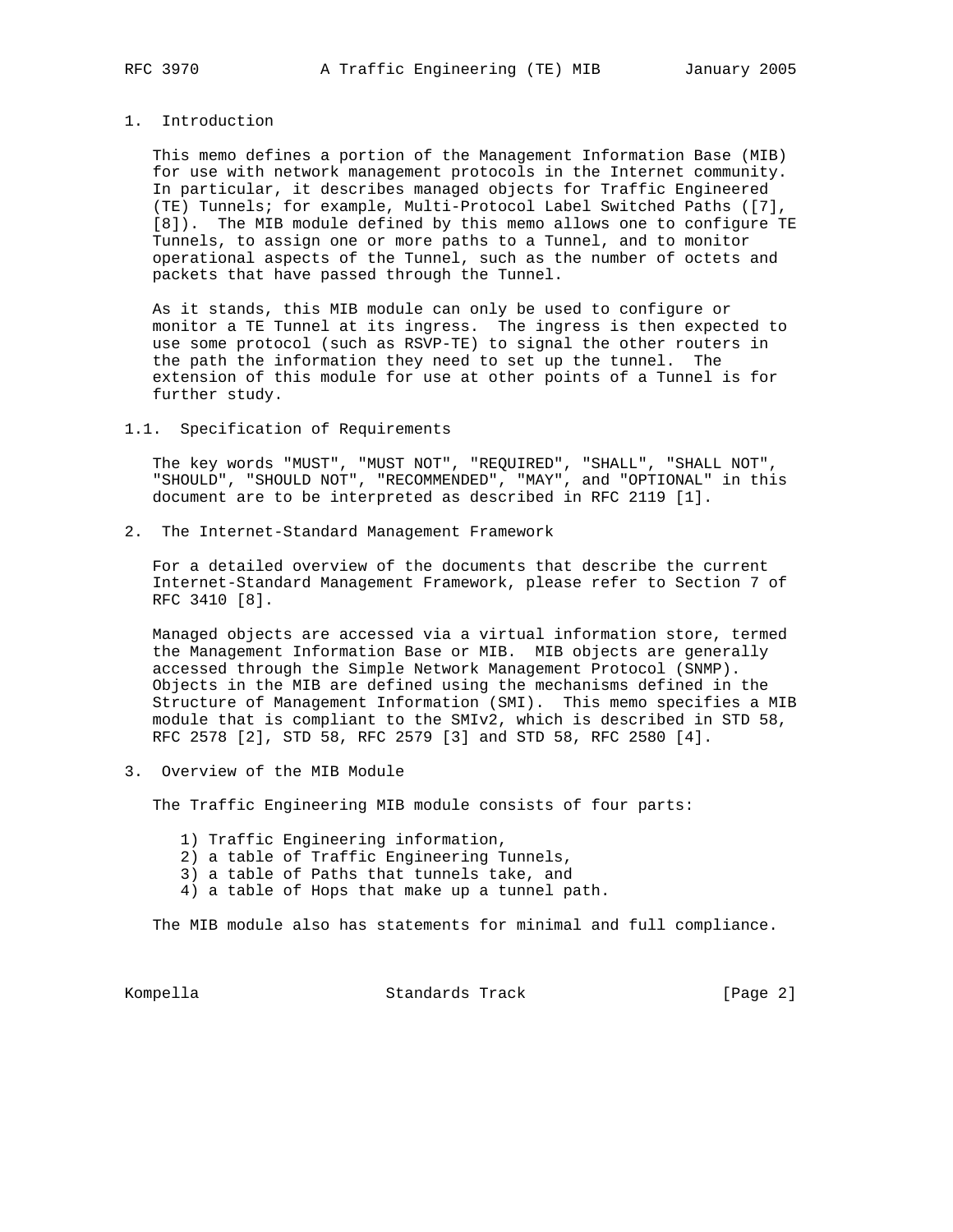The following subsections give an overview of each part. All objects are mandatory. For minimal compliance, all objects MAY be implemented read-only; for full compliance, all objects must be implemented to their stated MAX-ACCESS capabilities. Notifications are optional.

## 3.1. Traffic Engineering Information

 This part contains information about the Link State Protocols used to carry TE information, the signaling protocols used to set up Traffic Tunnels, the number of Traffic Tunnels that have been configured and that are operational, and a mapping of Administrative Group (called Resource Classes in [7]) numbers to names.

### 3.2. Traffic Tunnel Information

 This part contains a table of Traffic Tunnels and information about each one. This information includes the Tunnel name, its configuration information, its operational information, and the active path(s) that the Tunnel takes.

 Configuration information includes the end points of the Traffic Tunnel, and the number of configured paths for the Traffic Tunnel.

 Operational information includes the current state (up/down), the count of octets and packets sent on the Traffic Tunnel, how long it has been up, and how many state transitions the Traffic Tunnel has had.

 Operational path information includes the number of operational paths, the number of path changes, and when the last path change was.

## 3.3. Path Information

 A Tunnel is a logical entity. An instantiation of a Tunnel is one or more Paths; each Path has a route (also called Explicit Route) or sequence of hops. A Path is indexed by a dual index: The primary index is that of the Tunnel to which the Path belongs; the secondary index is that of the Path itself.

 The configured information for a Path consists of the constraints for the Path and a configured route.

 The operational information consists of the Path status, the computed route (i.e., the route that was computed to satisfy the constraints), and the actual path as recorded by the signaling protocol.

Kompella Standards Track [Page 3]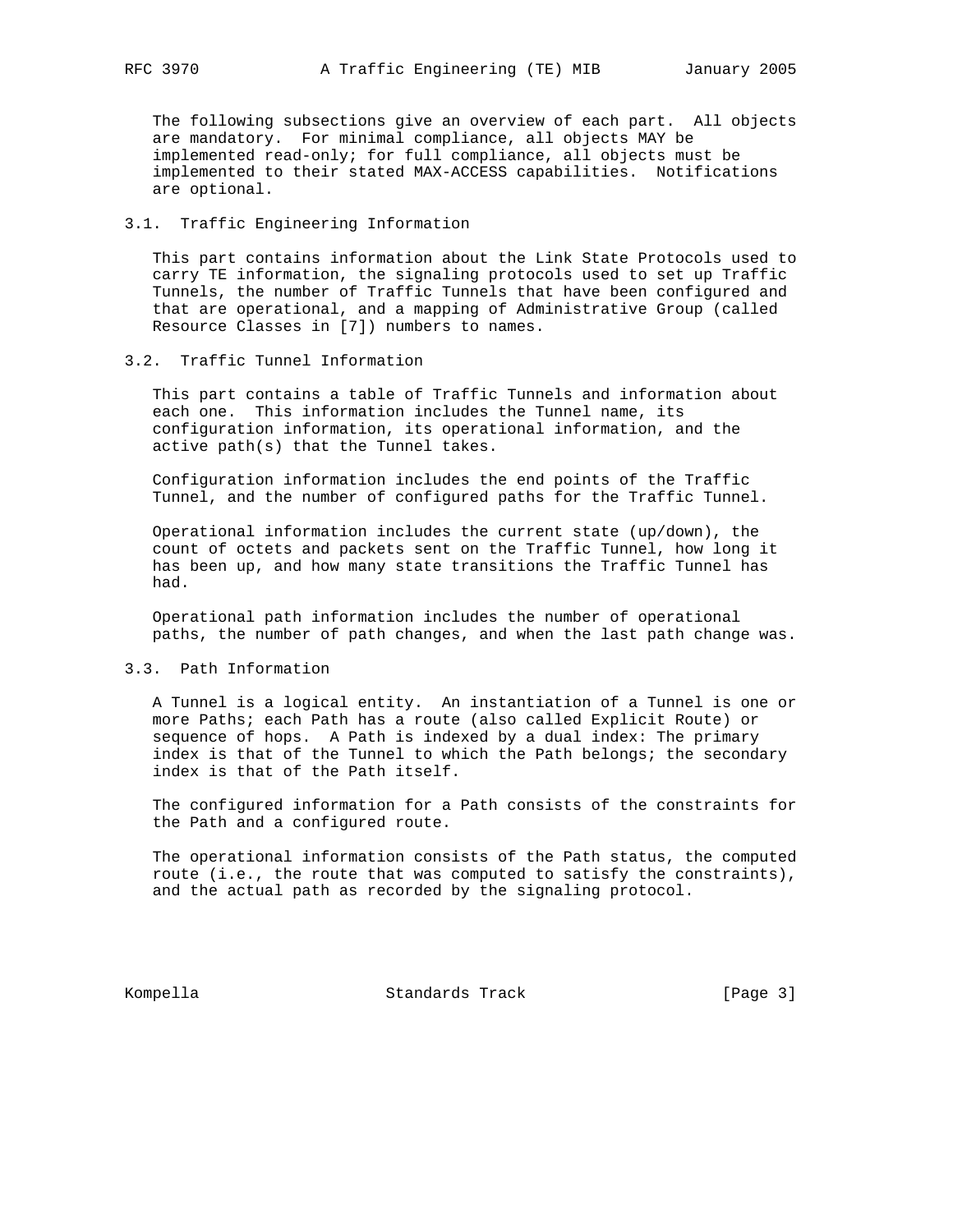#### 3.4. Hop Information

 A path consists of a sequence of hops. A hop can be loose (meaning that the path eventually traverses the specified node) or strict (meaning that the specified node and possibly the link must be the next node in the path). A hop can be specified as an IPv4 address, an IPv6 address, an Autonomous System number or an unnumbered interface index [5].

 The Hop Table contains all hops for all paths on a given router. It is organized as follows. There is a primary index that identifies a list of hops and a secondary index that identifies individual hops. Thus, to get the sequence of recorded hops for a path, one looks up the path's tePathRecordedRoute, which is a primary index into the Hop Table. Then to get the list of actual hops in order for the recorded path, one uses a secondary index of 1, 2, ....

## 3.5. Relationship with Other MIB Modules

 A TE Tunnel can extend objects from two other MIB modules; one is the Interfaces MIB [10], and the other is the IP Tunnel MIB [11]. The mechanism for doing so is to assign the TE Tunnel index (teTunnelIndex) with a valid ifIndex value in ifTable.

 If a TE Tunnel is deemed an interface, a new interface object is created and assigned an ifIndex value in ifTable. Then a TE Tunnel object is created, setting teTunnelIndex to the same value as the interface index.

 If (and only if) a TE Tunnel is considered an interface, it may also be considered an IP tunnel (if the encapsulation of the TE Tunnel is IP). In that case, the interface associated with the TE Tunnel should have its ifType set to tunnel(131).

 If a TE Tunnel is not considered an interface, then the TE Tunnel index (teTunnelIndex) SHOULD be set to a value at least 2^24, so that it is distinct from normal interfaces.

4. Creating, Modifying, and Deleting a TE Tunnel

 To create a TE Tunnel, one first obtains a free Tunnel index by using the object teNextTunnelIndex. One then creates the Tunnel, including all parameters, either as createAndGo or createAndWait. Then, TE Paths for this Tunnel can be created by using the teTunnelNextPathIndex object, again as createAndGo or createAndWait. A particular Path is computed and signaled when both the Path and the enclosing Tunnel have RowStatus 'active'.

Kompella Standards Track [Page 4]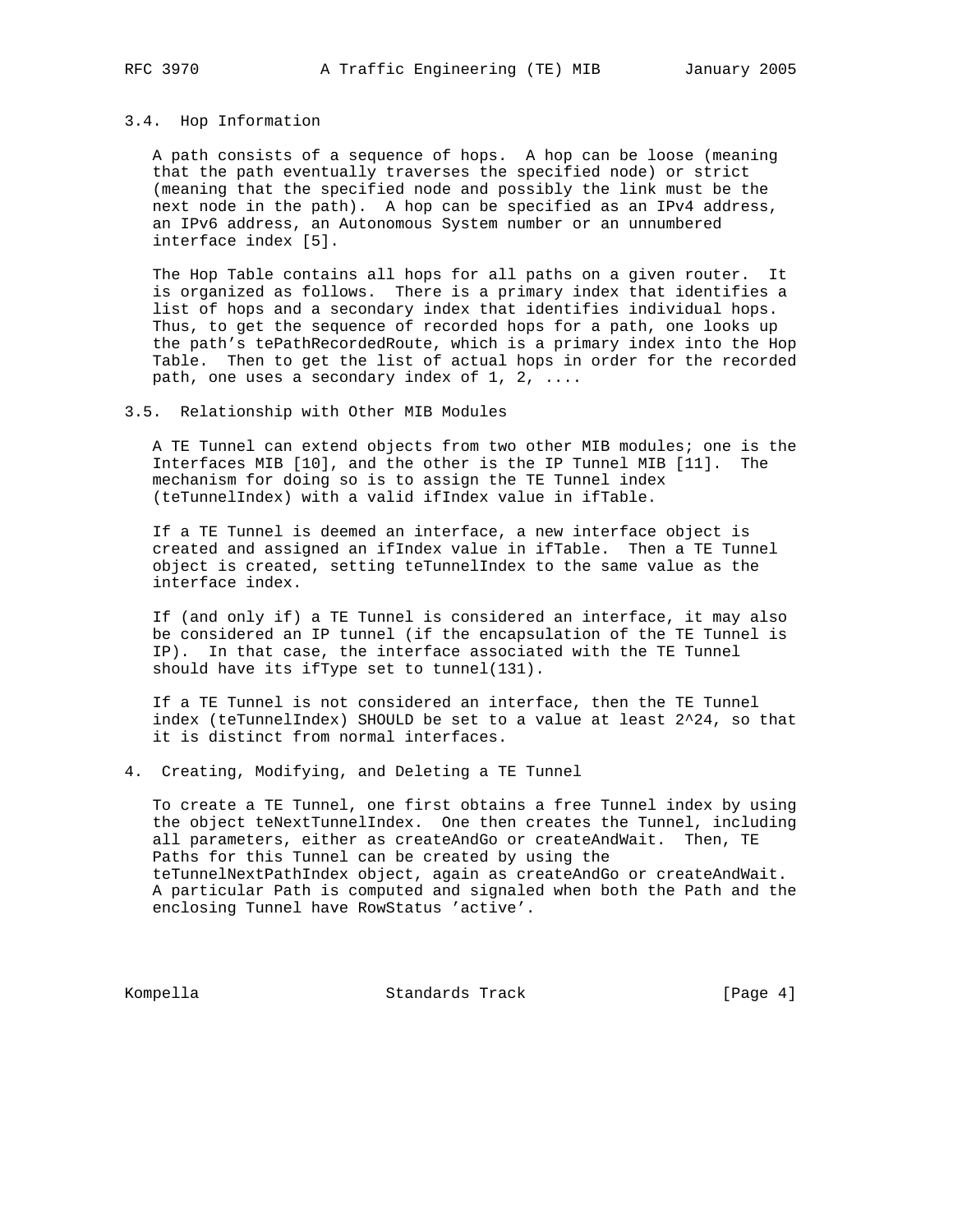To build a Path's configured route, one first gets a free PathHop index by using teNextPathHopIndex, and then builds the route hop-by hop using the secondary index, setting the AddrType, Address, and HopType for each Hop. Finally, one sets the tePathConfiguredRoute in the Path to the PathHop index obtained.

 Modifying certain properties of a TE Tunnel or a TE Path may require setting the RowStatus of the Tunnel (or Path) to 'notInService' before making the changes and then setting the RowStatus of the Tunnel (or Path) back to 'active' to re-signal all Paths of the Tunnel (or the modified Path).

 A TE Tunnel and all its Paths can be deleted by setting the Tunnel's RowStatus to 'destroy'. A specific Path within a Tunnel can be destroyed by setting that Path's RowStatus to 'destroy'.

5. MIB Specification

 This MIB module IMPORTs objects from RFCs 2578 [2], 2579 [3], 2580 [3], 3411 [6], and 3811 [5] and it also has REFERENCE clauses to RFCs 3209 [8] and 3212 [12].

TE-MIB DEFINITIONS ::= BEGIN

#### IMPORTS

 MODULE-IDENTITY, OBJECT-TYPE, NOTIFICATION-TYPE, mib-2, Integer32, Gauge32, Counter32, Counter64, Unsigned32, TimeTicks FROM SNMPv2-SMI RowStatus, StorageType, TimeStamp, TruthValue FROM SNMPv2-TC SnmpAdminString FROM SNMP-FRAMEWORK-MIB MODULE-COMPLIANCE, OBJECT-GROUP, NOTIFICATION-GROUP FROM SNMPv2-CONF TeHopAddress, TeHopAddressType, MplsBitRate FROM MPLS-TC-STD-MIB; teMIB MODULE-IDENTITY LAST-UPDATED "200501040000Z" -- 01 January 2005 ORGANIZATION "IETF Traffic Engineering Working Group" CONTACT-INFO " Editor: Kireeti Kompella Postal: Juniper Networks, Inc. 1194 Mathilda Ave

Kompella Standards Track [Page 5]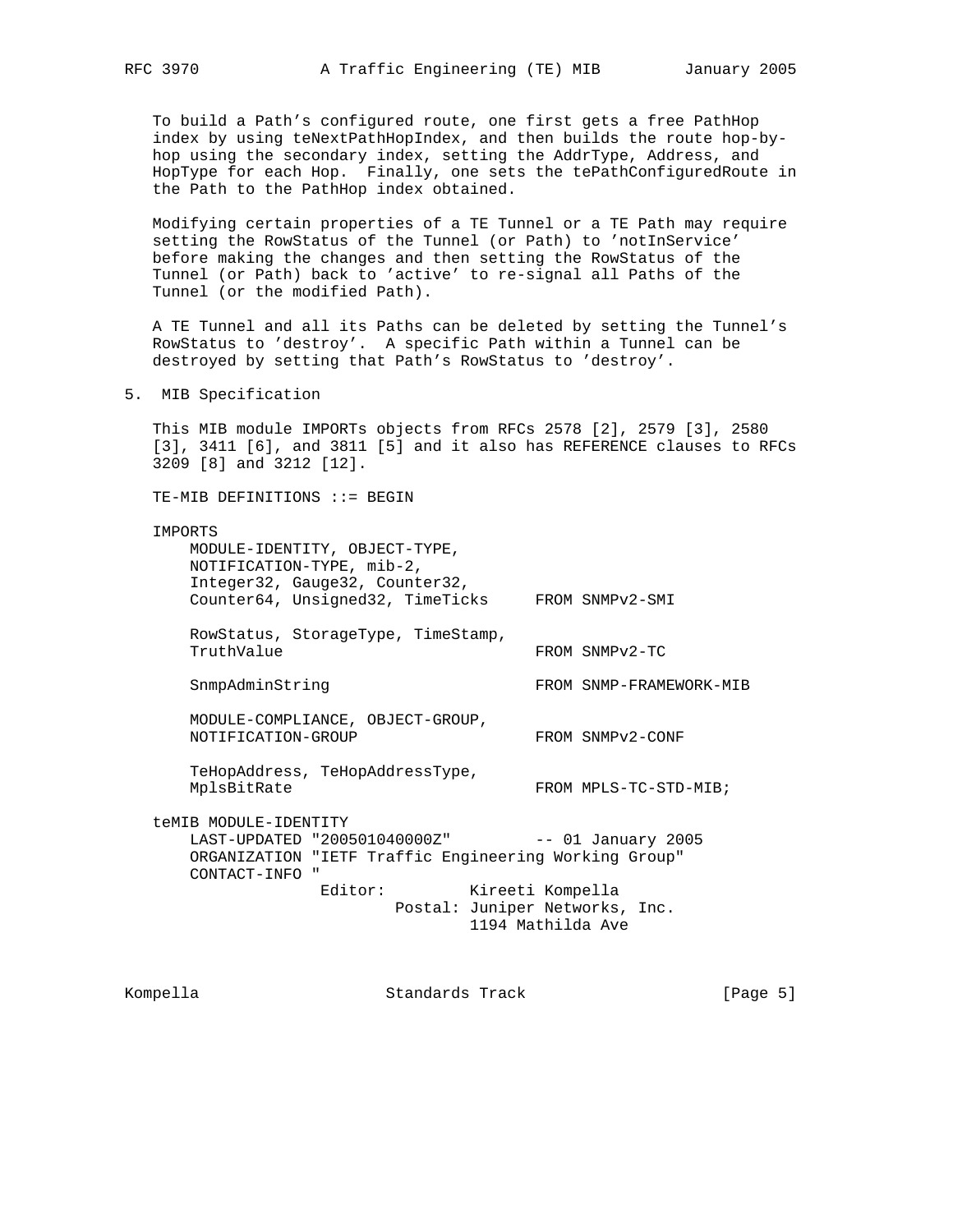Sunnyvale, CA 94089 Tel: +1 408 745 2000 E-mail: kireeti@juniper.net

 The IETF Traffic Engineering Working Group is chaired by Jim Boyle and Ed Kern.

WG Mailing List information:

| General Discussion: te-wg@ops.ietf.org |                              |
|----------------------------------------|------------------------------|
| To Subscribe:                          | te-wq-request@ops.ietf.orq   |
| In Body:                               | subscribe                    |
| Archive:                               | ftp://ops.ietf.org/pub/lists |

 Comments on the MIB module should be sent to the mailing list. The archives for this mailing list should be consulted for previous discussion on this MIB. "

DESCRIPTION "The Traffic Engineering MIB module.

 Copyright (C) The Internet Society (2005). This version of this MIB module is part of RFC 3970; see the RFC itself for full legal notices. "

-- revision history

 REVISION "200501040000Z" -- 01 January 2005 DESCRIPTION "Initial version, published as RFC 3970." ::= { mib-2 122 }

-- Top level objects

 teMIBNotifications OBJECT IDENTIFIER ::= { teMIB 0 } teMIBObjects OBJECT IDENTIFIER ::= { teMIB 1 } teMIBConformance OBJECT IDENTIFIER ::= { teMIB 2 }  $\hspace{1.3cm} - \hspace{1.3cm} - \hspace{1.3cm} - \hspace{1.3cm} - \hspace{1.3cm} - \hspace{1.3cm} - \hspace{1.3cm} - \hspace{1.3cm} - \hspace{1.3cm} - \hspace{1.3cm} - \hspace{1.3cm} - \hspace{1.3cm} - \hspace{1.3cm} - \hspace{1.3cm} - \hspace{1.3cm} - \hspace{1.3cm} - \hspace{1.3cm} - \hspace{1.3cm} - \hspace{1.3cm} - \hspace{1.3cm} - \hspace{1.3cm} - \hspace{1.3cm} -$ --

 -- TE MIB Objects  $- -$ 

-- TE Info

teInfo OBJECT IDENTIFIER ::= { teMIBObjects 1 }

teDistProtocol OBJECT-TYPE

Kompella Standards Track [Page 6]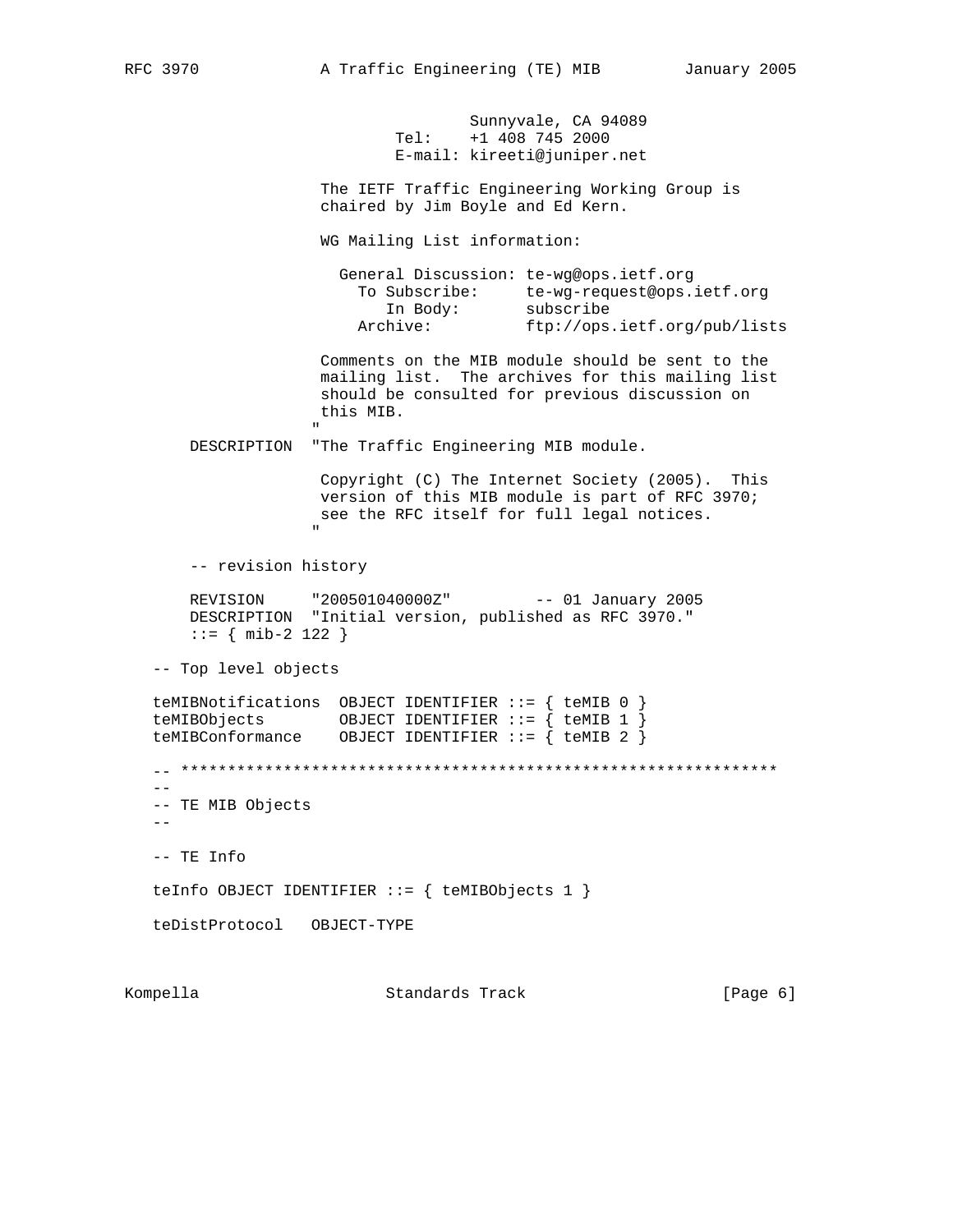SYNTAX BITS { other(0), isis(1),  $\operatorname{ospf}(2)$  } MAX-ACCESS read-only STATUS current DESCRIPTION "IGP used to distribute Traffic Engineering information and topology to each device for the purpose of automatic path computation. More than one IGP may be used to distribute TE information. "  $::=$  { teInfo 1 } teSignalingProto OBJECT-TYPE SYNTAX BITS { other(0), rsvpte(1), crldp(2), static(3) -- static configuration } } MAX-ACCESS read-only STATUS current DESCRIPTION "Traffic Engineering signaling protocols supported by this device. More than one protocol may be supported. " REFERENCE "For a description of RSVP-TE, see RFC 3209; for CR-LDP, see RFC 3212. "  $::=$  { teInfo 2 } teNotificationEnable OBJECT-TYPE SYNTAX TruthValue MAX-ACCESS read-write STATUS current DESCRIPTION "If this object is true, then it enables the generation of notifications from this MIB module. Otherwise notifications are not generated. " "The contract of the contract of the contract of the contract of the contract of the contract of the contract of the contract of the contract of the contract of the contract of the contract of the contract of the contrac DEFVAL { false }  $::=$  { teInfo 3 } teNextTunnelIndex OBJECT-TYPE SYNTAX Unsigned32 MAX-ACCESS read-only STATUS current DESCRIPTION "An integer that may be used as a new Index in the Kompella Standards Track [Page 7]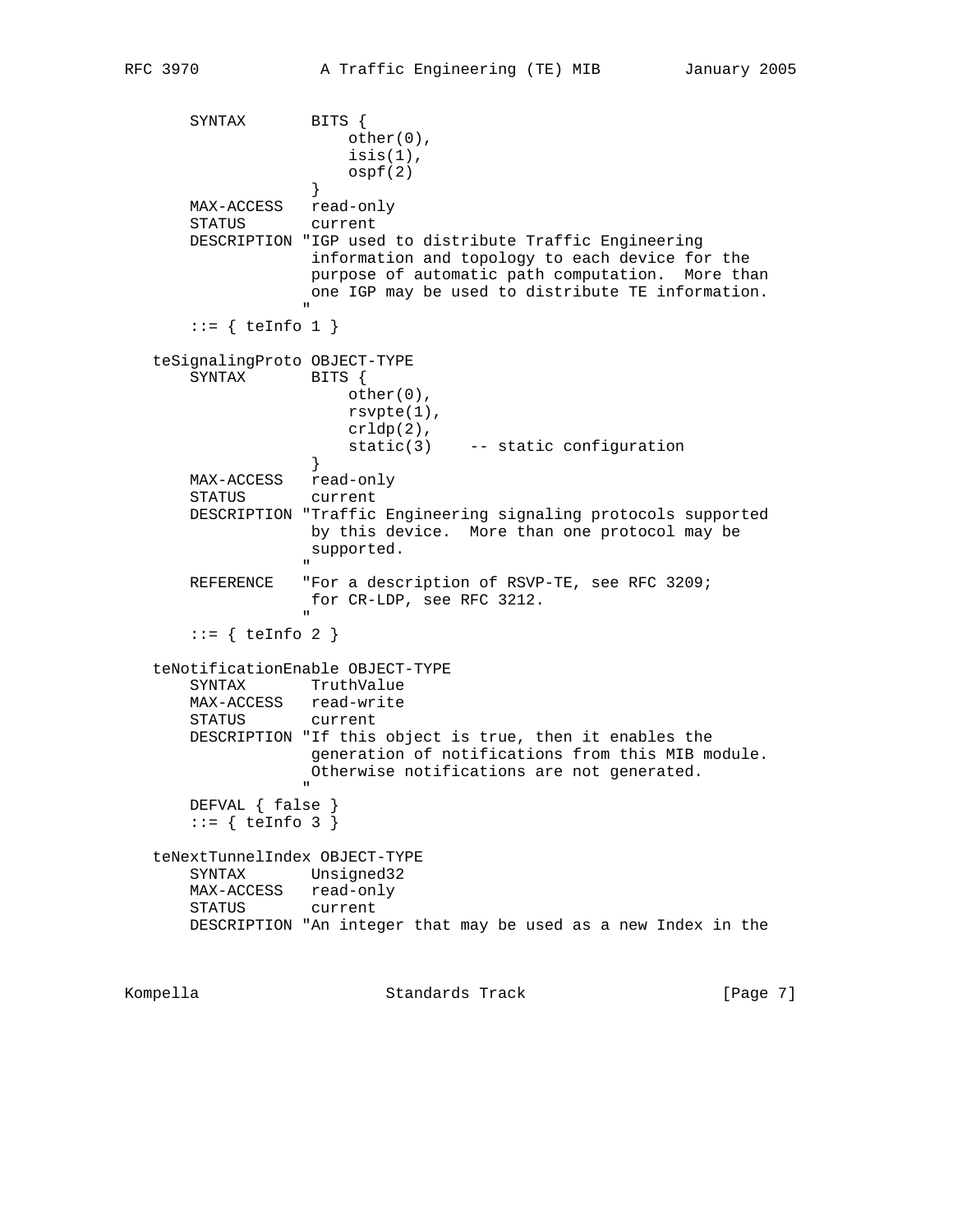teTunnelTable.

 The special value of 0 indicates that no more new entries can be created in that table.

 When this MIB module is used for configuration, this object always contains a legal value (if non-zero) for an index that is not currently used in that table. The Command Generator (Network Management Application) reads this variable and uses the (non-zero) value read when creating a new row with an SNMP SET. When the SET is performed, the Command Responder (agent) must determine whether the value is indeed still unused; Two Network Management Applications may attempt to create a row (configuration entry) simultaneously and use the same value. If it is currently unused, the SET succeeds, and the Command Responder (agent) changes the value of this object according to an implementation-specific algorithm. If the value is in use, however, the SET fails. The Network Management Application must then re-read this variable to obtain a new usable value.

 "  $::=$  { teInfo 4 }

teNextPathHopIndex OBJECT-TYPE

| SYNTAX                                                         | Unsigned32      |  |  |  |  |  |
|----------------------------------------------------------------|-----------------|--|--|--|--|--|
| MAX-ACCESS                                                     | read-only       |  |  |  |  |  |
| STATUS                                                         | current         |  |  |  |  |  |
| DESCRIPTION "An integer that may be used as a new Index in the | tePathHopTable. |  |  |  |  |  |
|                                                                |                 |  |  |  |  |  |

 The special value of 0 indicates that no more new entries can be created in that table.

 When this MIB module is used for configuration, this object always contains a legal value (if non-zero) for an index that is not currently used in that table. The Command Generator (Network Management Application) reads this variable and uses the (non-zero) value read when creating a new row with an SNMP SET. When the SET is performed, the Command Responder (agent) must determine whether the value is indeed still unused; Two Network Management Applications may attempt to create a row (configuration entry) simultaneously and use the same value. If it is currently unused, the SET

Kompella Chamber Standards Track Chamber (Page 8)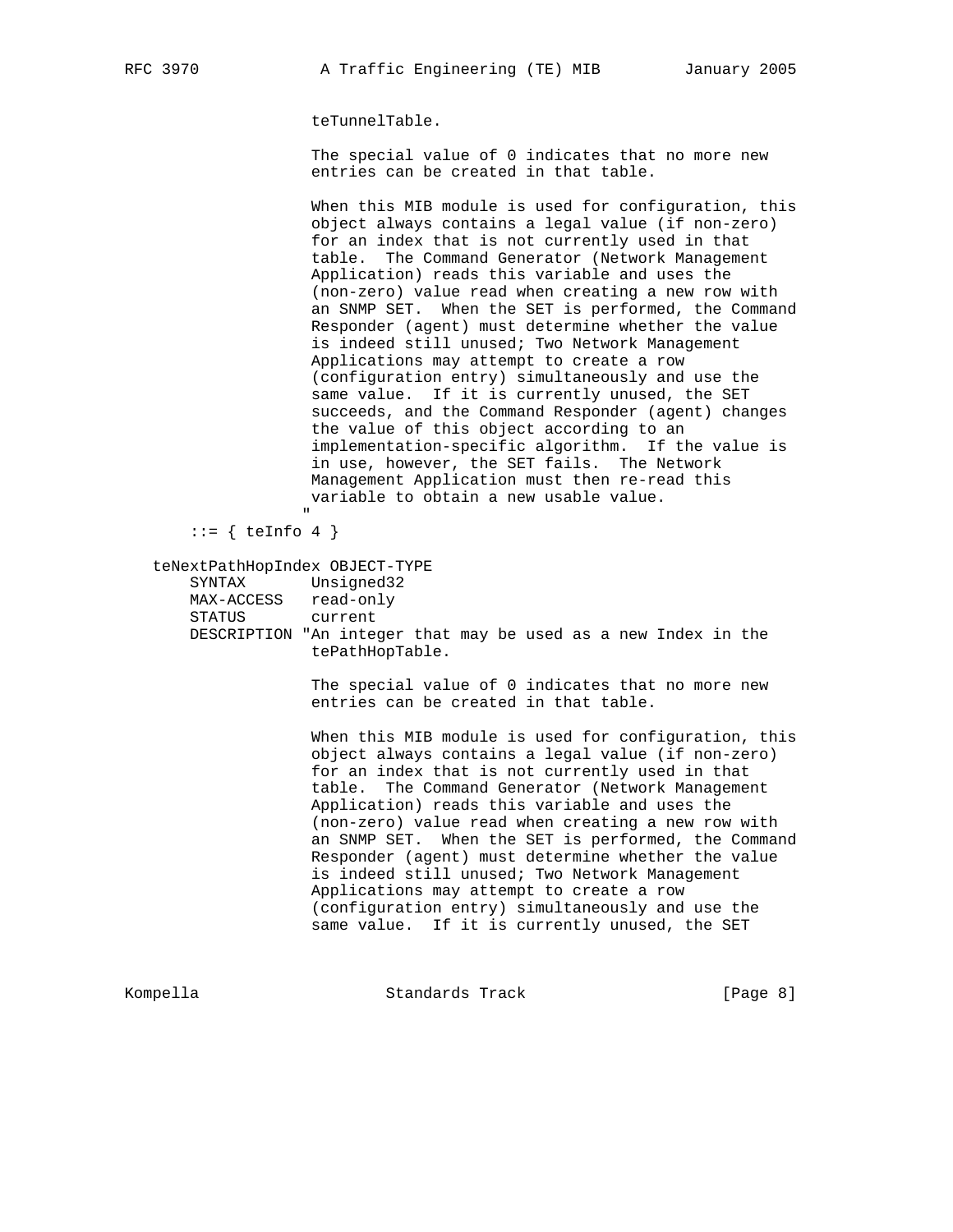```
 succeeds, and the Command Responder (agent) changes
                      the value of this object according to an
                      implementation-specific algorithm. If the value is
                      in use, however, the SET fails. The Network
                      Management Application must then re-read this
                      variable to obtain a new usable value.
" "The contract of the contract of the contract of the contract of the contract of the contract of the contract of the contract of the contract of the contract of the contract of the contract of the contract of the contrac
       ::= { teInfo 5 }
    teConfiguredTunnels OBJECT-TYPE
        SYNTAX Gauge32
        MAX-ACCESS read-only
        STATUS current
        DESCRIPTION "Number of currently configured Tunnels."
       ::= { teInfo 6 }
    teActiveTunnels OBJECT-TYPE
        SYNTAX Gauge32
        MAX-ACCESS read-only
        STATUS current
        DESCRIPTION "Number of currently active Tunnels."
       ::= { teInfo 7 }
    tePrimaryTunnels OBJECT-TYPE
        SYNTAX Gauge32
        MAX-ACCESS read-only
        STATUS current
        DESCRIPTION "Number of currently active Tunnels running on
                      their primary paths.
 "
       ::= { teInfo 8 }
    teAdminGroupTable OBJECT-TYPE
       SYNTAX SEQUENCE OF TeAdminGroupEntry
        MAX-ACCESS not-accessible
        STATUS current
        DESCRIPTION "A mapping of configured administrative groups. Each
                      entry represents an Administrative Group and
                      provides a name and index for the group.
                      Administrative groups are used to label links in the
                      Traffic Engineering topology in order to place
                      constraints (include and exclude) on Tunnel paths.
                      A groupName can only be linked to one group number.
                      The groupNumber is the number assigned to the
                      administrative group used in constraints,
                      such as tePathIncludeAny or tePathIncludeAll.
 "
```

| [Page 9]<br>Standards Track<br>Kompella |
|-----------------------------------------|
|-----------------------------------------|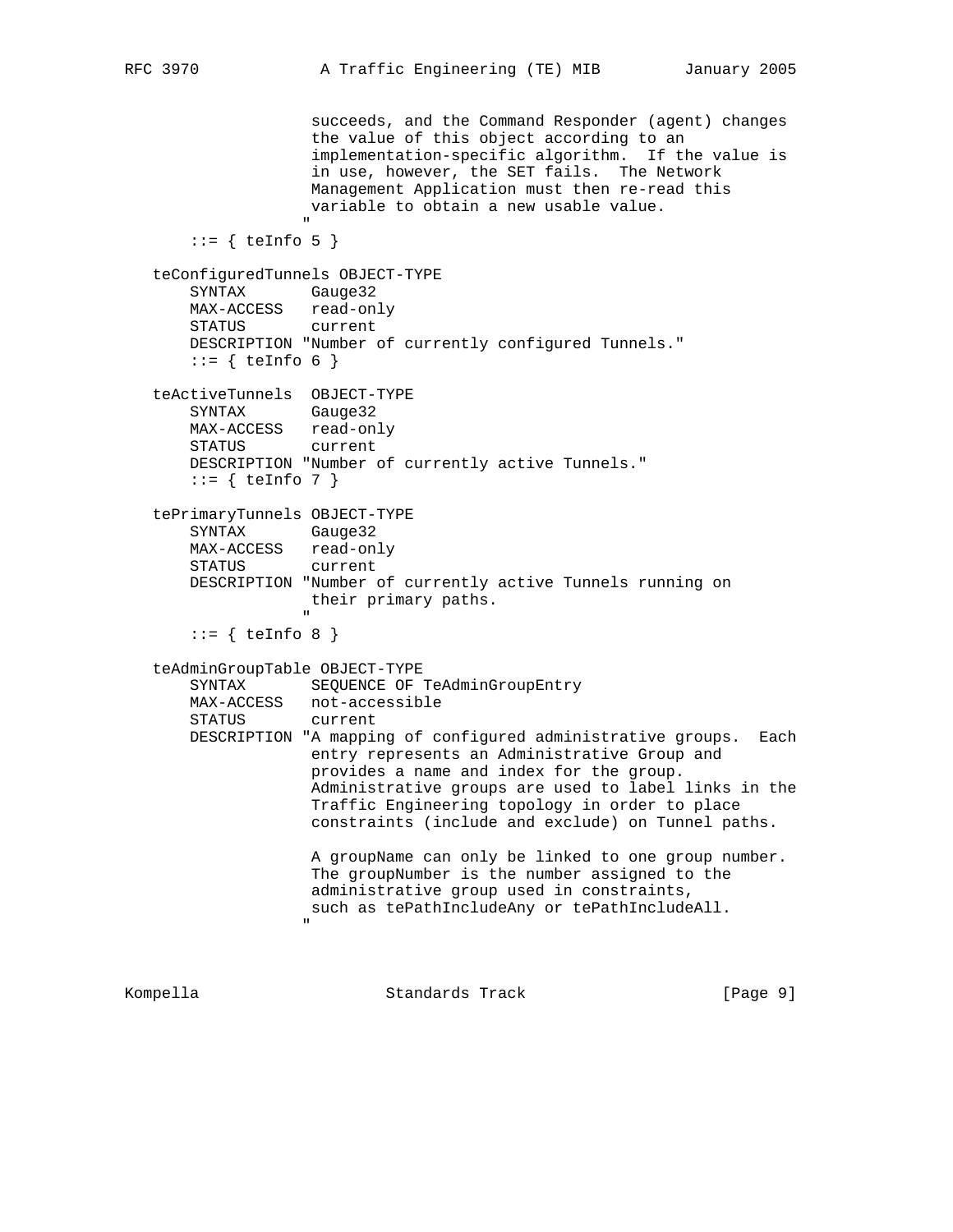```
::= { teInfo 9 }
    teAdminGroupEntry OBJECT-TYPE
        SYNTAX TeAdminGroupEntry
        MAX-ACCESS not-accessible
        STATUS current
        DESCRIPTION "A mapping between a configured group number and
                      its human-readable name. The group number should
                      be between 1 and 32, inclusive. Group number n
                       represents bit number (n-1) in the bit vector for
                       Include/Exclude constraints.
                       All entries in this table MUST be kept in stable
                       storage so that they will re-appear in case of a
                      restart/reboot.
" "The contract of the contract of the contract of the contract of the contract of the contract of the contract of the contract of the contract of the contract of the contract of the contract of the contract of the contrac
        INDEX { teAdminGroupNumber }
        ::= { teAdminGroupTable 1 }
    TeAdminGroupEntry ::=
        SEQUENCE {
            teAdminGroupNumber Integer32,
           teAdminGroupName SnmpAdminString,
            teAdminGroupRowStatus RowStatus
        }
    teAdminGroupNumber OBJECT-TYPE
       SYNTAX Integer32 (1..32)
 MAX-ACCESS not-accessible
 STATUS current
        DESCRIPTION "Index of the administrative group."
        ::= { teAdminGroupEntry 1 }
    teAdminGroupName OBJECT-TYPE
       SYNTAX SnmpAdminString (SIZE (1..32))
        MAX-ACCESS read-create
        STATUS current
        DESCRIPTION "Name of the administrative group."
        ::= { teAdminGroupEntry 2 }
    teAdminGroupRowStatus OBJECT-TYPE
        SYNTAX RowStatus
        MAX-ACCESS read-create
        STATUS current
        DESCRIPTION "The status of this conceptual row.
                       The value of this object has no effect on whether
                       other objects in this conceptual row can be
```
Kompella Standards Track [Page 10]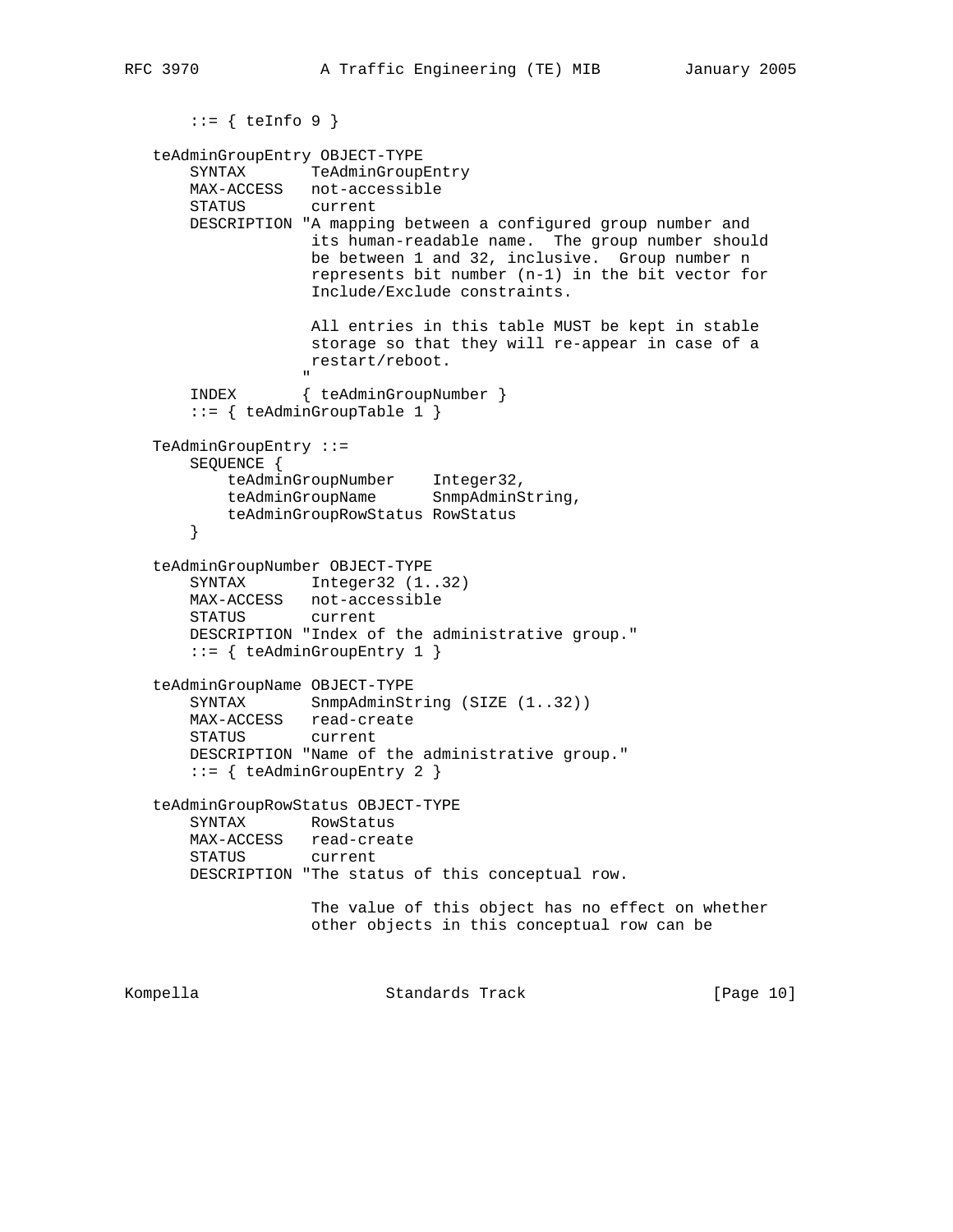```
 modified.
" "The contract of the contract of the contract of the contract of the contract of the contract of the contract of the contract of the contract of the contract of the contract of the contract of the contract of the contrac
        ::= { teAdminGroupEntry 3 }
   -- Tunnel Table
 teTunnelTable OBJECT-TYPE
 SYNTAX SEQUENCE OF TeTunnelEntry
       MAX-ACCESS not-accessible
       STATUS current
       DESCRIPTION "Table of Configured Traffic Tunnels."
       ::= { teMIBObjects 2 }
 teTunnelEntry OBJECT-TYPE
 SYNTAX TeTunnelEntry
       MAX-ACCESS not-accessible
       STATUS current
       DESCRIPTION "Entry containing information about a particular
                    Traffic Tunnel.
" "The contract of the contract of the contract of the contract of the contract of the contract of the contract of the contract of the contract of the contract of the contract of the contract of the contract of the contrac
       INDEX { teTunnelIndex }
       ::= { teTunnelTable 1 }
   TeTunnelEntry ::=
       SEQUENCE {
          teTunnelIndex Unsigned32,
          teTunnelName SnmpAdminString,
           teTunnelNextPathIndex Unsigned32,
        -- Conceptual row information:
          teTunnelRowStatus RowStatus,
teTunnelStorageType storageType,
 -- Address information:
 teTunnelSourceAddressType TeHopAddressType,
teTunnelSourceAddress TeHopAddress,
 teTunnelDestinationAddressType TeHopAddressType,
teTunnelDestinationAddress TeHopAddress,
         -- State/performance information:
          teTunnelState INTEGER,
teTunnelDiscontinuityTimer TimeStamp,
teTunnelOctets Counter64,
          teTunnelPackets Counter64,
          teTunnelLPOctets Counter32,
           teTunnelLPPackets Counter32,
          teTunnelAge TimeTicks,
teTunnelTimeUp TimeTicks,
teTunnelPrimaryTimeUp TimeTicks,
teTunnelTransitions Counter32,
teTunnelLastTransition TimeTicks,
```
Kompella Standards Track [Page 11]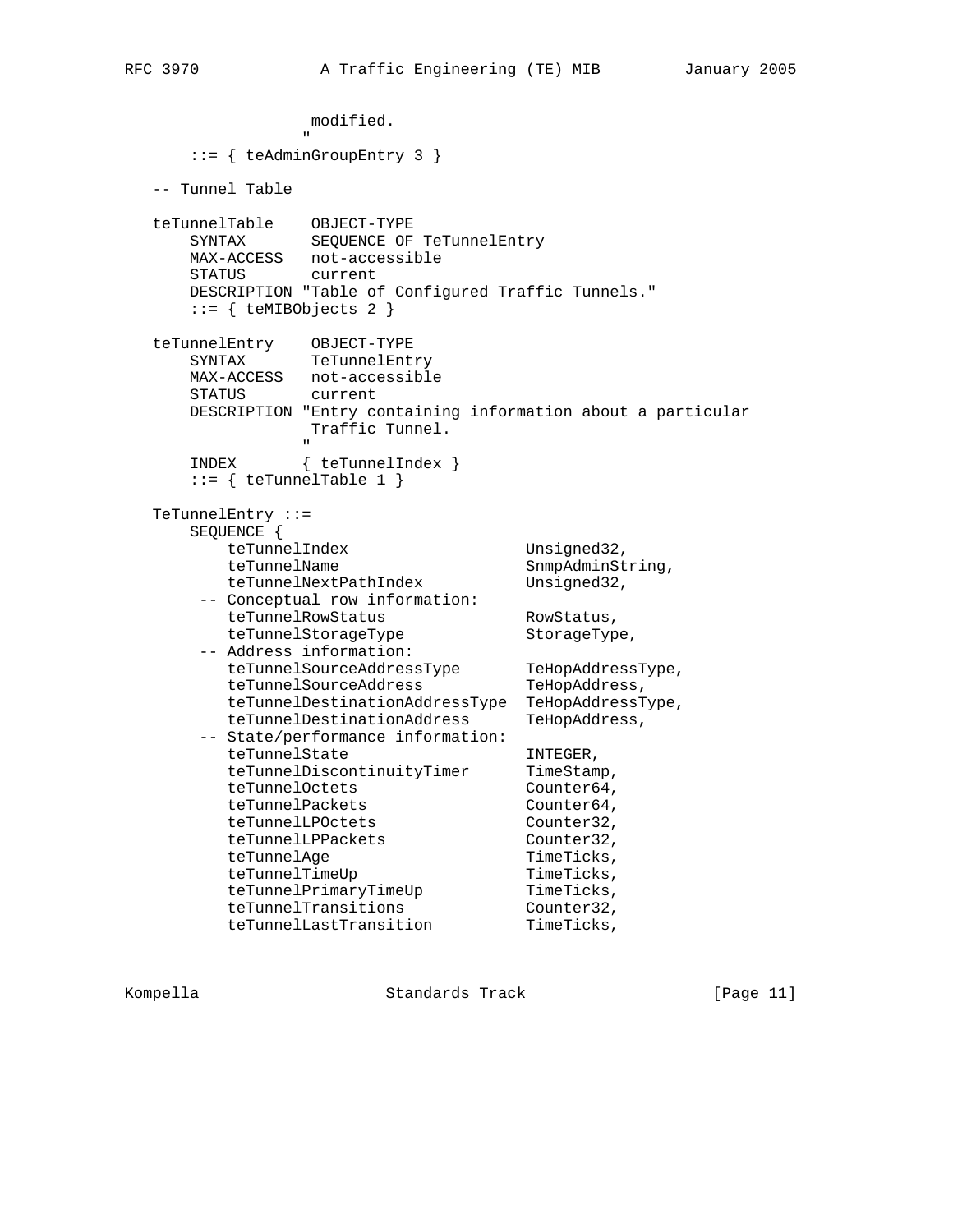```
teTunnelPathChanges Counter32,
teTunnelLastPathChange  TimeTicks,
teTunnelConfiguredPaths Gauge32,
           teTunnelStandbyPaths Gauge32,
            teTunnelOperationalPaths Gauge32
        }
 teTunnelIndex OBJECT-TYPE
 SYNTAX Unsigned32 (1..4294967295)
       MAX-ACCESS not-accessible
       STATUS current
       DESCRIPTION "A unique index that identifies a Tunnel. If the TE
                    Tunnel is considered an interface, then this index
                     must match the interface index of the corresponding
                     interface. Otherwise, this index must be at least
                     2^24, so that it does not overlap with any existing
                     interface index.
 "
       ::= { teTunnelEntry 1 }
 teTunnelName OBJECT-TYPE
SYNTAX SnmpAdminString (SIZE (1..32))
       MAX-ACCESS read-create
       STATUS current
       DESCRIPTION "Name of the Traffic Tunnel.
                     Note that the name of a Tunnel MUST be unique.
                     When a SET request contains a name that is already
                     in use for another entry, then the implementation
                     must return an inconsistentValue error.
                     The value of this object cannot be changed if the
                     if the value of the corresponding teTunnelRowStatus
                     object is 'active'.
" "The contract of the contract of the contract of the contract of the contract of the contract of the contract of the contract of the contract of the contract of the contract of the contract of the contract of the contrac
       ::= { teTunnelEntry 2 }
    teTunnelNextPathIndex OBJECT-TYPE
       SYNTAX Unsigned32
       MAX-ACCESS read-only
       STATUS current
       DESCRIPTION "An integer that may be used as a new Index for the
                     next Path in this Tunnel.
                     The special value of 0 indicates that no more Paths
                     can be created for this Tunnel, or that no more new
                     entries can be created in tePathTable.
Kompella Chambridge Standards Track [Page 12]
```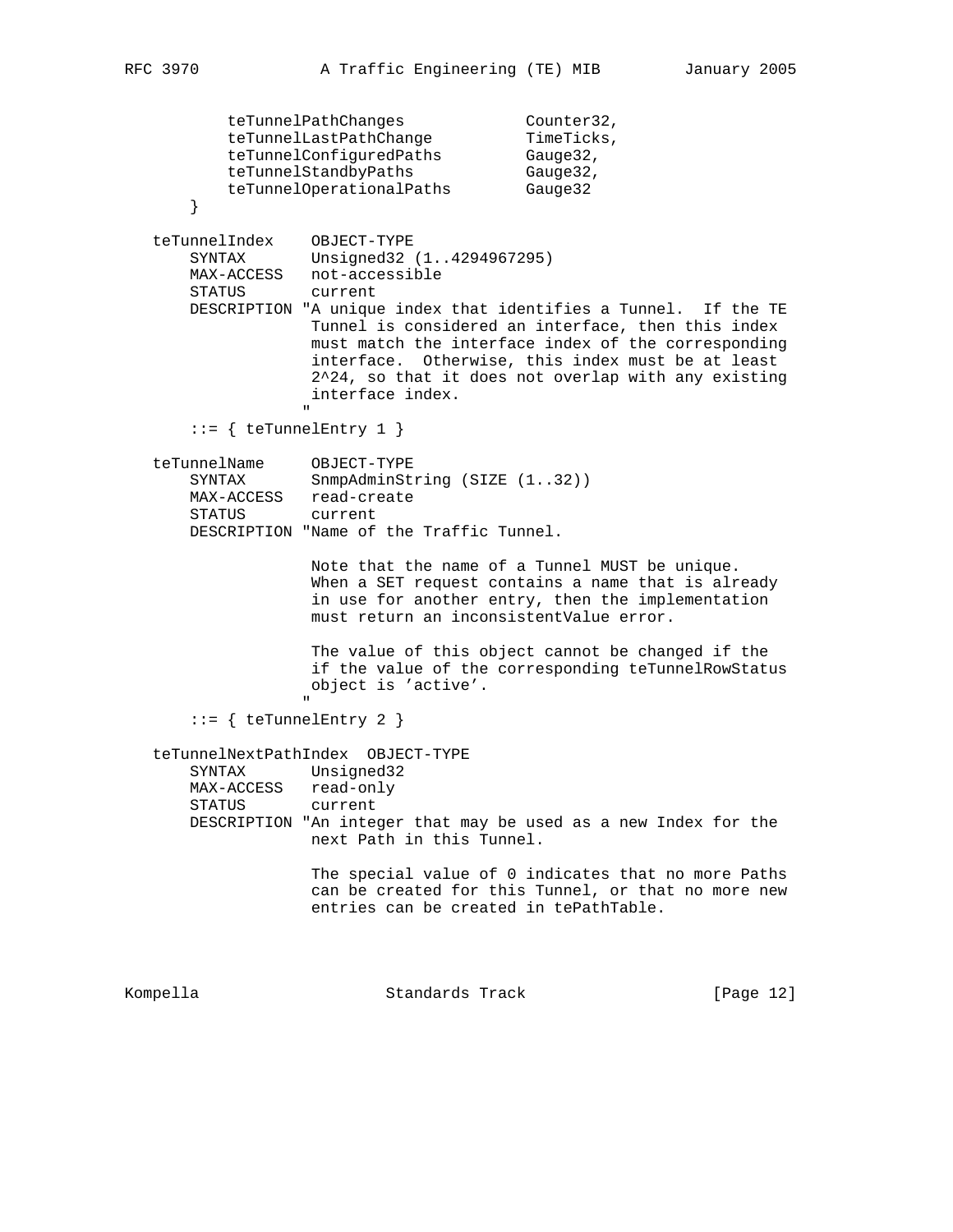When this MIB module is used for configuration, this object always contains a legal value (if non-zero) for an index that is not currently used in that table. The Command Generator (Network Management Application) reads this variable and uses the (non-zero) value read when creating a new row with an SNMP SET. When the SET is performed, the Command Responder (agent) must determine whether the value is indeed still unused; Two Network Management Applications may attempt to create a row (configuration entry) simultaneously and use the same value. If it is currently unused, the SET succeeds, and the Command Responder (agent) changes the value of this object according to an implementation-specific algorithm. If the value is in use, however, the SET fails. The Network Management Application must then re-read this variable to obtain a new usable value. " "The contract of the contract of the contract of the contract of the contract of the contract of the contract of the contract of the contract of the contract of the contract of the contract of the contract of the contrac  $::=$  { teTunnelEntry 3 } teTunnelRowStatus OBJECT-TYPE

 SYNTAX RowStatus MAX-ACCESS read-create STATUS current DESCRIPTION "The status of this conceptual row.

When the value of this object is 'active', then the values for the corresponding objects teTunnelName, teTunnelSourceAddressType, teTunnelSourceAddress, teTunnelDestinationAddressType, and teTunnelDestinationAddress cannot be changed. " "The contract of the contract of the contract of the contract of the contract of the contract of the contract of the contract of the contract of the contract of the contract of the contract of the contract of the contrac

```
 ::= { teTunnelEntry 4 }
```
teTunnelStorageType OBJECT-TYPE

 SYNTAX StorageType MAX-ACCESS read-create STATUS current DESCRIPTION "The storage type for this conceptual row. Conceptual rows having the value 'permanent' need not allow write-access to any columnar objects in the row.

 $::=$  { teTunnelEntry 5 }

" "The contract of the contract of the contract of the contract of the contract of the contract of the contract of the contract of the contract of the contract of the contract of the contract of the contract of the contrac

Kompella Standards Track [Page 13]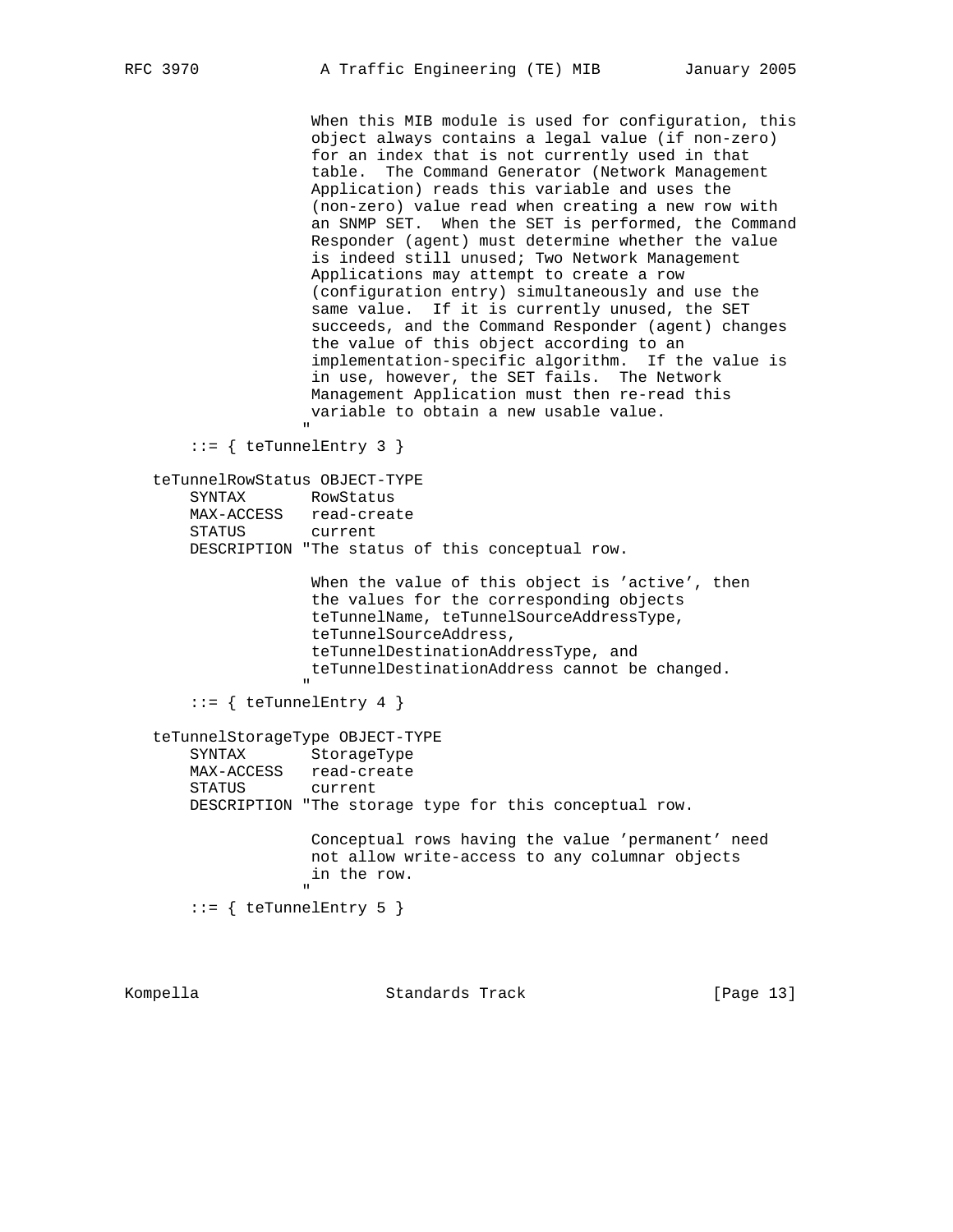teTunnelSourceAddressType OBJECT-TYPE SYNTAX TeHopAddressType MAX-ACCESS read-create STATUS current DESCRIPTION "The type of Traffic Engineered Tunnel hop address for the source of this Tunnel. Typically, this address type is IPv4 or IPv6, with a prefix length of 32 or 128, respectively. If the TE Tunnel path is being computed by a path computation server, however, it is possible to use more flexible source address types, such as AS numbers or prefix lengths less than host address lengths. The value of this object cannot be changed if the value of the corresponding teTunnelRowStatus object is 'active'. " "The contract of the contract of the contract of the contract of the contract of the contract of the contract of the contract of the contract of the contract of the contract of the contract of the contract of the contrac ::= { teTunnelEntry 6 } teTunnelSourceAddress OBJECT-TYPE SYNTAX TeHopAddress MAX-ACCESS read-create STATUS current DESCRIPTION "The Source Traffic Engineered Tunnel hop address of this Tunnel. The type of this address is determined by the value of the corresponding teTunnelSourceAddressType. Note that the source and destination addresses of a Tunnel can be different address types. The value of this object cannot be changed if the value of the corresponding teTunnelRowStatus object is 'active'. " ::= { teTunnelEntry 7 } teTunnelDestinationAddressType OBJECT-TYPE SYNTAX TeHopAddressType MAX-ACCESS read-create<br>STATUS current STATUS DESCRIPTION "The type of Traffic Engineered Tunnel hop address for the destination of this Tunnel. The value of this object cannot be changed if the value of the corresponding teTunnelRowStatus object is 'active'.

Kompella **Standards Track** [Page 14]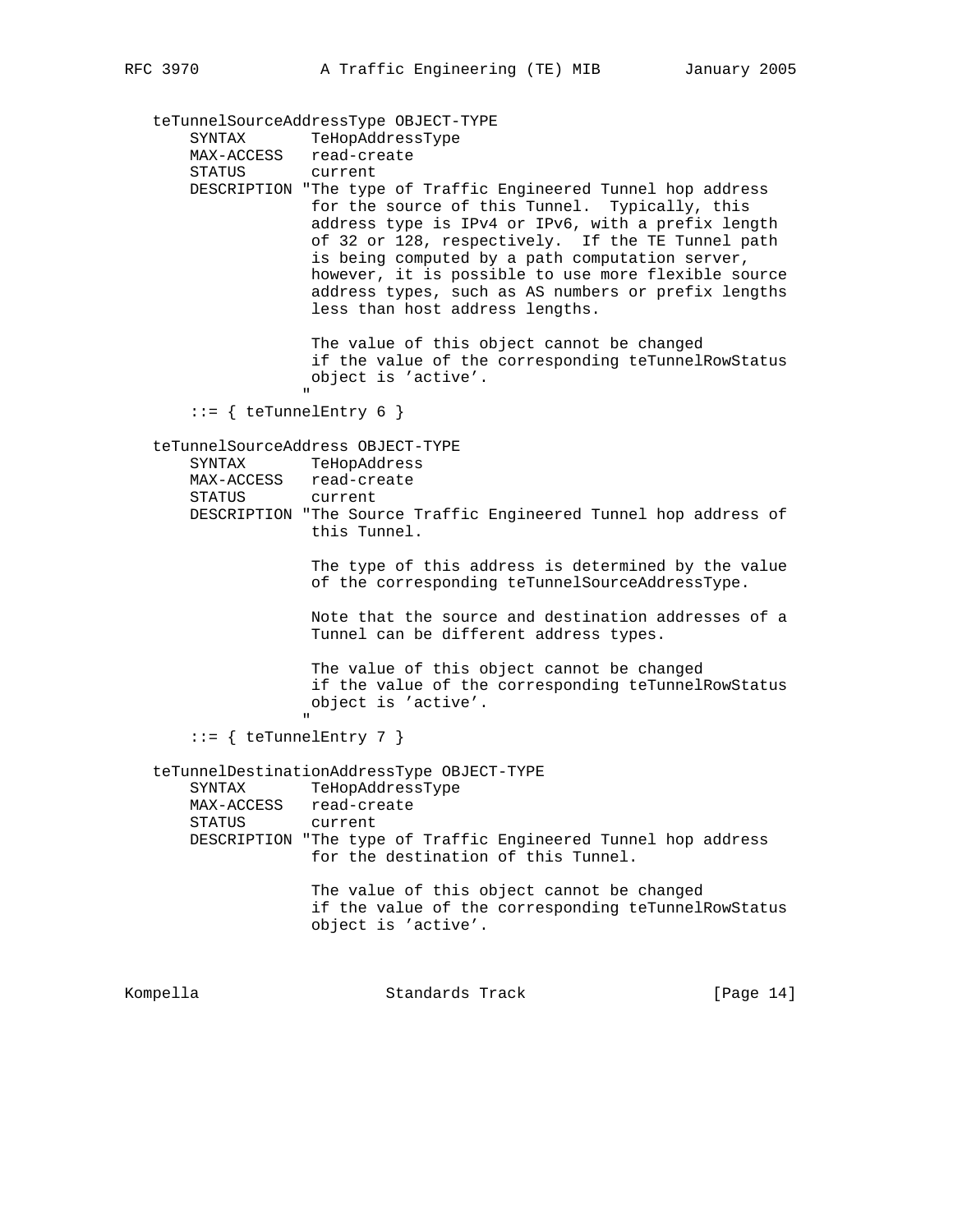" "The contract of the contract of the contract of the contract of the contract of the contract of the contract of the contract of the contract of the contract of the contract of the contract of the contract of the contrac ::= { teTunnelEntry 8 } teTunnelDestinationAddress OBJECT-TYPE SYNTAX TeHopAddress MAX-ACCESS read-create STATUS current DESCRIPTION "The Destination Traffic Engineered Tunnel hop address of this Tunnel. The type of this address is determined by the value of the corresponding teTunnelDestinationAddressType. Note that source and destination addresses of a Tunnel can be different address types. The value of this object cannot be changed if the value of the corresponding teTunnelRowStatus object is 'active'. " "The contract of the contract of the contract of the contract of the contract of the contract of the contract of the contract of the contract of the contract of the contract of the contract of the contract of the contrac  $::=$  { teTunnelEntry 9 } teTunnelState OBJECT-TYPE SYNTAX INTEGER { unknown(1),  $up(2)$ , down(3), testing(4) } MAX-ACCESS read-only<br>STATUS current STATUS DESCRIPTION "The operational state of the Tunnel."  $::=$  { teTunnelEntry 10 } teTunnelDiscontinuityTimer OBJECT-TYPE TimeStamp MAX-ACCESS read-only STATUS current DESCRIPTION "The value of sysUpTime on the most recent occasion at which any one or more of this tunnel's counters suffered a discontinuity. The relevant counters are teTunnelOctets, teTunnelPackets, teTunnelLPOctets, and teTunnelLPPackets. If no such discontinuities have occurred since the last re-initialization of the local management subsystem then this object contains a zero value. " "The contract of the contract of the contract of the contract of the contract of the contract of the contract of the contract of the contract of the contract of the contract of the contract of the contract of the contrac ::= { teTunnelEntry 11 }

| Kompella | Standards Track | [Page 15] |  |
|----------|-----------------|-----------|--|
|          |                 |           |  |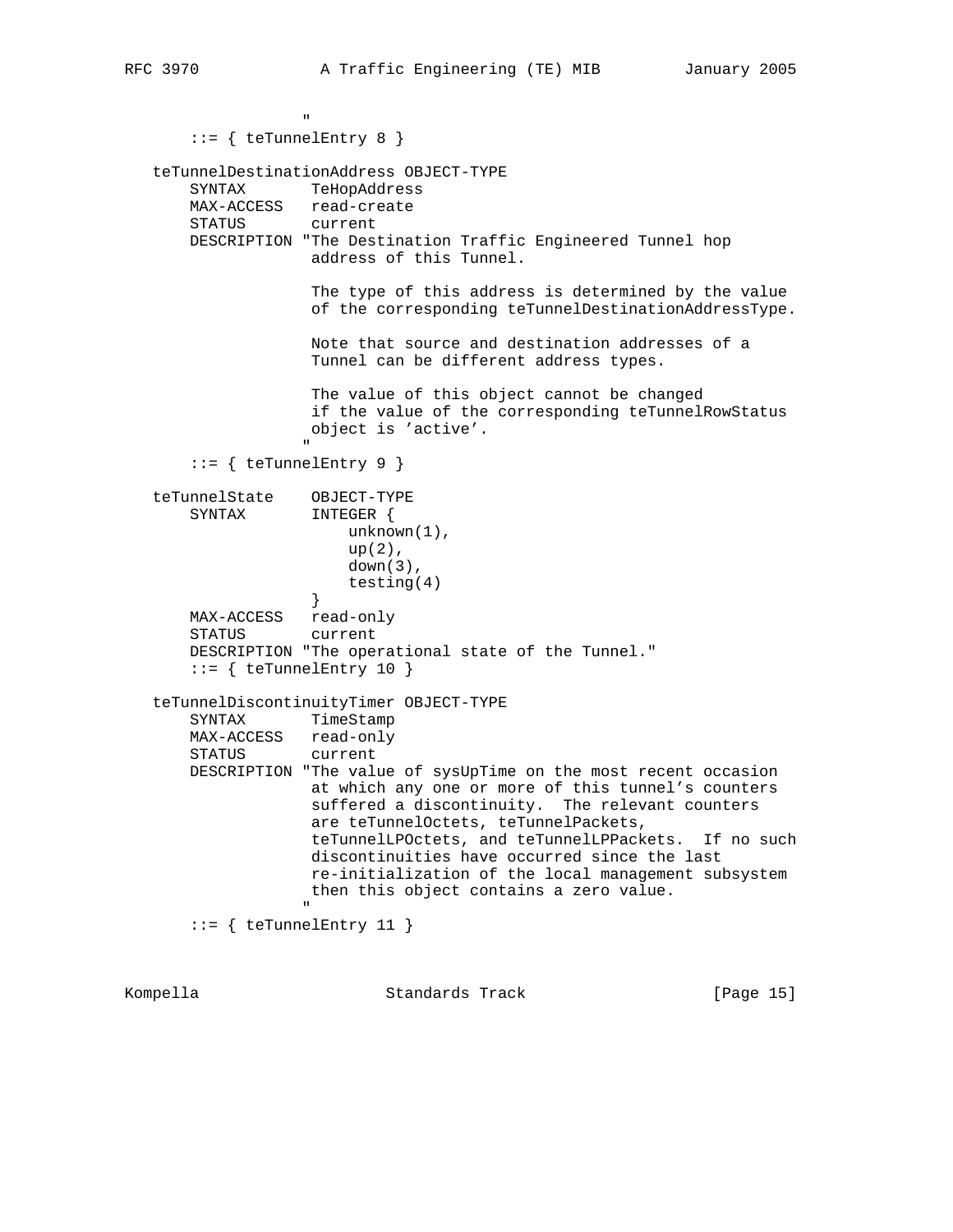teTunnelOctets OBJECT-TYPE SYNTAX Counter64 MAX-ACCESS read-only STATUS current DESCRIPTION "The number of octets that have been forwarded over the Tunnel. Discontinuities in the value of this counter can occur at re-initialization of the management system, and at other times, as indicated by the value of teTunnelDiscontinuityTimer. " ::= { teTunnelEntry 12 } teTunnelPackets OBJECT-TYPE SYNTAX Counter64 MAX-ACCESS read-only<br>STATUS current STATUS DESCRIPTION "The number of packets that have been forwarded over the Tunnel. Discontinuities in the value of this counter can occur at re-initialization of the management system and at other times, as indicated by the value of teTunnelDiscontinuityTimer. " "The contract of the contract of the contract of the contract of the contract of the contract of the contract of the contract of the contract of the contract of the contract of the contract of the contract of the contrac ::= { teTunnelEntry 13 } teTunnelLPOctets OBJECT-TYPE SYNTAX Counter32 MAX-ACCESS read-only STATUS current DESCRIPTION "The number of octets that have been forwarded over the Tunnel. Discontinuities in the value of this counter can occur at re-initialization of the management system and at other times, as indicated by the value of teTunnelDiscontinuityTimer. " "The contract of the contract of the contract of the contract of the contract of the contract of the contract of the contract of the contract of the contract of the contract of the contract of the contract of the contrac ::= { teTunnelEntry 14 } teTunnelLPPackets OBJECT-TYPE SYNTAX Counter32 MAX-ACCESS read-only STATUS current DESCRIPTION "The number of packets that have been forwarded over the Tunnel.

Kompella Standards Track [Page 16]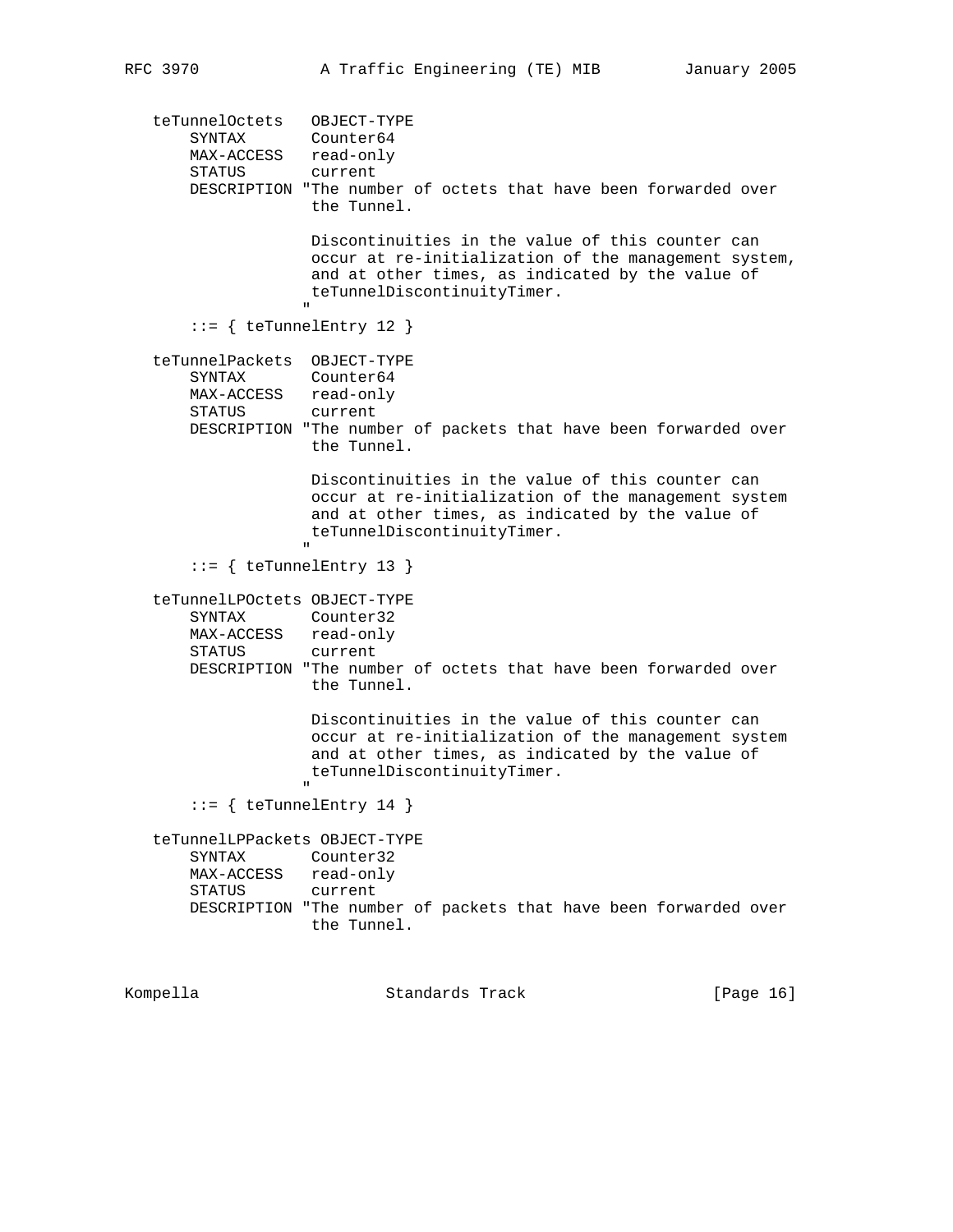Discontinuities in the value of this counter can occur at re-initialization of the management system and at other times, as indicated by the value of teTunnelDiscontinuityTimer. " "The contract of the contract of the contract of the contract of the contract of the contract of the contract of the contract of the contract of the contract of the contract of the contract of the contract of the contrac ::= { teTunnelEntry 15 } teTunnelAge OBJECT-TYPE SYNTAX TimeTicks MAX-ACCESS read-only STATUS current DESCRIPTION "The age (i.e., time from creation of this conceptual row till now) of this Tunnel in hundredths of a second. Note that because TimeTicks wrap in about 16 months, this value is best used in interval measurements. " "The contract of the contract of the contract of the contract of the contract of the contract of the contract of the contract of the contract of the contract of the contract of the contract of the contract of the contrac  $::=$  { teTunnelEntry 16 } teTunnelTimeUp OBJECT-TYPE SYNTAX TimeTicks MAX-ACCESS read-only STATUS current DESCRIPTION "The total time in hundredths of a second that this Tunnel has been operational. Note that because TimeTicks wrap in about 16 months, this value is best used in interval measurements. An example of usage of this object would be to compute the percentage up time over a period of time by obtaining values of teTunnelAge and teTunnelTimeUp at two points in time and computing the following ratio: ((teTunnelTimeUp2 - teTunnelTimeUp1)/ (teTunnelAge2 - teTunnelAge1)) \* 100 %. In doing so, the management station must account for wrapping of the values of teTunnelAge and teTunnelTimeUp between the two measurements. " ::= { teTunnelEntry 17 } teTunnelPrimaryTimeUp OBJECT-TYPE SYNTAX TimeTicks MAX-ACCESS read-only STATUS current DESCRIPTION "The total time in hundredths of a second that this Tunnel's primary path has been operational. Note that because TimeTicks wrap in about 16 months, this

Kompella Standards Track [Page 17]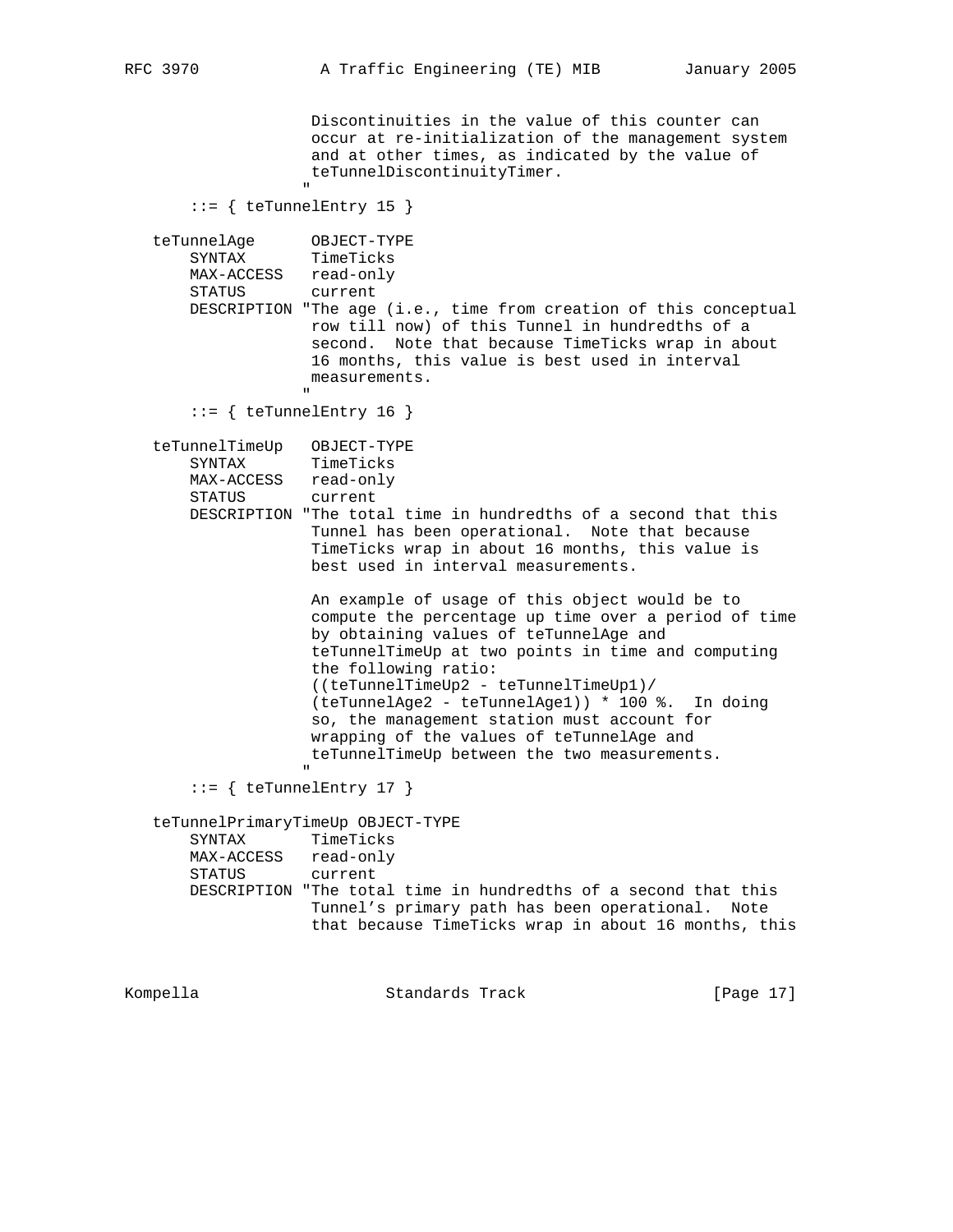value is best used in interval measurements. An example of usage of this field would be to compute what percentage of time that a TE Tunnel was on the primary path over a period of time by computing ((teTunnelPrimaryTimeUp2 - teTunnelPrimaryTimeUp1)/ (teTunnelTimeUp2 - teTunnelTimeUp1))\*100 %. In doing so, the management station must account for wrapping of the values of teTunnelPrimaryTimeUp and teTunnelTimeUp between the two measurements. " ::= { teTunnelEntry 18 } teTunnelTransitions OBJECT-TYPE SYNTAX Counter32 MAX-ACCESS read-only STATUS current DESCRIPTION "The number of operational state transitions (up -> down and down -> up) this Tunnel has undergone. " "The contract of the contract of the contract of the contract of the contract of the contract of the contract of the contract of the contract of the contract of the contract of the contract of the contract of the contrac  $::=$  { teTunnelEntry 19 } teTunnelLastTransition OBJECT-TYPE SYNTAX TimeTicks MAX-ACCESS read-only STATUS current DESCRIPTION "The time in hundredths of a second since the last operational state transition occurred on this Tunnel. Note that if the last transition was over 16 months ago, this value will be inaccurate. " "The contract of the contract of the contract of the contract of the contract of the contract of the contract of the contract of the contract of the contract of the contract of the contract of the contract of the contrac ::= { teTunnelEntry 20 } teTunnelPathChanges OBJECT-TYPE SYNTAX Counter32 MAX-ACCESS read-only STATUS current DESCRIPTION "The number of path changes this Tunnel has had."  $::=$  { teTunnelEntry 21 } teTunnelLastPathChange OBJECT-TYPE SYNTAX TimeTicks MAX-ACCESS read-only STATUS current

Kompella Standards Track [Page 18]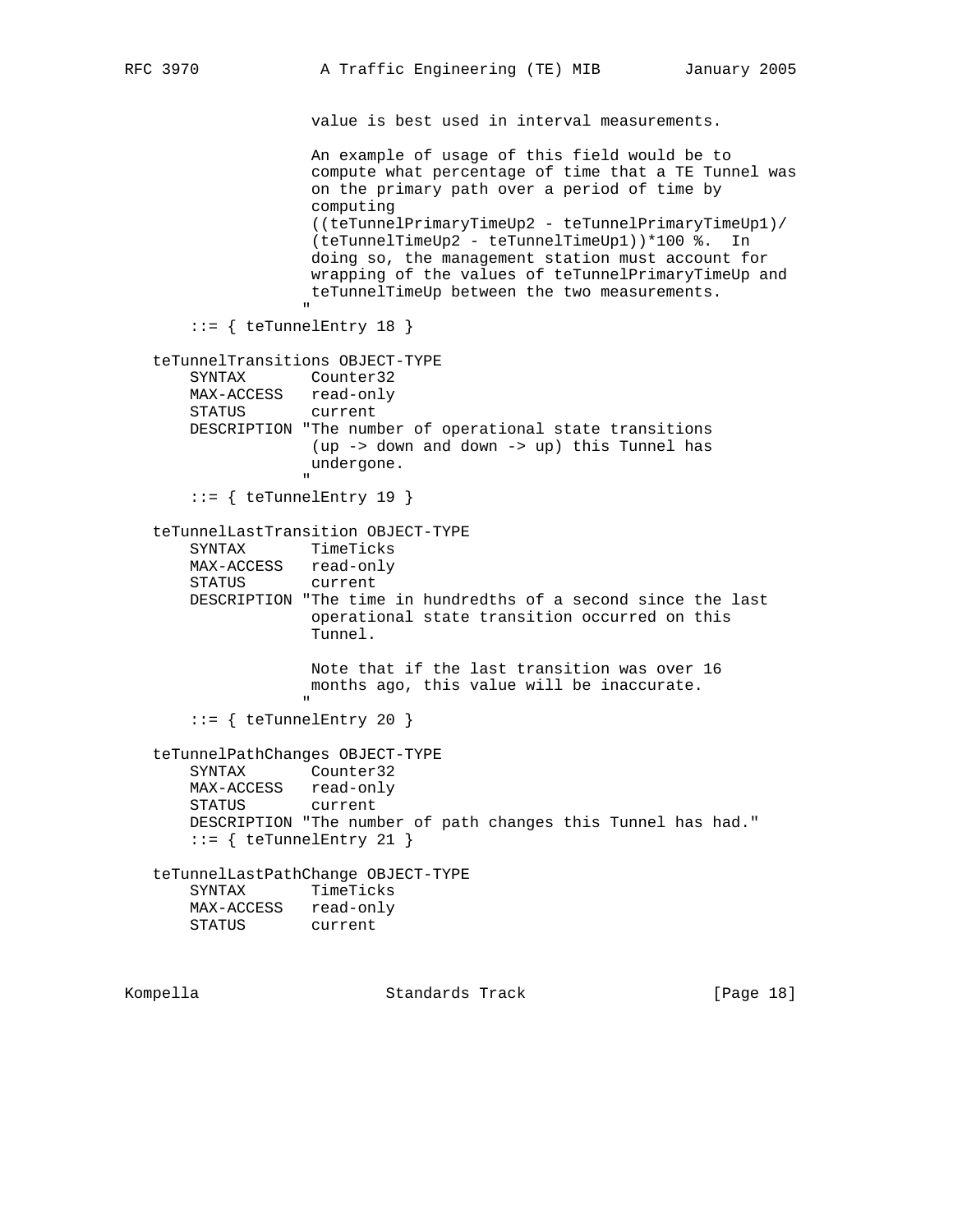```
 DESCRIPTION "The time in hundredths of a second since the last
                          path change occurred on this Tunnel.
                          Note that if the last transition was over 16
                          months ago, this value will be inaccurate.
                          Path changes may be caused by network events or by
                         reconfiguration that affects the path.
 "
         ::= { teTunnelEntry 22 }
    teTunnelConfiguredPaths OBJECT-TYPE
         SYNTAX Gauge32
         MAX-ACCESS read-only
         STATUS current
         DESCRIPTION "The number of paths configured for this Tunnel."
        ::= { teTunnelEntry 23 }
    teTunnelStandbyPaths OBJECT-TYPE
         SYNTAX Gauge32
         MAX-ACCESS read-only
         STATUS current
         DESCRIPTION "The number of standby paths configured for this
                         Tunnel.
" "The contract of the contract of the contract of the contract of the contract of the contract of the contract of the contract of the contract of the contract of the contract of the contract of the contract of the contrac
        ::= { teTunnelEntry 24 }
    teTunnelOperationalPaths OBJECT-TYPE
         SYNTAX Gauge32
         MAX-ACCESS read-only
         STATUS current
         DESCRIPTION "The number of operational paths for this Tunnel.
                         This includes the path currently active, as
                         well as operational standby paths.
" "The contract of the contract of the contract of the contract of the contract of the contract of the contract of the contract of the contract of the contract of the contract of the contract of the contract of the contrac
        ::= { teTunnelEntry 25 }
    -- ****************************************************************
 --
    -- Tunnel Path Table
   - - tePathTable OBJECT-TYPE
 SYNTAX SEQUENCE OF TePathEntry
         MAX-ACCESS not-accessible
         STATUS current
         DESCRIPTION "Table of Configured Traffic Tunnels."
        ::= { teMIBObjects 3 }
```
Kompella Standards Track [Page 19]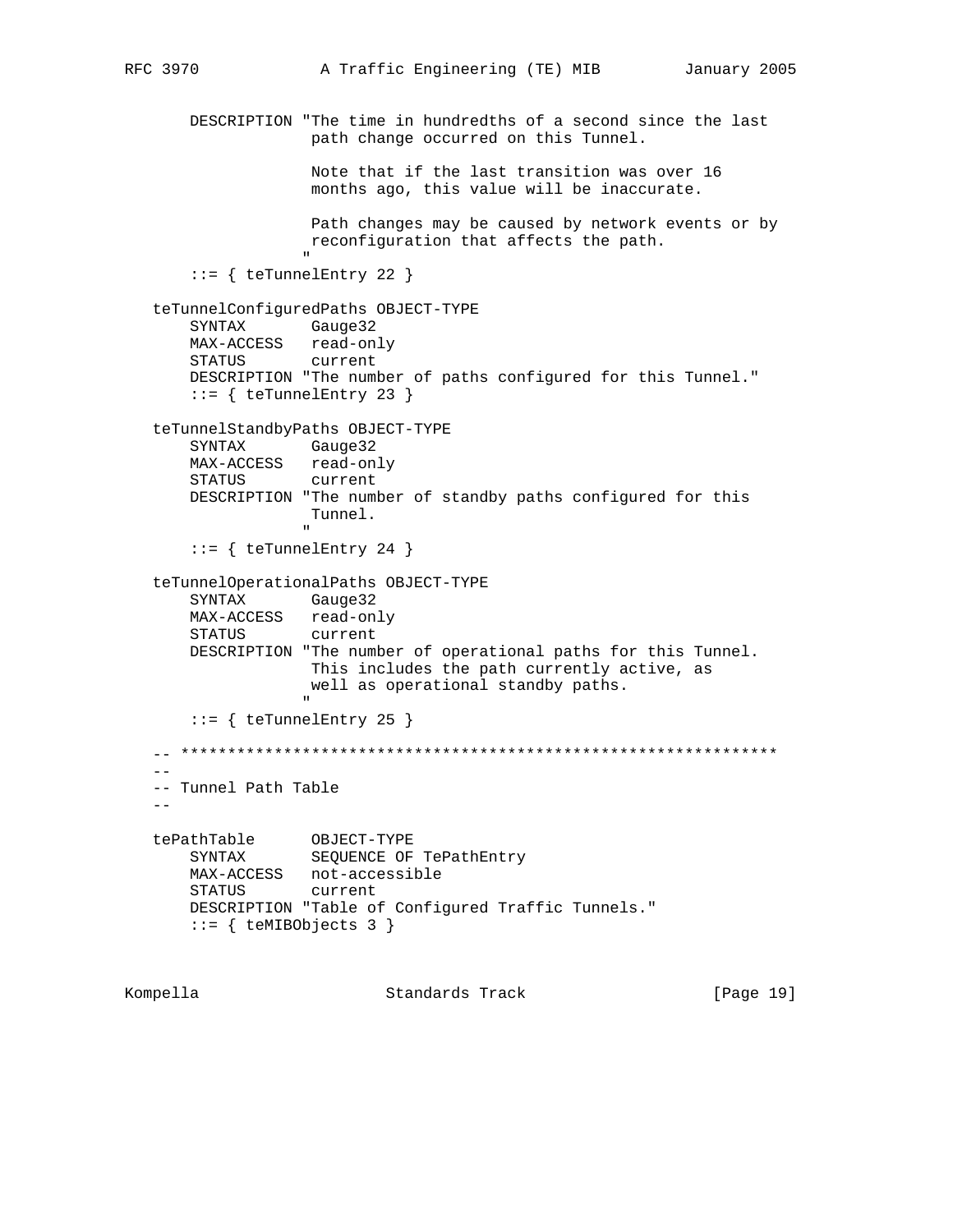```
 tePathEntry OBJECT-TYPE
 SYNTAX TePathEntry
 MAX-ACCESS not-accessible
 STATUS current
      DESCRIPTION "Entry containing information about a particular
               Traffic Tunnel. Each Traffic Tunnel can have zero
               or more Traffic Paths.
                As a Traffic Path can only exist over an existing
                Traffic Tunnel, all tePathEntries with
                a value of n for teTunnelIndex MUST be removed by
                the implementation when the corresponding
                teTunnelEntry with a value of n for teTunnelIndex
               is removed.
 "
      INDEX { teTunnelIndex, tePathIndex }
     ::= { tePathTable 1 }
   TePathEntry ::=
      SEQUENCE {
        tePathIndex Unsigned32,
        tePathName SnmpAdminString,
       -- Conceptual row information
tePathRowStatus RowStatus,
 tePathStorageType StorageType,
 -- Path properties
tePathType INTEGER,
tePathConfiguredRoute Unsigned32,
tePathBandwidth MplsBitRate,
tePathIncludeAny Unsigned32,
tePathIncludeAll Unsigned32,
tePathExclude Unsigned32,
 tePathSetupPriority Integer32,
 tePathHoldPriority Integer32,
tePathProperties BITS,
      -- Path status
tePathOperStatus INTEGER,
 tePathAdminStatus INTEGER,
tePathComputedRoute Unsigned32,
tePathRecordedRoute Unsigned32
      }
 tePathIndex OBJECT-TYPE
 SYNTAX Unsigned32 (1..4294967295)
      MAX-ACCESS not-accessible
      STATUS current
      DESCRIPTION "An index that uniquely identifies a path within
               a Tunnel.
```
Kompella Standards Track [Page 20]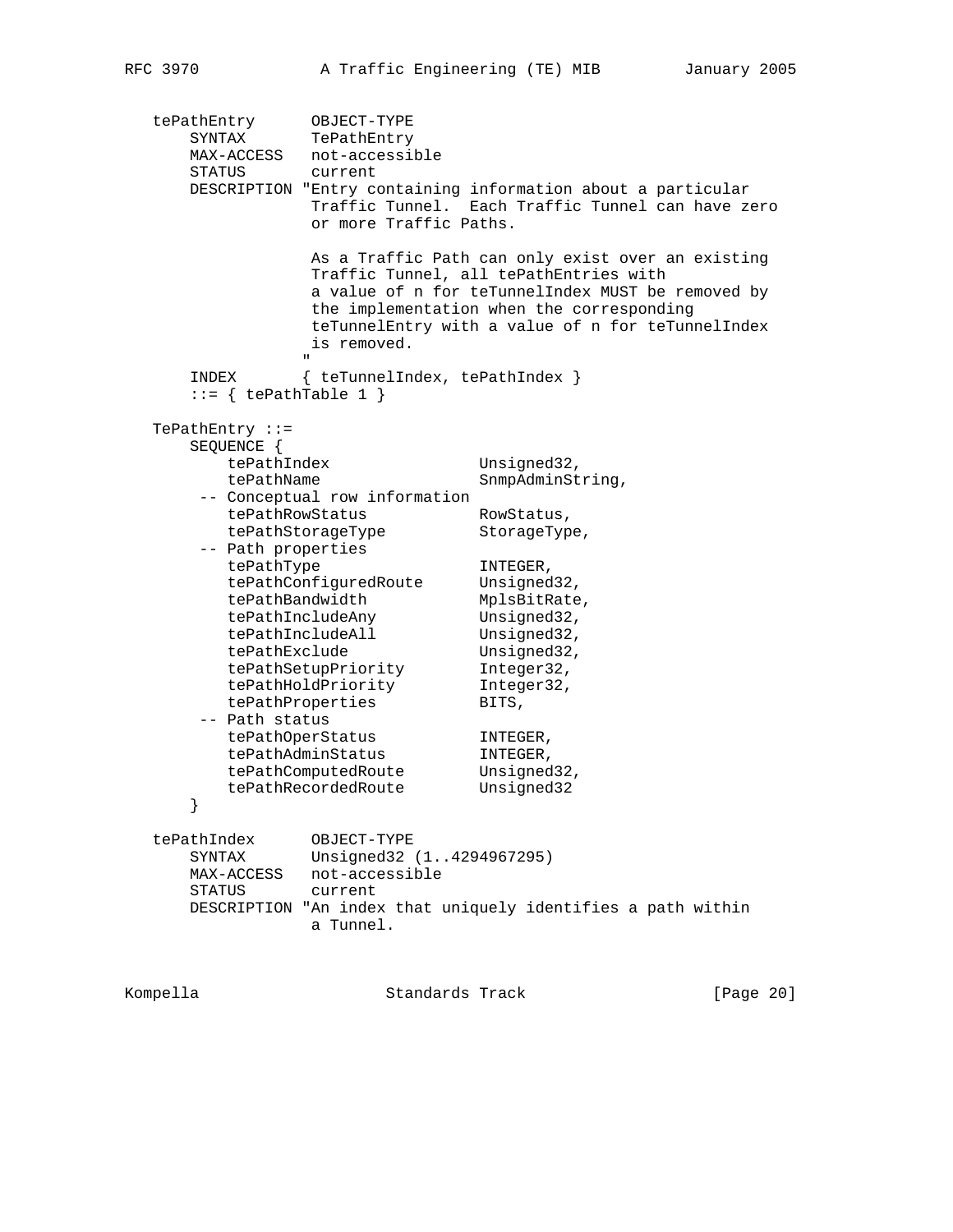The combination of <teTunnelIndex, tePathIndex> thus uniquely identifies a path among all paths on this router. " "The contract of the contract of the contract of the contract of the contract of the contract of the contract of the contract of the contract of the contract of the contract of the contract of the contract of the contrac  $::=$  { tePathEntry 1 } tePathName OBJECT-TYPE SYNTAX SnmpAdminString (SIZE(0..32)) MAX-ACCESS read-create STATUS current DESCRIPTION "The name of this path. A pathName must be unique within the set of paths over a single tunnel. If a SET request is received with a duplicate name, then the implementation MUST return an inconsistentValue error. The value of this object cannot be changed if the value of the corresponding teTunnelRowStatus object is 'active'. " ::= { tePathEntry 2 } tePathRowStatus OBJECT-TYPE SYNTAX RowStatus MAX-ACCESS read-create STATUS current DESCRIPTION "The status of this conceptual row. When the value of this object is 'active', then the value of tePathName cannot be changed. All other writable objects may be changed; however, these changes may affect traffic going over the TE tunnel or require the path to be computed and/or re-signaled. " ::= { tePathEntry 3 } tePathStorageType OBJECT-TYPE SYNTAX StorageType MAX-ACCESS read-create STATUS current DESCRIPTION "The storage type for this conceptual row. Conceptual rows having the value 'permanent' need not allow write-access to any columnar objects in the row. " Kompella Standards Track [Page 21]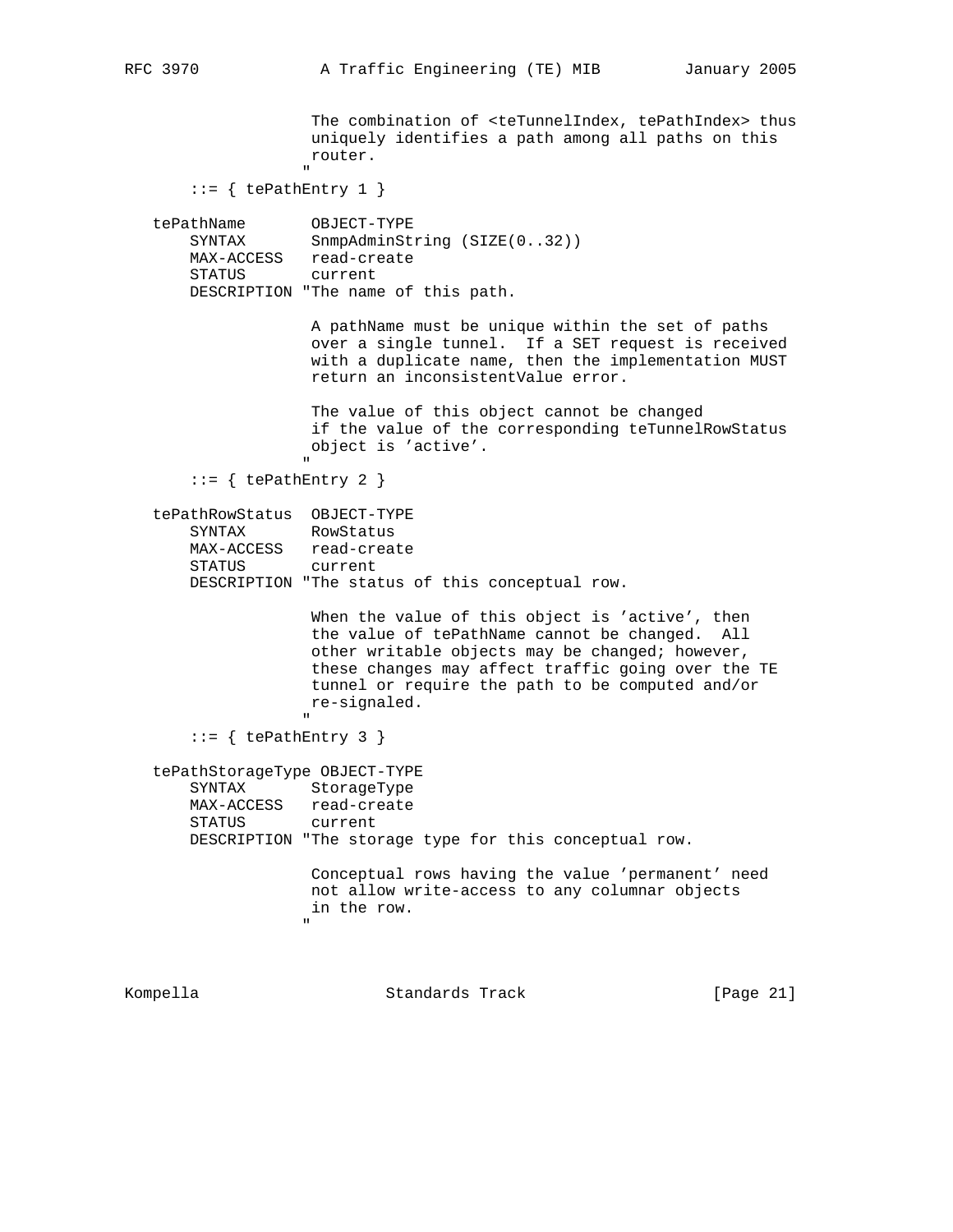```
::= { tePathEntry 4 }
    tePathType OBJECT-TYPE
        SYNTAX INTEGER {
                          other(1),
                          primary(2),
                          standby(3),
                     secondary(4)<br>}
 }
        MAX-ACCESS read-create
        STATUS current
        DESCRIPTION "The type for this PathEntry; i.e., whether this path
                     is a primary path, a standby path, or a secondary
                      path.
 "
       ::= { tePathEntry 5 }
    tePathConfiguredRoute OBJECT-TYPE
        SYNTAX Unsigned32
        MAX-ACCESS read-create
        STATUS current
        DESCRIPTION "The route that this TE path is configured to follow;
                      i.e., an ordered list of hops. The value of this
                      object gives the primary index into the Hop Table.
                      The secondary index is the hop count in the path, so
                      to get the route, one could get the first hop with
                      index <tePathConfiguredRoute, 1> in the Hop Table
                      and do a getnext to get subsequent hops.
" "The contract of the contract of the contract of the contract of the contract of the contract of the contract of the contract of the contract of the contract of the contract of the contract of the contract of the contrac
       ::= { tePathEntry 6 }
    tePathBandwidth OBJECT-TYPE
        SYNTAX MplsBitRate
        UNITS "Kilobits per second"
        MAX-ACCESS read-create
        STATUS current
        DESCRIPTION "The configured bandwidth for this Tunnel,
                      in units of thousands of bits per second (Kbps).
 "
       DEFVAL { 0 }
       ::= { tePathEntry 7 }
    tePathIncludeAny OBJECT-TYPE
        SYNTAX Unsigned32
        MAX-ACCESS read-create
        STATUS current
        DESCRIPTION "This is a configured set of administrative groups
                      specified as a bit vector (i.e., bit n is 1 if group
```
Kompella Standards Track [Page 22]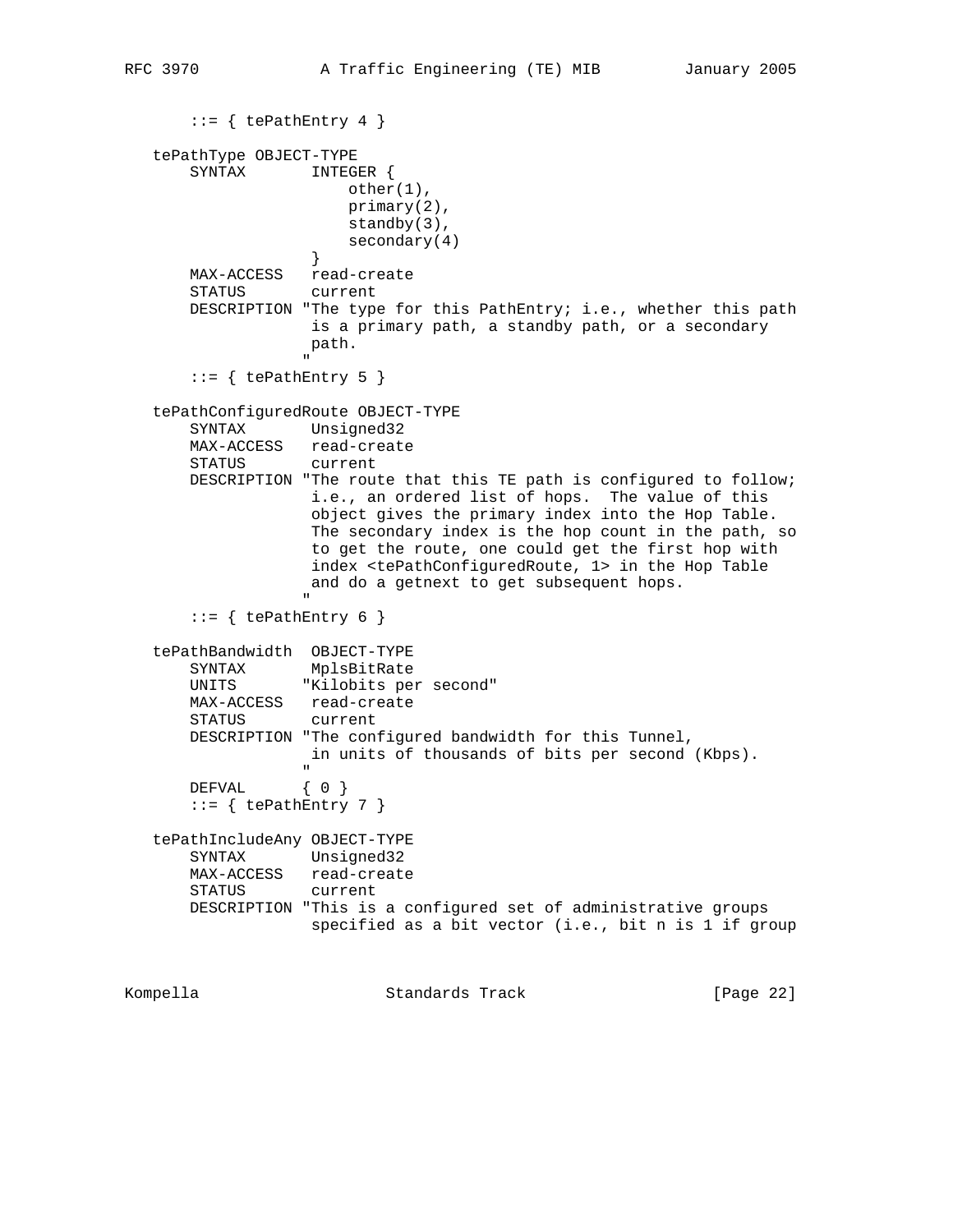$n$  is in the set, where  $n = 0$  is the LSB). For each link that this path goes through, the link must have at least one of the groups specified in IncludeAny to be acceptable. If IncludeAny is zero, all links are acceptable. " DEFVAL { 0 }  $::=$  { tePathEntry 8 } tePathIncludeAll OBJECT-TYPE SYNTAX Unsigned32 MAX-ACCESS read-create STATUS current DESCRIPTION "This is a configured set of administrative groups specified as a bit vector (i.e., bit n is 1 if group n is in the set, where n = 0 is the LSB). For each link that this path goes through, the link must have all of the groups specified in IncludeAll to be acceptable. If IncludeAll is zero, all links are acceptable. " "The contract of the contract of the contract of the contract of the contract of the contract of the contract of the contract of the contract of the contract of the contract of the contract of the contract of the contrac DEFVAL { 0 }  $::=$  { tePathEntry 9 } tePathExclude OBJECT-TYPE SYNTAX Unsigned32 MAX-ACCESS read-create STATUS current DESCRIPTION "This is a configured set of administrative groups specified as a bit vector (i.e., bit n is 1 if group  $n$  is in the set, where  $n = 0$  is the LSB). For each link that this path goes through, the link MUST have groups associated with it, and the intersection of the link's groups and the 'exclude' set MUST be null. " "The contract of the contract of the contract of the contract of the contract of the contract of the contract of the contract of the contract of the contract of the contract of the contract of the contract of the contrac DEFVAL { 0 }  $::=$  { tePathEntry 10 } tePathSetupPriority OBJECT-TYPE SYNTAX Integer32 (0..7) MAX-ACCESS read-create STATUS current DESCRIPTION "The setup priority configured for this path, with 0 as the highest priority and 7 as the lowest. " "The contract of the contract of the contract of the contract of the contract of the contract of the contract of the contract of the contract of the contract of the contract of the contract of the contract of the contrac DEFVAL { 7 }

Kompella Standards Track [Page 23]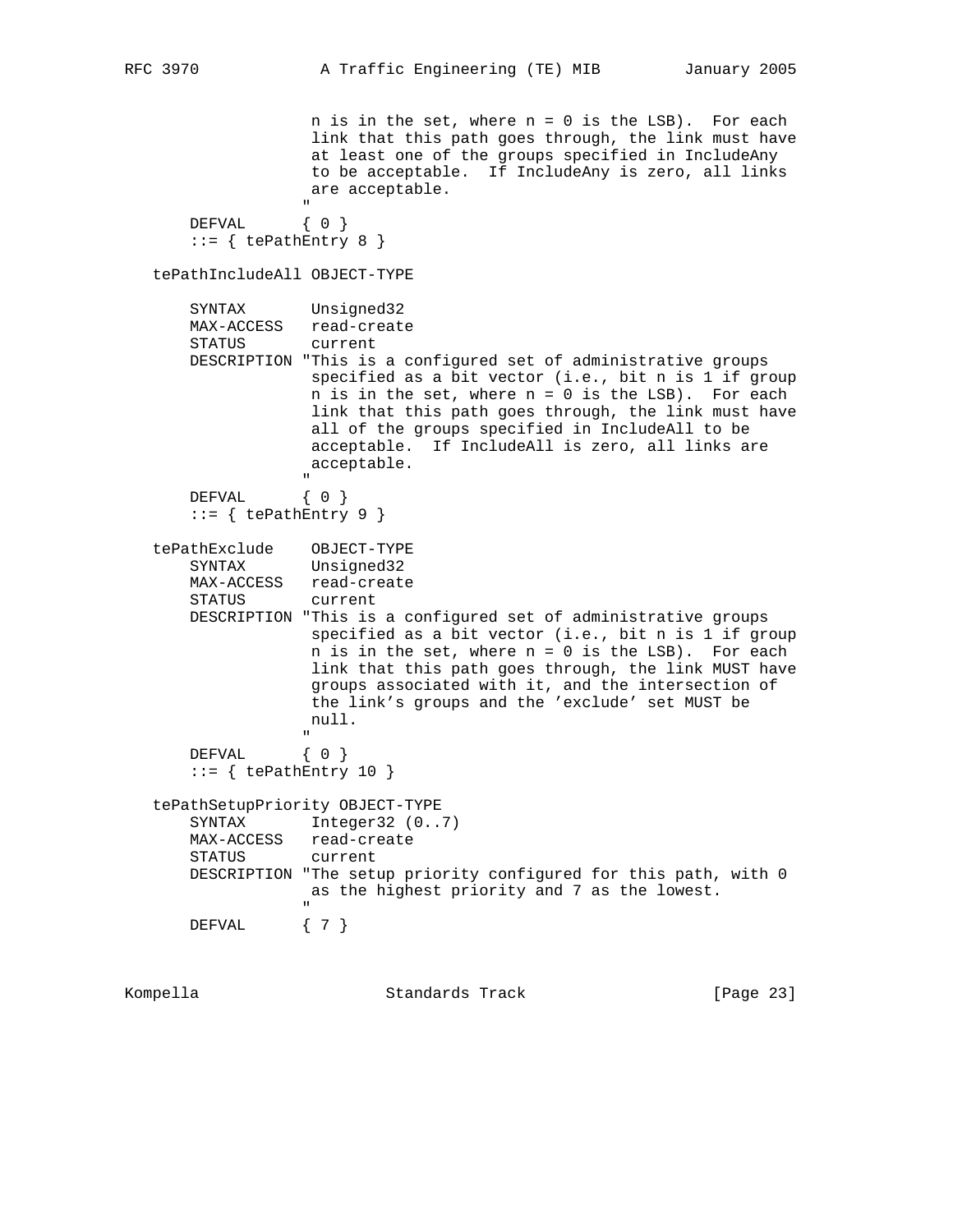```
 ::= { tePathEntry 11 }
   tePathHoldPriority OBJECT-TYPE
     SYNTAX Integer32 (0..7)
      MAX-ACCESS read-create
      STATUS current
      DESCRIPTION "The hold priority configured for this path, with 0
                 as the highest priority and 7 as the lowest.
 "
     DEFVAL { 0 }
     ::= { tePathEntry 12 }
   tePathProperties OBJECT-TYPE
      SYNTAX BITS {
                     recordRoute(0),
                     cspf(1),
                     makeBeforeBreak(2),
                     mergeable(3),
                    fastReroute(4),
                protected(5)<br>}
 }
      MAX-ACCESS read-create
      STATUS current
      DESCRIPTION "The set of configured properties for this path,
                 expressed as a bit map. For example, if the path
                 supports 'make before break', then bit 2 is set.
 "
     ::= { tePathEntry 13 }
   tePathOperStatus OBJECT-TYPE
      SYNTAX INTEGER {
                     unknown(0),
                    down(1),
                     testing(2),
                     dormant(3),
                     ready(4),
                operational(5)<br>}
 }
      MAX-ACCESS read-only
      STATUS current
      DESCRIPTION "The operational status of the path:
                 unknown:
down: Signaling failed.
 testing: Administratively set aside for testing.
 dormant: Not signaled (for a backup tunnel).
 ready: Signaled but not yet carrying traffic.
                 operational: Signaled and carrying traffic.
 "
```
Kompella Standards Track [Page 24]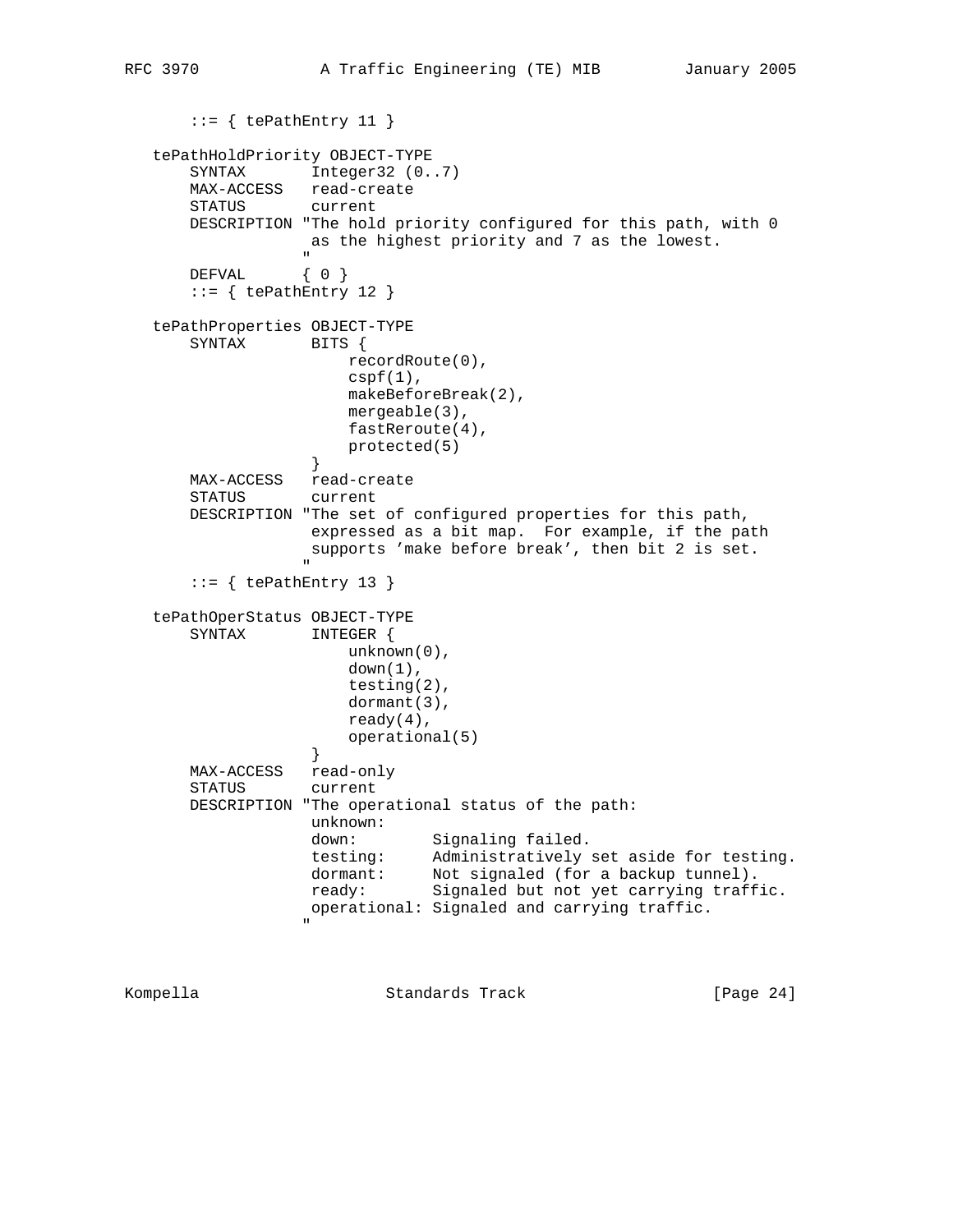```
::= { tePathEntry 14 }
    tePathAdminStatus OBJECT-TYPE
        SYNTAX INTEGER {
                         normal(1),
                    testing(2)<br>}
 }
        MAX-ACCESS read-create
        STATUS current
        DESCRIPTION "The operational status of the path:
 normal: Used normally for forwarding.
 testing: Administratively set aside for testing.
" "The contract of the contract of the contract of the contract of the contract of the contract of the contract of the contract of the contract of the contract of the contract of the contract of the contract of the contrac
       ::= { tePathEntry 15 }
    tePathComputedRoute OBJECT-TYPE
        SYNTAX Unsigned32
       MAX-ACCESS read-only<br>STATUS current
       STATUS
        DESCRIPTION "The route computed for this path, perhaps using
                     some form of Constraint-based Routing. The
                     algorithm is implementation dependent.
                      This object returns the computed route as an ordered
                     list of hops. The value of this object gives the
                     primary index into the Hop Table. The secondary
                     index is the hop count in the path, so to get the
                     route, one could get the first hop with index
                      <tePathComputedRoute, 1> in the Hop Table and do a
                     getnext to get subsequent hops.
                     A value of zero (0) means there is no computedRoute.
 "
       ::= { tePathEntry 16 }
    tePathRecordedRoute OBJECT-TYPE
        SYNTAX Unsigned32
        MAX-ACCESS read-only
        STATUS current
        DESCRIPTION "The route actually used for this path, as recorded
                     by the signaling protocol. This is again an ordered
                     list of hops; each hop is expected to be strict.
                      The value of this object gives the primary index
                      into the Hop Table. The secondary index is the hop
                     count in the path, so to get the route, one can get
                      the first hop with index <tePathRecordedRoute, 1>
                      in the Hop Table and do a getnext to get subsequent
Kompella Standards Track [Page 25]
```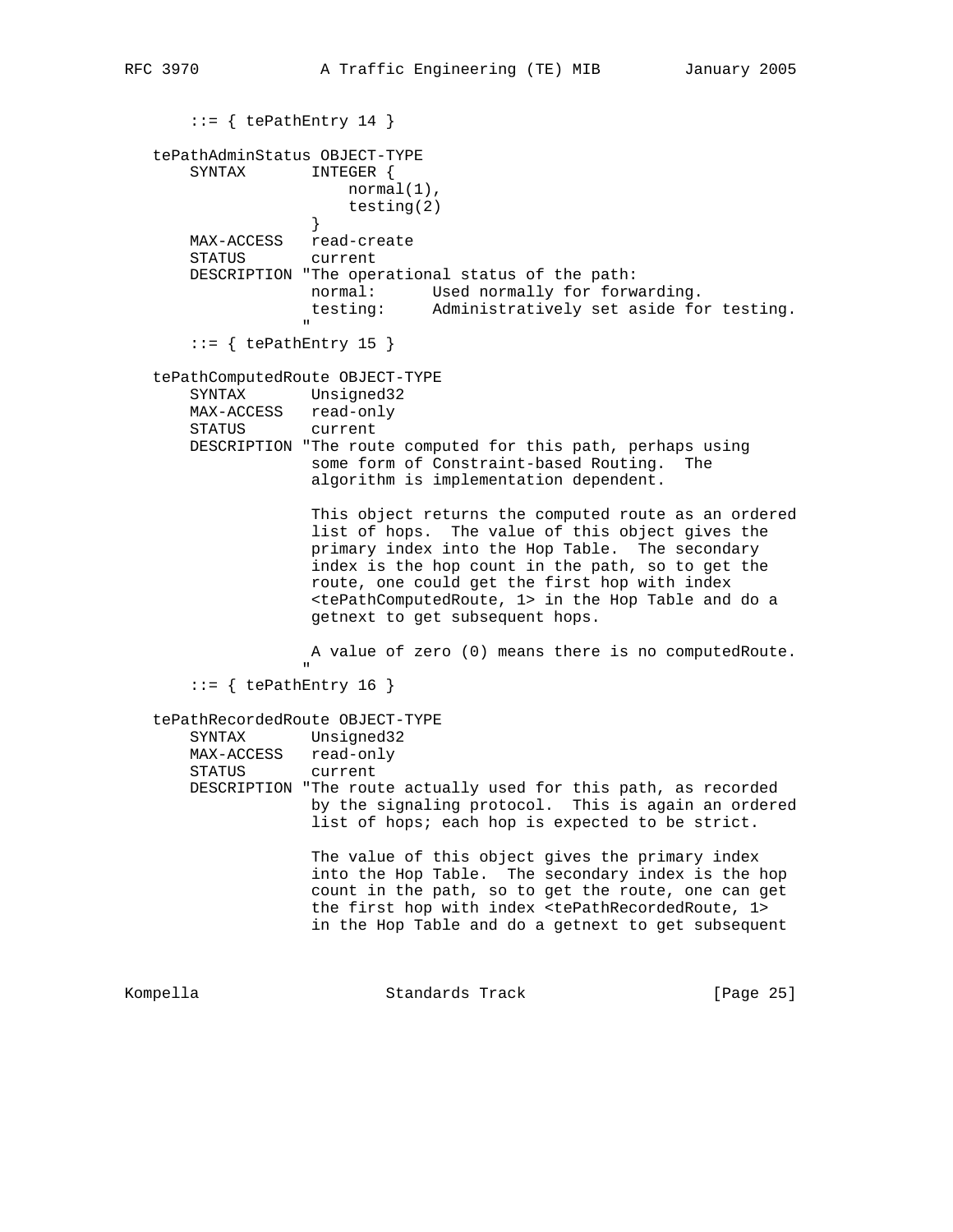```
 hops.
                         A value of zero (0) means there is no recordedRoute.
" "The contract of the contract of the contract of the contract of the contract of the contract of the contract of the contract of the contract of the contract of the contract of the contract of the contract of the contrac
        ::= { tePathEntry 17 }
   \hspace{1.3cm} \_ \_ \_ \_ \_ \- -- Tunnel Path Hop Table
   - - tePathHopTable OBJECT-TYPE
         SYNTAX SEQUENCE OF TePathHopEntry
 MAX-ACCESS not-accessible
 STATUS current
         DESCRIPTION "Table of Tunnel Path Hops."
        ::= { teMIBObjects 4 }
    tePathHopEntry OBJECT-TYPE
         SYNTAX TePathHopEntry
         MAX-ACCESS not-accessible
         STATUS current
         DESCRIPTION "Entry containing information about a particular
                         hop.
" "The contract of the contract of the contract of the contract of the contract of the contract of the contract of the contract of the contract of the contract of the contract of the contract of the contract of the contrac
         INDEX { teHopListIndex, tePathHopIndex }
        ::= { tePathHopTable 1 }
    TePathHopEntry ::=
         SEQUENCE {
teHopListIndex Unsigned32,
tePathHopIndex Unsigned32,
          -- Conceptual row information
tePathHopRowStatus RowStatus,
 tePathHopStorageType StorageType,
tePathHopAddrType TeHopAddressType,
tePathHopAddress TeHopAddress,
 tePathHopType INTEGER
         }
    teHopListIndex OBJECT-TYPE
         SYNTAX Unsigned32 (1..4294967295)
         MAX-ACCESS not-accessible
         STATUS current
         DESCRIPTION "An index that identifies a list of hops. This is
                         the primary index to access hops.
" "The contract of the contract of the contract of the contract of the contract of the contract of the contract of the contract of the contract of the contract of the contract of the contract of the contract of the contrac
        ::= { tePathHopEntry 1 }
Kompella Standards Track [Page 26]
```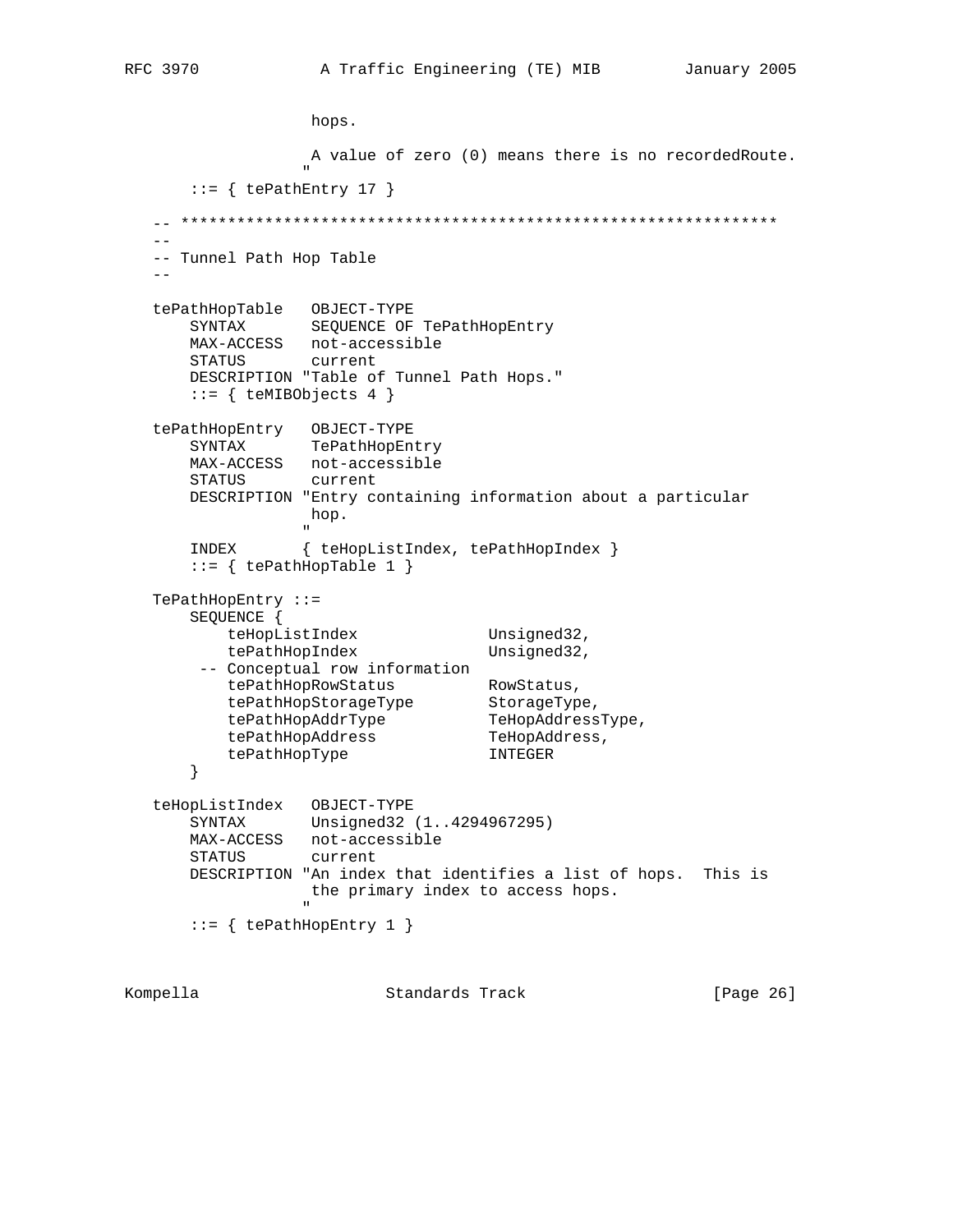```
 tePathHopIndex OBJECT-TYPE
 SYNTAX Unsigned32 (1..4294967295)
 MAX-ACCESS not-accessible
          STATUS current
          DESCRIPTION "An index that identifies a particular hop among the
                            list of hops for a path. An index of i identifies
                            the ith hop. This is the secondary index for a hop
                            entry.
 "
          ::= { tePathHopEntry 2 }
     tePathHopRowStatus OBJECT-TYPE
          SYNTAX RowStatus
          MAX-ACCESS read-create
          STATUS current
          DESCRIPTION "The status of this conceptual row.
                            Any field in this table can be changed, even if the
                            value of this object is 'active'. However, such a
                            change may cause traffic to be rerouted or even
                            disrupted.
" "The contract of the contract of the contract of the contract of the contract of the contract of the contract of the contract of the contract of the contract of the contract of the contract of the contract of the contrac
           ::= { tePathHopEntry 3 }
     tePathHopStorageType OBJECT-TYPE
          SYNTAX StorageType
          MAX-ACCESS read-create
          STATUS current
          DESCRIPTION "The storage type for this conceptual row.
                            Conceptual rows having the value 'permanent' need
                            not allow write-access to any columnar objects
                            in the row.
" "The contract of the contract of the contract of the contract of the contract of the contract of the contract of the contract of the contract of the contract of the contract of the contract of the contract of the contrac
           ::= { tePathHopEntry 4 }
     tePathHopAddrType OBJECT-TYPE
          SYNTAX TeHopAddressType
          MAX-ACCESS read-create
          STATUS current
          DESCRIPTION "The type of Traffic Engineered Tunnel hop Address
                            of this hop.
                            The value of this object cannot be changed
                            if the value of the corresponding tePathRowStatus
                            object is 'active'.
" "The contract of the contract of the contract of the contract of the contract of the contract of the contract of the contract of the contract of the contract of the contract of the contract of the contract of the contrac
           ::= { tePathHopEntry 5 }
Kompella                         Standards Track                 [Page 27]
```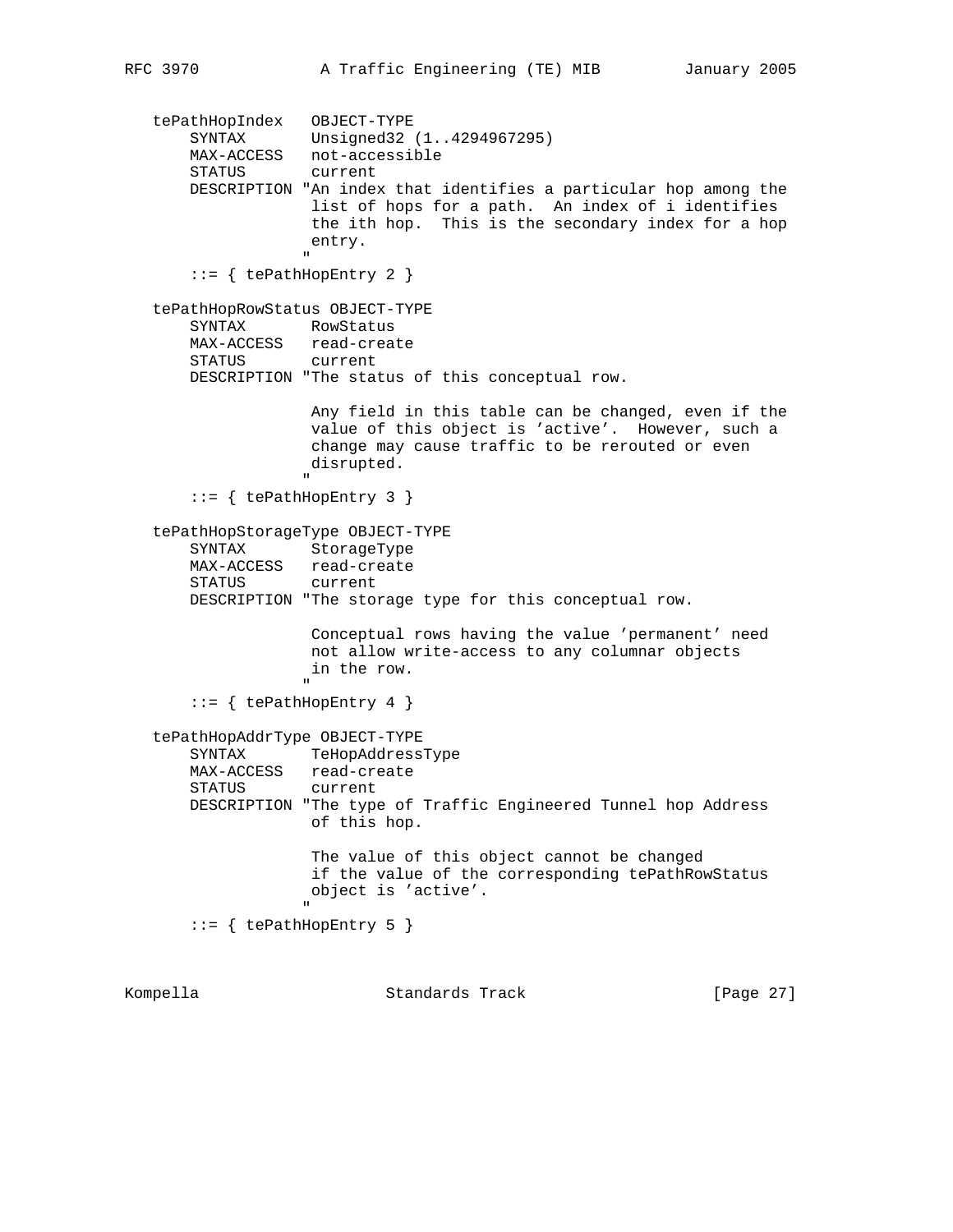```
 tePathHopAddress OBJECT-TYPE
 SYNTAX TeHopAddress
 MAX-ACCESS read-create
 STATUS current
         DESCRIPTION "The Traffic Engineered Tunnel hop Address of this
                         hop.
                          The type of this address is determined by the value
                          of the corresponding tePathHopAddressType.
                          The value of this object cannot be changed
                          if the value of the corresponding teTunnelRowStatus
                         object is 'active'.
" "The contract of the contract of the contract of the contract of the contract of the contract of the contract of the contract of the contract of the contract of the contract of the contract of the contract of the contrac
         ::= { tePathHopEntry 6 }
    tePathHopType OBJECT-TYPE
         SYNTAX INTEGER {
                              unknown(0),
                              loose(1),
                         strict(2)<br>}
 }
         MAX-ACCESS read-only
         STATUS current
         DESCRIPTION "The type of hop:
                          unknown:
                          loose: This hop is a LOOSE hop.
                         strict: This hop is a STRICT hop.
" "The contract of the contract of the contract of the contract of the contract of the contract of the contract of the contract of the contract of the contract of the contract of the contract of the contract of the contrac
         ::= { tePathHopEntry 7 }
    -- ****************************************************************
 --
    -- TE Notifications
   - -teTunnelUp NOTIFICATION-TYPE<br>OBJECTS { teTunnelName,
                        { teTunnelName,
                            tePathName } -- TunnelPath
         STATUS current
         DESCRIPTION "A teTunnelUp notification is generated when the
                          Tunnel indexed by teTunnelName transitions to the
                          'up' state.
                          A tunnel is up when at least one of its paths is up.
                          The tePathName is the name of the path whose
                          transition to up made the tunnel go up.
Kompella Standards Track [Page 28]
```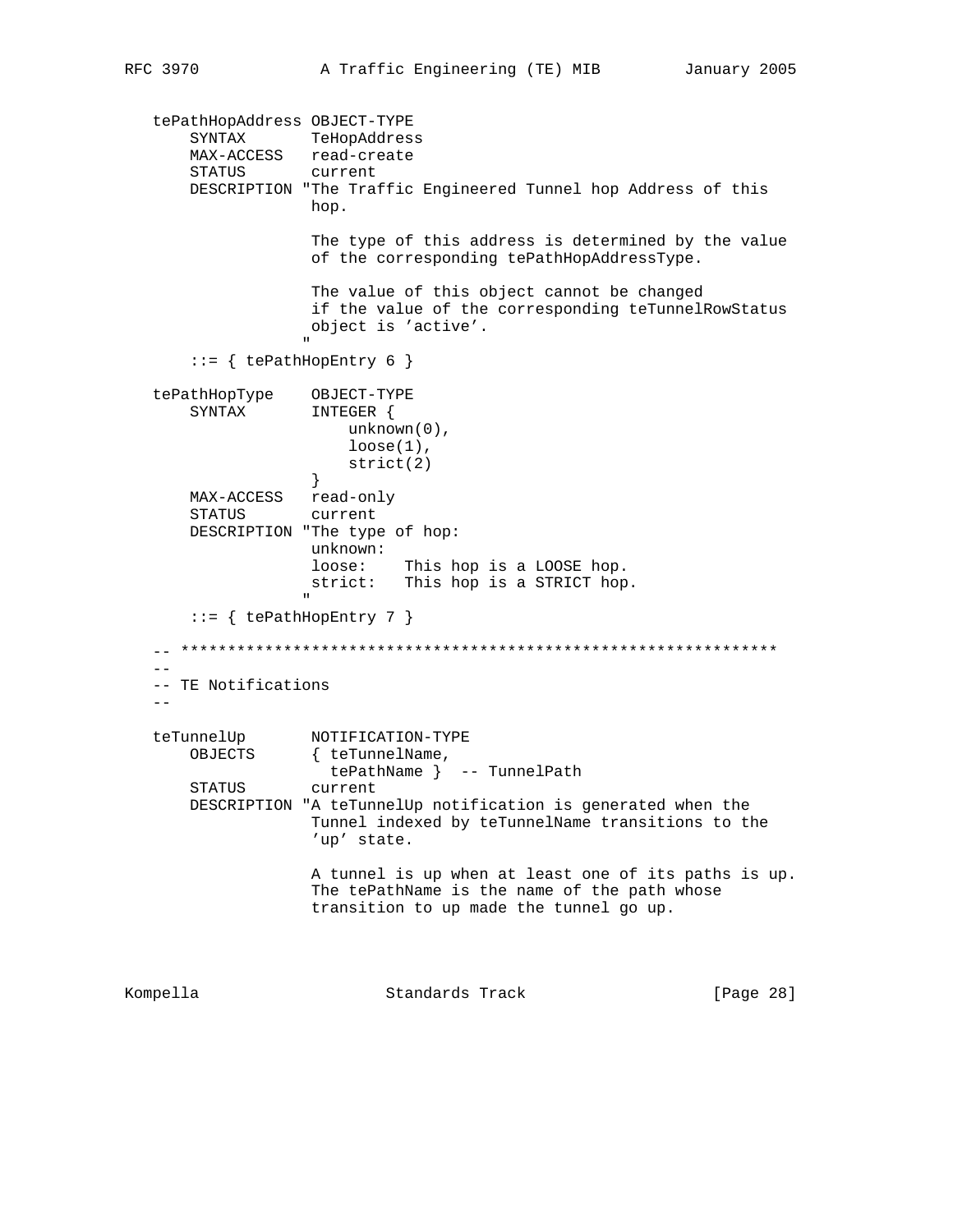This notification MUST be limited to at most one every minute, in case the tunnel flaps up and down. " ::= { teMIBNotifications 1 } teTunnelDown NOTIFICATION-TYPE OBJECTS { teTunnelName, tePathName } -- TunnelPath STATUS current DESCRIPTION "A teTunnelDown notification is generated when the Tunnel indexed by teTunnelName transitions to the 'down' state. A tunnel is up when at least one of its paths is up. The tePathName is the name of the path whose transition to down made the tunnel go down. This notification MUST be limited to at most one every minute, in case the tunnel flaps up and down. " "The contract of the contract of the contract of the contract of the contract of the contract of the contract of the contract of the contract of the contract of the contract of the contract of the contract of the contrac ::= { teMIBNotifications 2 } teTunnelChanged NOTIFICATION-TYPE OBJECTS { teTunnelName, tePathName } -- toTunnelPath STATUS current DESCRIPTION "A teTunnelChanged notification is generated when an active path on the Tunnel indexed by teTunnelName changes or a new path becomes active. The value of tePathName is the new active path. This notification MUST be limited to at most one every minute, in case the tunnel changes quickly. " "The contract of the contract of the contract of the contract of the contract of the contract of the contract of the contract of the contract of the contract of the contract of the contract of the contract of the contrac ::= { teMIBNotifications 3 } teTunnelRerouted NOTIFICATION-TYPE OBJECTS { teTunnelName, tePathName } -- toTunnelPath STATUS current DESCRIPTION "A teTunnelRerouted notification is generated when an active path for the Tunnel indexed by teTunnelName stays the same, but its route changes. This notification MUST be limited to at most one every minute, in case the tunnel reroutes quickly. " "The contract of the contract of the contract of the contract of the contract of the contract of the contract of the contract of the contract of the contract of the contract of the contract of the contract of the contrac ::= { teMIBNotifications 4 } Kompella Standards Track [Page 29]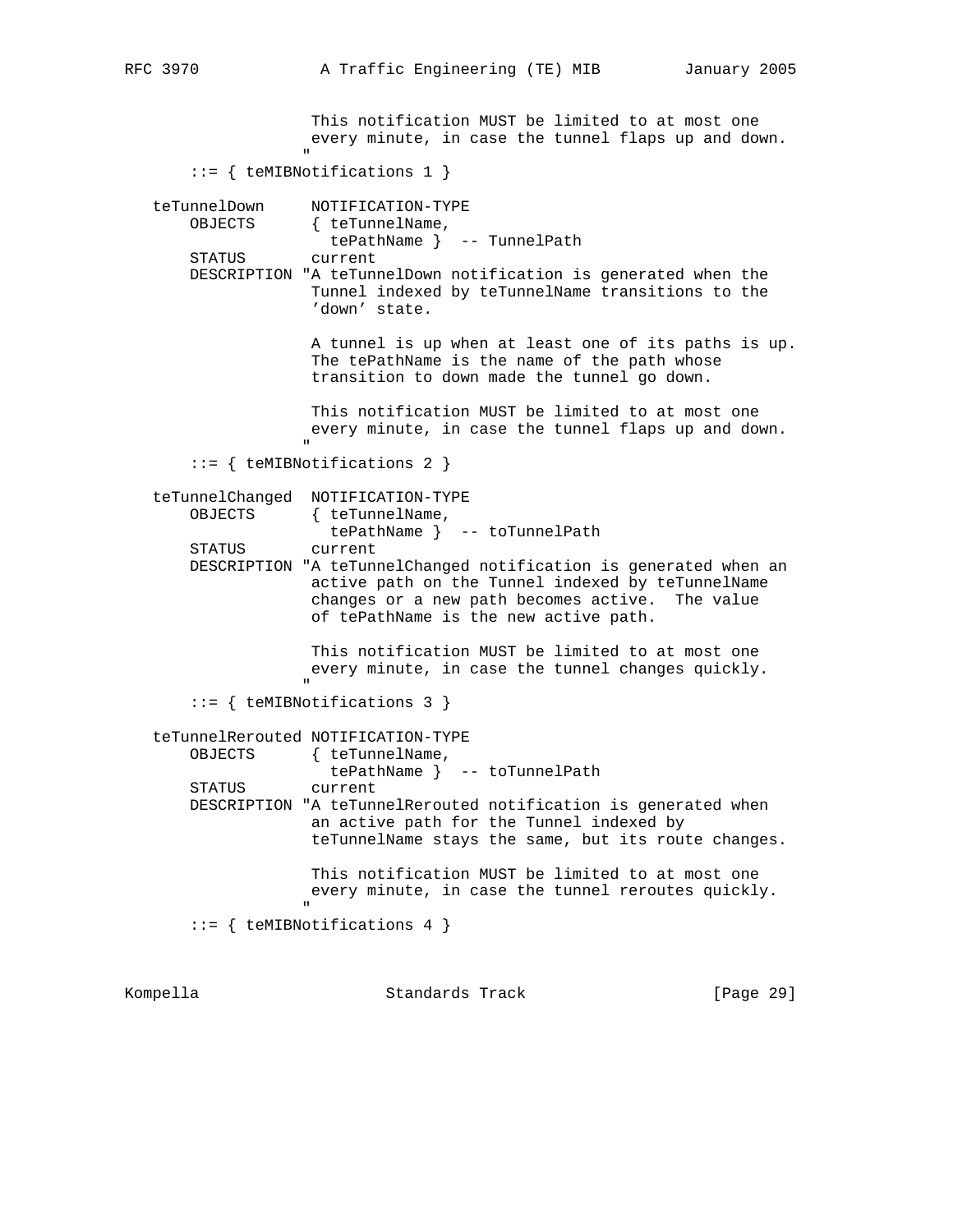```
 -- End of TE-MIB objects
   -- ****************************************************************
 --
   -- TE Compliance Statements
  - - teGroups
       OBJECT IDENTIFIER ::= { teMIBConformance 1 }
   teModuleCompliance
       OBJECT IDENTIFIER ::= { teMIBConformance 2 }
   -- ****************************************************************
 --
   -- TE object groups
  - - teTrafficEngineeringGroup OBJECT-GROUP
       OBJECTS {
            teTunnelName,
            teTunnelNextPathIndex,
            teTunnelRowStatus,
            teTunnelStorageType,
            teTunnelSourceAddressType,
            teTunnelSourceAddress,
            teTunnelDestinationAddressType,
            teTunnelDestinationAddress,
            teTunnelState,
            teTunnelDiscontinuityTimer,
            teTunnelOctets,
            teTunnelPackets,
            teTunnelLPOctets,
            teTunnelLPPackets,
            teTunnelAge,
            teTunnelTimeUp,
            teTunnelPrimaryTimeUp,
            teTunnelTransitions,
            teTunnelLastTransition,
            teTunnelPathChanges,
            teTunnelLastPathChange,
            teTunnelConfiguredPaths,
            teTunnelStandbyPaths,
            teTunnelOperationalPaths,
            tePathBandwidth,
            tePathIncludeAny,
            tePathIncludeAll,
            tePathExclude,
```
Kompella **Standards Track** [Page 30]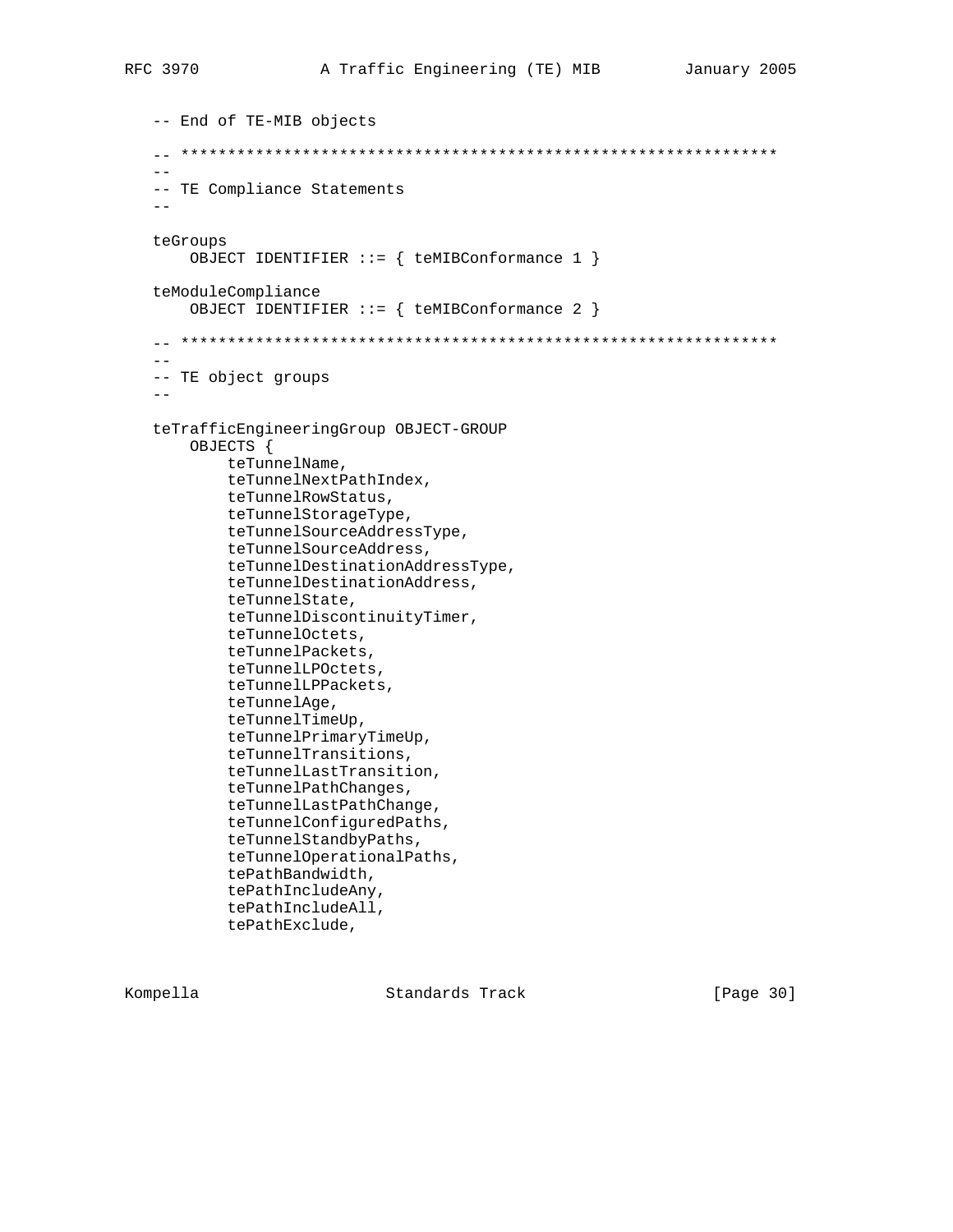```
 tePathSetupPriority,
         tePathHoldPriority,
         tePathProperties,
         tePathOperStatus,
         tePathAdminStatus,
         tePathComputedRoute,
         tePathRecordedRoute,
         teDistProtocol,
         teSignalingProto,
         teNotificationEnable,
         teNextTunnelIndex,
         teNextPathHopIndex,
         teAdminGroupName,
         teAdminGroupRowStatus,
         teConfiguredTunnels,
         teActiveTunnels,
         tePrimaryTunnels,
         tePathName,
         tePathType,
         tePathRowStatus,
         tePathStorageType,
         tePathConfiguredRoute,
         tePathHopRowStatus,
         tePathHopStorageType,
         tePathHopAddrType,
         tePathHopAddress,
         tePathHopType
     }
    STATUS current
    DESCRIPTION "Objects for Traffic Engineering in this MIB module."
    ::= \{ \text{teGroups 1 } \} teNotificationGroup NOTIFICATION-GROUP
   NOTIFICATIONS {
       teTunnelUp,
       teTunnelDown,
       teTunnelChanged,
       teTunnelRerouted
    }
    STATUS current
   DESCRIPTION "Notifications specified in this MIB module."
   ::= { teGroups 2 }
 -- ****************************************************************
- - -- TE compliance statements
- - -- There are four compliance statements: read-only and full
```
Kompella Standards Track [Page 31]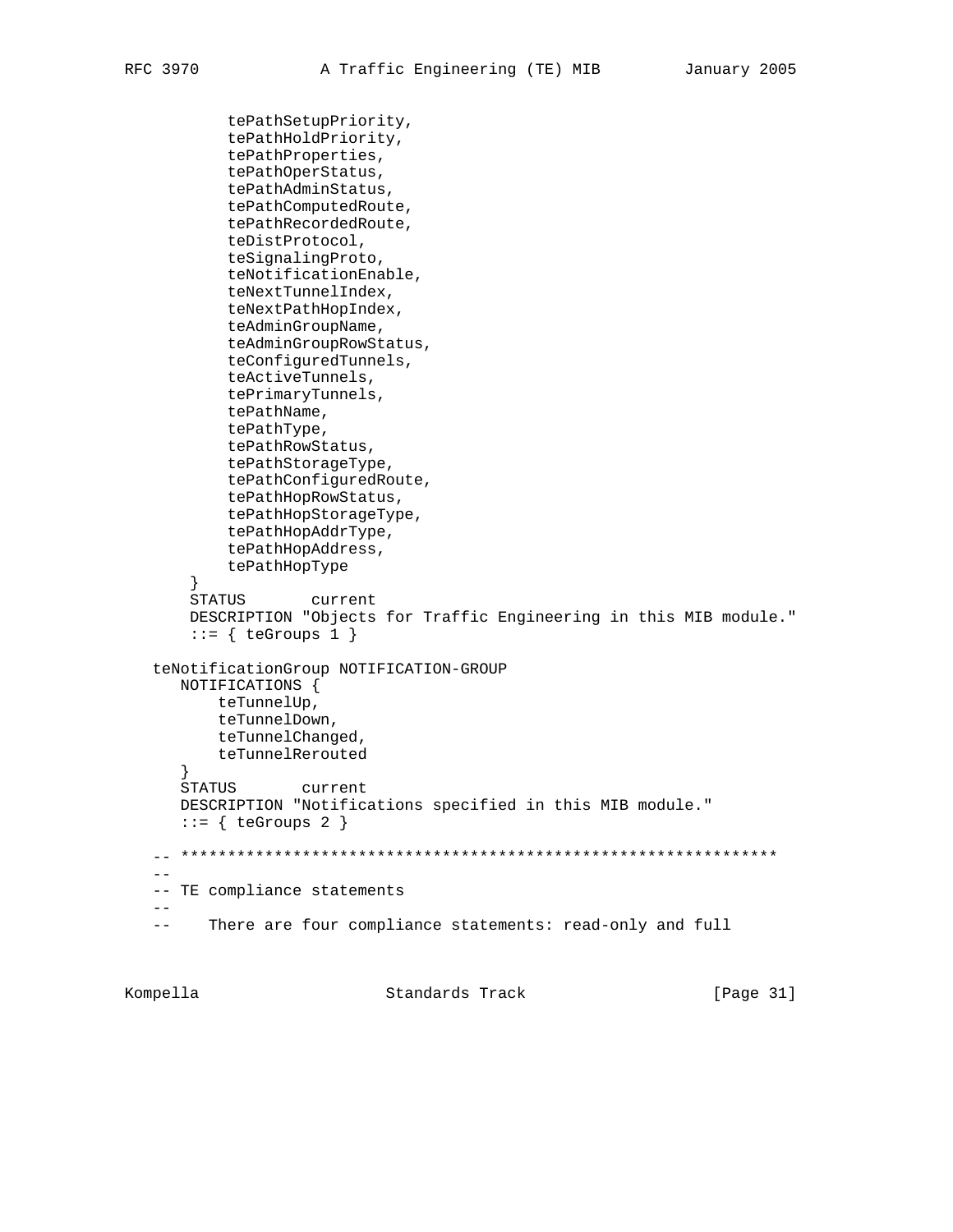```
RFC 3970 A Traffic Engineering (TE) MIB January 2005
      compliance for regular TE devices, and read-only and full
   -- compliance for path computation servers.
 --
   teModuleReadOnlyCompliance MODULE-COMPLIANCE
       STATUS current
       DESCRIPTION "When this MIB module is implemented without support
                 for read-create (i.e., in read-only mode), then such
                  an implementation can claim read-only compliance.
                  Such a device can be monitored but cannot be
                  configured with this MIB module.
 "
      MODULE -- enclosing module, i.e., TE-MIB
          MANDATORY-GROUPS {
             teTrafficEngineeringGroup
 }
         GROUP teNotificationGroup
          DESCRIPTION "Implementation of this group is optional."
         OBJECT teNotificationEnable
          MIN-ACCESS read-only
          DESCRIPTION "Write access is not required."
OBJECT teAdminGroupName
 MIN-ACCESS read-only
          DESCRIPTION "Write access is not required."
OBJECT teAdminGroupRowStatus
SYNTAX RowStatus { active(1) }
          MIN-ACCESS read-only
          DESCRIPTION "Write access is not required."
         OBJECT teTunnelName
          MIN-ACCESS read-only
          DESCRIPTION "Write access is not required."
OBJECT teTunnelRowStatus
SYNTAX RowStatus { active(1) }
 MIN-ACCESS read-only
          DESCRIPTION "Write access is not required."
         OBJECT teTunnelStorageType
          MIN-ACCESS read-only
          DESCRIPTION "Write access is not required."
```
Kompella Chambridge Standards Track [Page 32]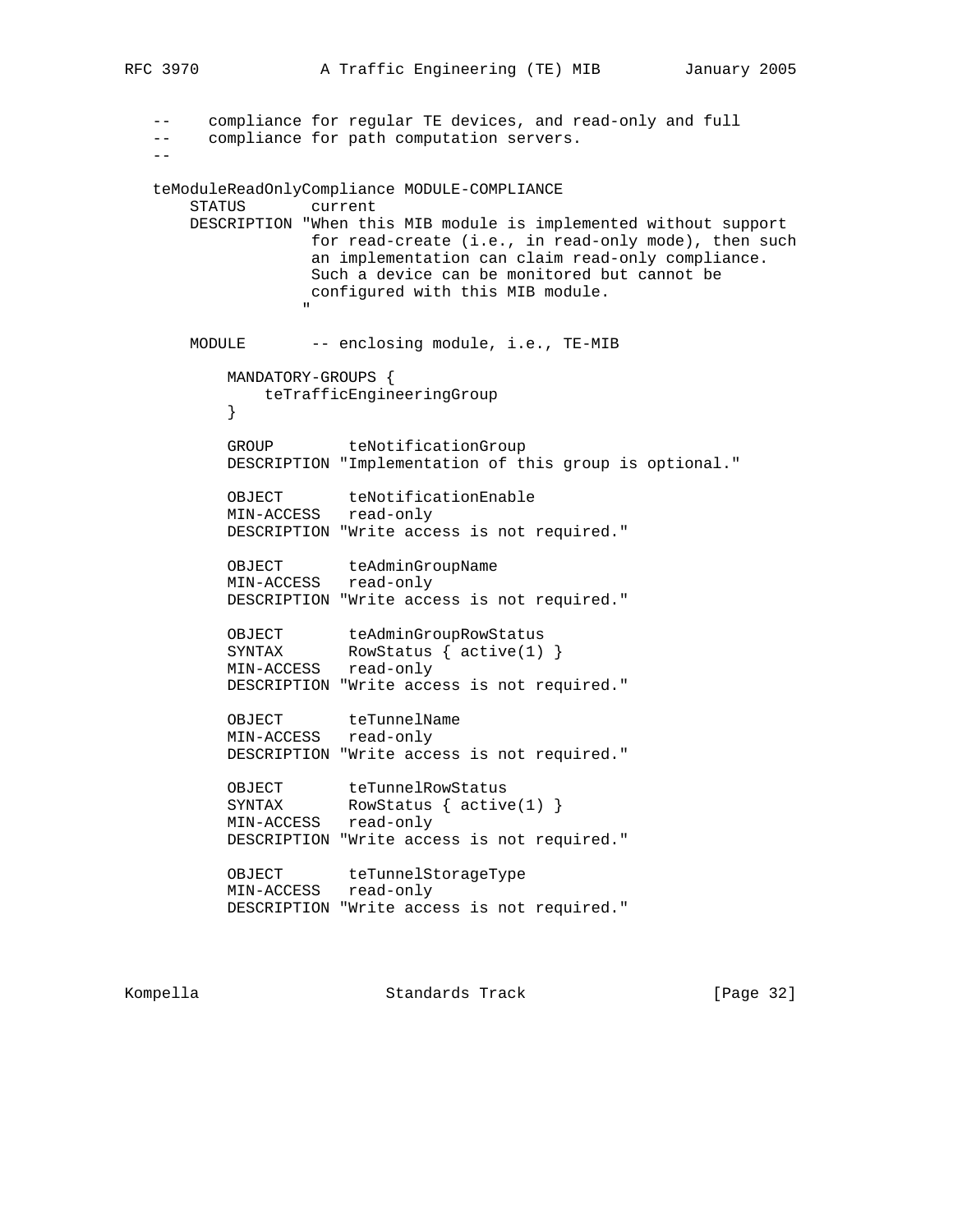OBJECT teTunnelSourceAddressType SYNTAX TeHopAddressType { ipv4(1), ipv6(2) } MIN-ACCESS read-only DESCRIPTION "Write access is not required. An implementation is only required to support IPv4 and IPv6 host addresses." OBJECT teTunnelSourceAddress MIN-ACCESS read-only DESCRIPTION "Write access is not required." OBJECT teTunnelDestinationAddressType MIN-ACCESS read-only DESCRIPTION "Write access is not required." OBJECT teTunnelDestinationAddress MIN-ACCESS read-only DESCRIPTION "Write access is not required." OBJECT tePathName MIN-ACCESS read-only DESCRIPTION "Write access is not required." OBJECT tePathRowStatus SYNTAX RowStatus { active(1) } MIN-ACCESS read-only DESCRIPTION "Write access is not required." OBJECT tePathStorageType MIN-ACCESS read-only DESCRIPTION "Write access is not required." OBJECT tePathType MIN-ACCESS read-only DESCRIPTION "Write access is not required." OBJECT tePathConfiguredRoute MIN-ACCESS read-only DESCRIPTION "Write access is not required." OBJECT tePathBandwidth MIN-ACCESS read-only DESCRIPTION "Write access is not required." OBJECT tePathIncludeAny MIN-ACCESS read-only DESCRIPTION "Write access is not required."

Kompella **Standards Track** [Page 33]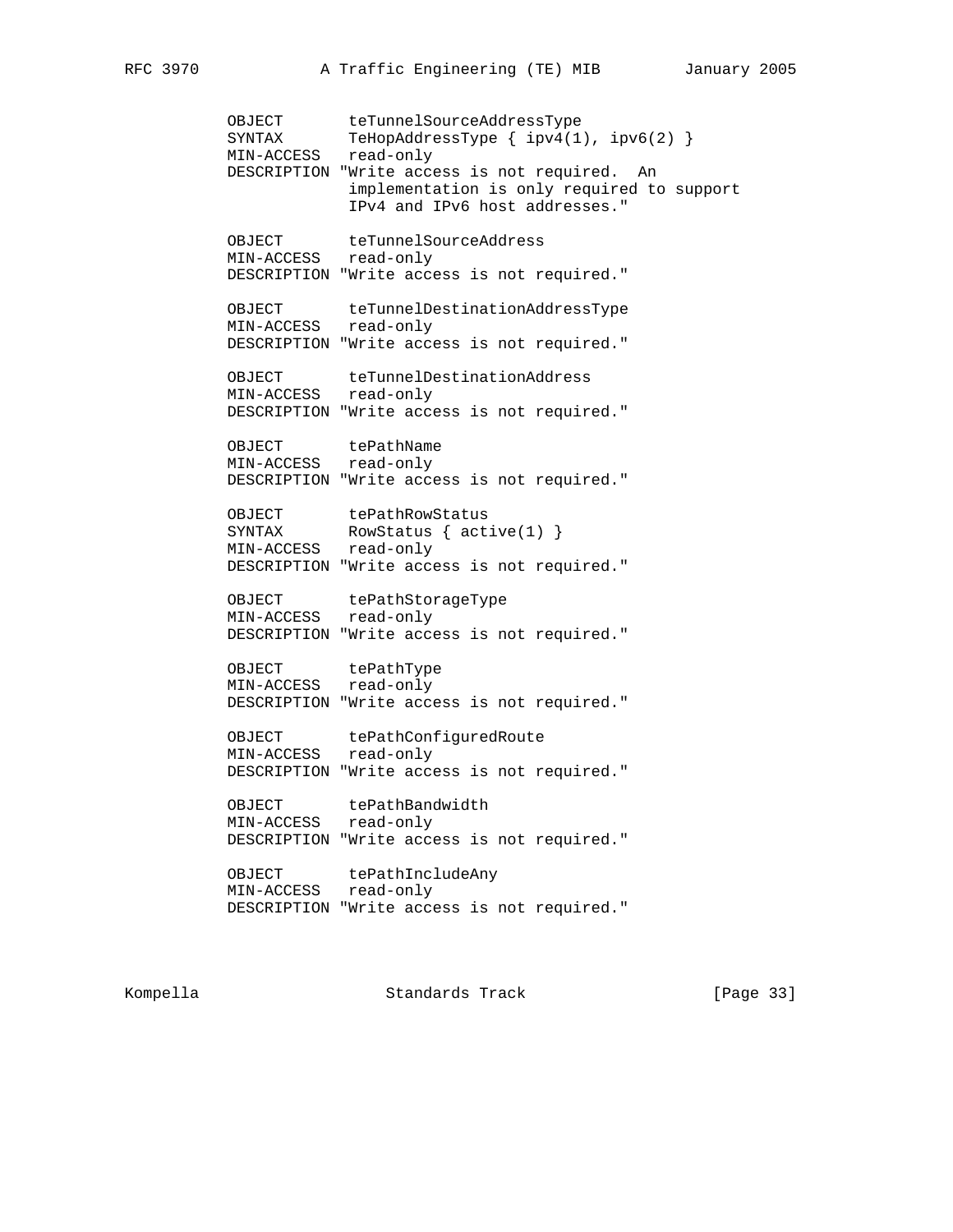OBJECT tePathIncludeAll MIN-ACCESS read-only DESCRIPTION "Write access is not required." OBJECT tePathExclude MIN-ACCESS read-only DESCRIPTION "Write access is not required." OBJECT tePathSetupPriority MIN-ACCESS read-only DESCRIPTION "Write access is not required." OBJECT tePathHoldPriority MIN-ACCESS read-only DESCRIPTION "Write access is not required." OBJECT tePathProperties MIN-ACCESS read-only DESCRIPTION "Write access is not required." OBJECT tePathAdminStatus MIN-ACCESS read-only DESCRIPTION "Write access is not required." OBJECT tePathHopRowStatus SYNTAX RowStatus { active(1) } MIN-ACCESS read-only DESCRIPTION "Write access is not required." OBJECT tePathHopStorageType MIN-ACCESS read-only DESCRIPTION "Write access is not required." OBJECT tePathHopAddrType MIN-ACCESS read-only DESCRIPTION "Write access is not required." OBJECT tePathHopAddress MIN-ACCESS read-only DESCRIPTION "Write access is not required." ::= { teModuleCompliance 1 } teModuleFullCompliance MODULE-COMPLIANCE STATUS current DESCRIPTION "When this MIB module is implemented with support for read-create, then the implementation can claim full compliance. Such devices can be both

Kompella Standards Track [Page 34]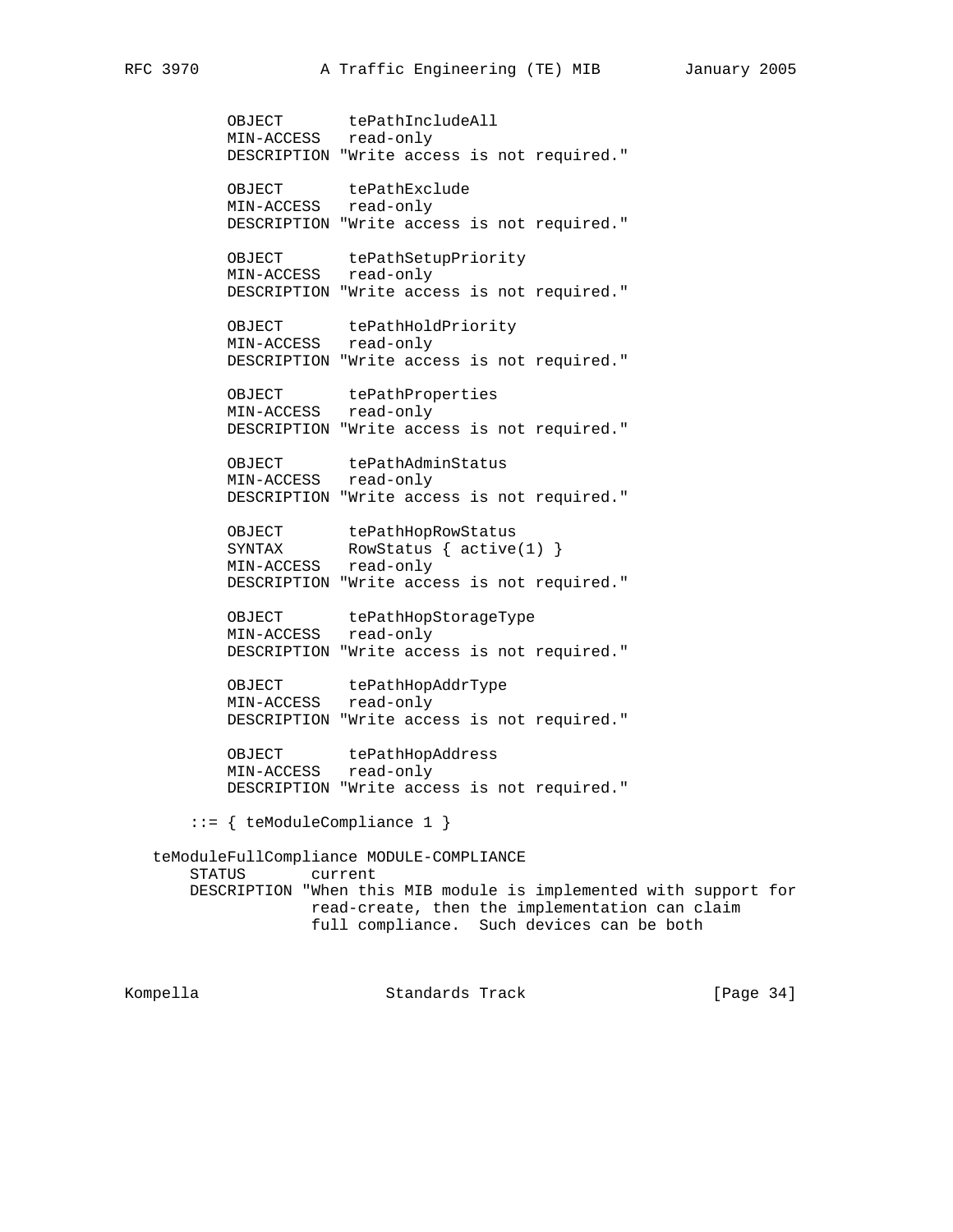monitored and configured with this MIB module. " "The contract of the contract of the contract of the contract of the contract of the contract of the contract of the contract of the contract of the contract of the contract of the contract of the contract of the contrac MODULE -- enclosing module, i.e., TE-MIB MANDATORY-GROUPS { teTrafficEngineeringGroup } GROUP teNotificationGroup DESCRIPTION "Implementation of this group is optional." OBJECT teAdminGroupRowStatus SYNTAX RowStatus { active(1) } WRITE-SYNTAX RowStatus { createAndGo(4), destroy(6) } DESCRIPTION "Support for notInService, createAndWait and notReady is not required. " OBJECT teTunnelRowStatus SYNTAX RowStatus { active(1), notInService(2) } WRITE-SYNTAX RowStatus { active(1), notInService(2), createAndGo(4), destroy(6)<br>} } DESCRIPTION "Support for createAndWait and notReady is not required. " OBJECT teTunnelSourceAddressType SYNTAX TeHopAddressType { ipv4(1), ipv6(2) } DESCRIPTION "Write access is required. An implementation is only required to support IPv4 and IPv6 host addresses. " OBJECT tePathRowStatus<br>SYNTAX RowStatus { act RowStatus  $\{$  active(1), notInService(2)  $\}$ WRITE-SYNTAX RowStatus  $\begin{cases} \text{active}(1), \text{ not} \text{In} \text{Service}(2), \end{cases}$  createAndGo(4), destroy(6) } DESCRIPTION "Support for createAndWait and notReady is not required. " OBJECT tePathHopRowStatus SYNTAX RowStatus { active(1), notInService(2) } WRITE-SYNTAX RowStatus  $\begin{cases} \text{active}(1), \text{ not} \text{In} \text{Service}(2), \end{cases}$ 

Kompella Standards Track [Page 35]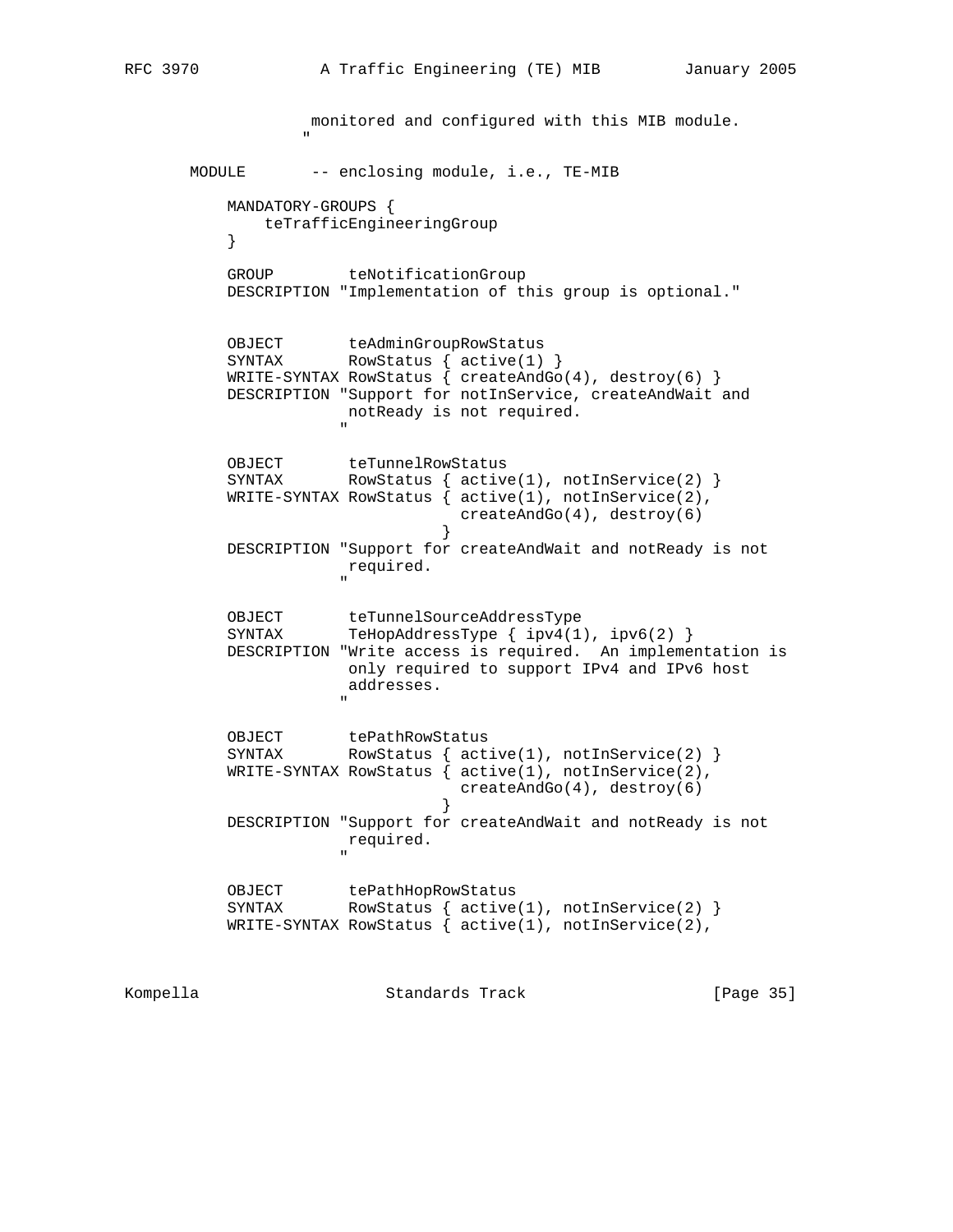createAndGo(4), destroy(6) } DESCRIPTION "Support for createAndWait and notReady is not required. " ::= { teModuleCompliance 2 } teModuleServerReadOnlyCompliance MODULE-COMPLIANCE STATUS current DESCRIPTION "When this MIB module is implemented by a path computation server without support for read-create (i.e., in read-only mode), then the implementation can claim read-only compliance. Such a device can be monitored but cannot be configured with this MIB module. " "The contract of the contract of the contract of the contract of the contract of the contract of the contract of the contract of the contract of the contract of the contract of the contract of the contract of the contrac MODULE -- enclosing module, i.e., TE-MIB MANDATORY-GROUPS { teTrafficEngineeringGroup } GROUP teNotificationGroup DESCRIPTION "Implementation of this group is optional." OBJECT teNotificationEnable MIN-ACCESS read-only DESCRIPTION "Write access is not required." OBJECT teAdminGroupName MIN-ACCESS read-only DESCRIPTION "Write access is not required." OBJECT teAdminGroupRowStatus<br>SYNTAX RowStatus { active(1) RowStatus  $\{$  active(1)  $\}$  MIN-ACCESS read-only DESCRIPTION "Write access is not required." OBJECT teTunnelName MIN-ACCESS read-only DESCRIPTION "Write access is not required." OBJECT teTunnelRowStatus<br>SYNTAX RowStatus { active RowStatus  $\{$  active(1)  $\}$  MIN-ACCESS read-only DESCRIPTION "Write access is not required."

Kompella Standards Track [Page 36]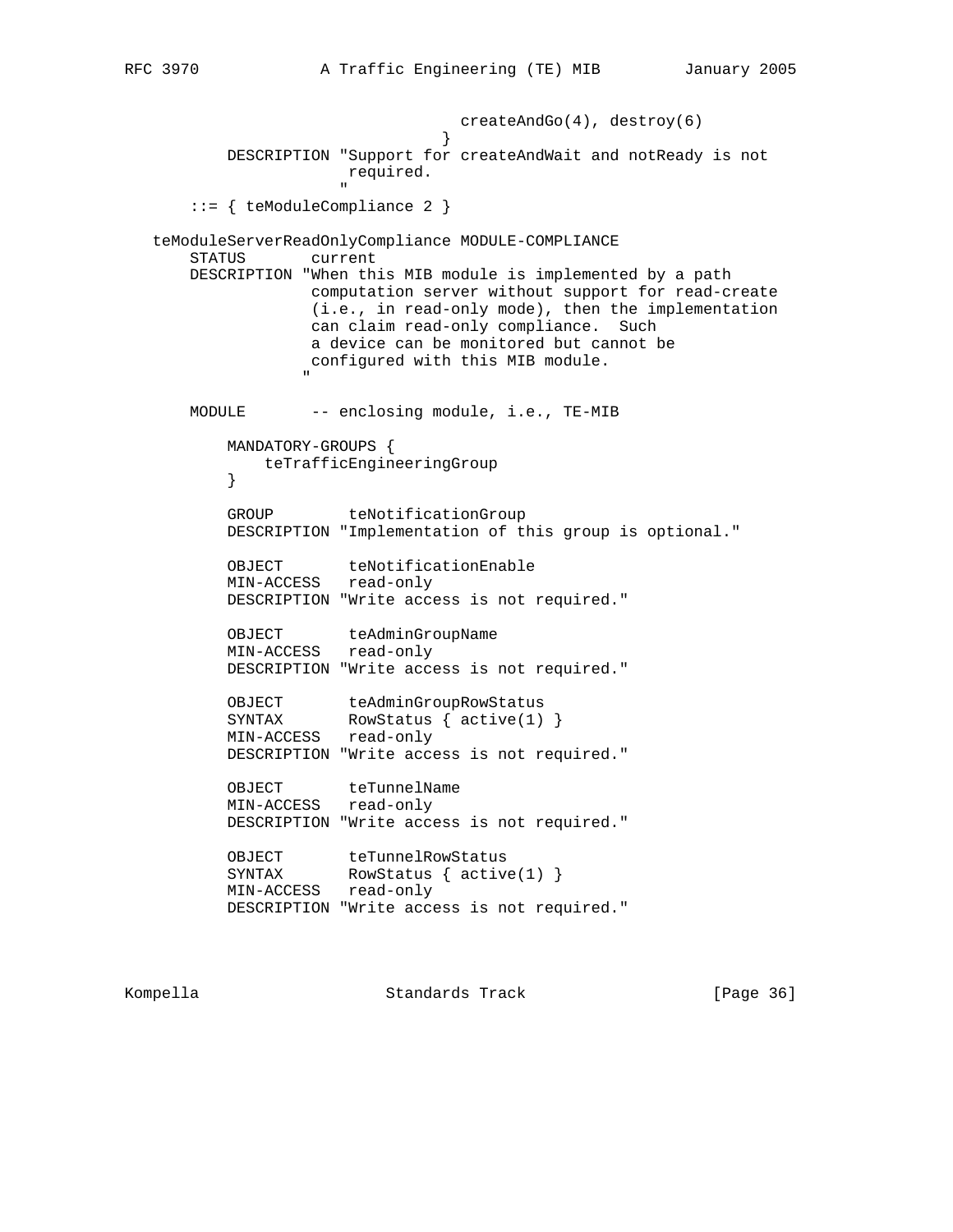OBJECT teTunnelStorageType MIN-ACCESS read-only DESCRIPTION "Write access is not required." OBJECT teTunnelSourceAddressType MIN-ACCESS read-only DESCRIPTION "Write access is not required. A path computation server SHOULD implement all types of tunnel source address types. " OBJECT teTunnelSourceAddress MIN-ACCESS read-only DESCRIPTION "Write access is not required." OBJECT teTunnelDestinationAddressType MIN-ACCESS read-only DESCRIPTION "Write access is not required." OBJECT teTunnelDestinationAddress MIN-ACCESS read-only DESCRIPTION "Write access is not required." OBJECT tePathName MIN-ACCESS read-only DESCRIPTION "Write access is not required." OBJECT tePathRowStatus SYNTAX RowStatus { active(1) } MIN-ACCESS read-only DESCRIPTION "Write access is not required." OBJECT tePathStorageType MIN-ACCESS read-only DESCRIPTION "Write access is not required." OBJECT tePathType MIN-ACCESS read-only DESCRIPTION "Write access is not required." OBJECT tePathConfiguredRoute MIN-ACCESS read-only DESCRIPTION "Write access is not required." OBJECT tePathBandwidth MIN-ACCESS read-only DESCRIPTION "Write access is not required."

Kompella Standards Track [Page 37]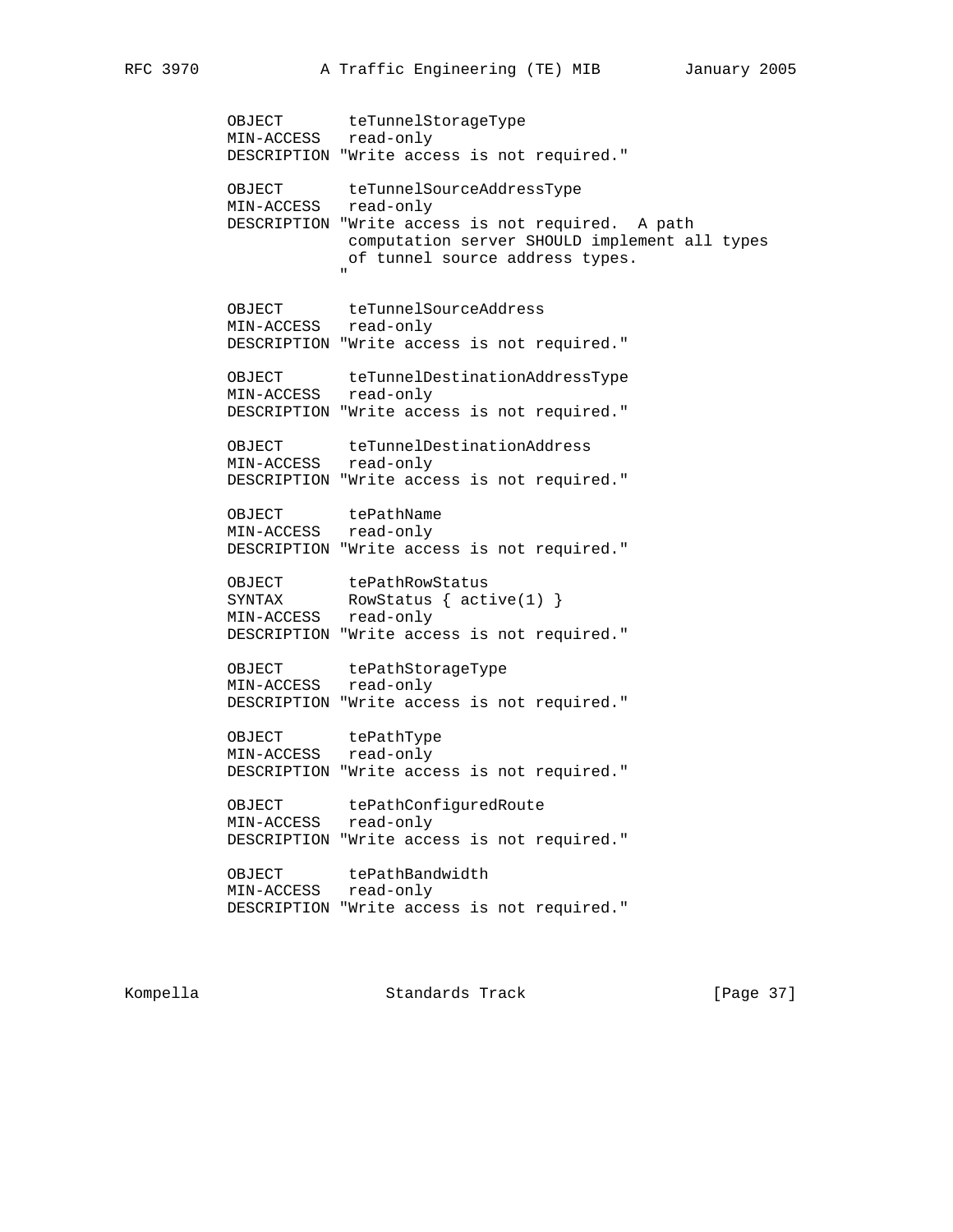OBJECT tePathIncludeAny MIN-ACCESS read-only DESCRIPTION "Write access is not required." OBJECT tePathIncludeAll MIN-ACCESS read-only DESCRIPTION "Write access is not required." OBJECT tePathExclude MIN-ACCESS read-only DESCRIPTION "Write access is not required." OBJECT tePathSetupPriority MIN-ACCESS read-only DESCRIPTION "Write access is not required." OBJECT tePathHoldPriority MIN-ACCESS read-only DESCRIPTION "Write access is not required." OBJECT tePathProperties MIN-ACCESS read-only DESCRIPTION "Write access is not required." OBJECT tePathAdminStatus MIN-ACCESS read-only DESCRIPTION "Write access is not required." OBJECT tePathHopRowStatus SYNTAX RowStatus { active(1) } MIN-ACCESS read-only DESCRIPTION "Write access is not required." OBJECT tePathHopStorageType MIN-ACCESS read-only DESCRIPTION "Write access is not required." OBJECT tePathHopAddrType MIN-ACCESS read-only DESCRIPTION "Write access is not required." OBJECT tePathHopAddress MIN-ACCESS read-only DESCRIPTION "Write access is not required." ::= { teModuleCompliance 3 }

teModuleServerFullCompliance MODULE-COMPLIANCE

Kompella **Standards Track** [Page 38]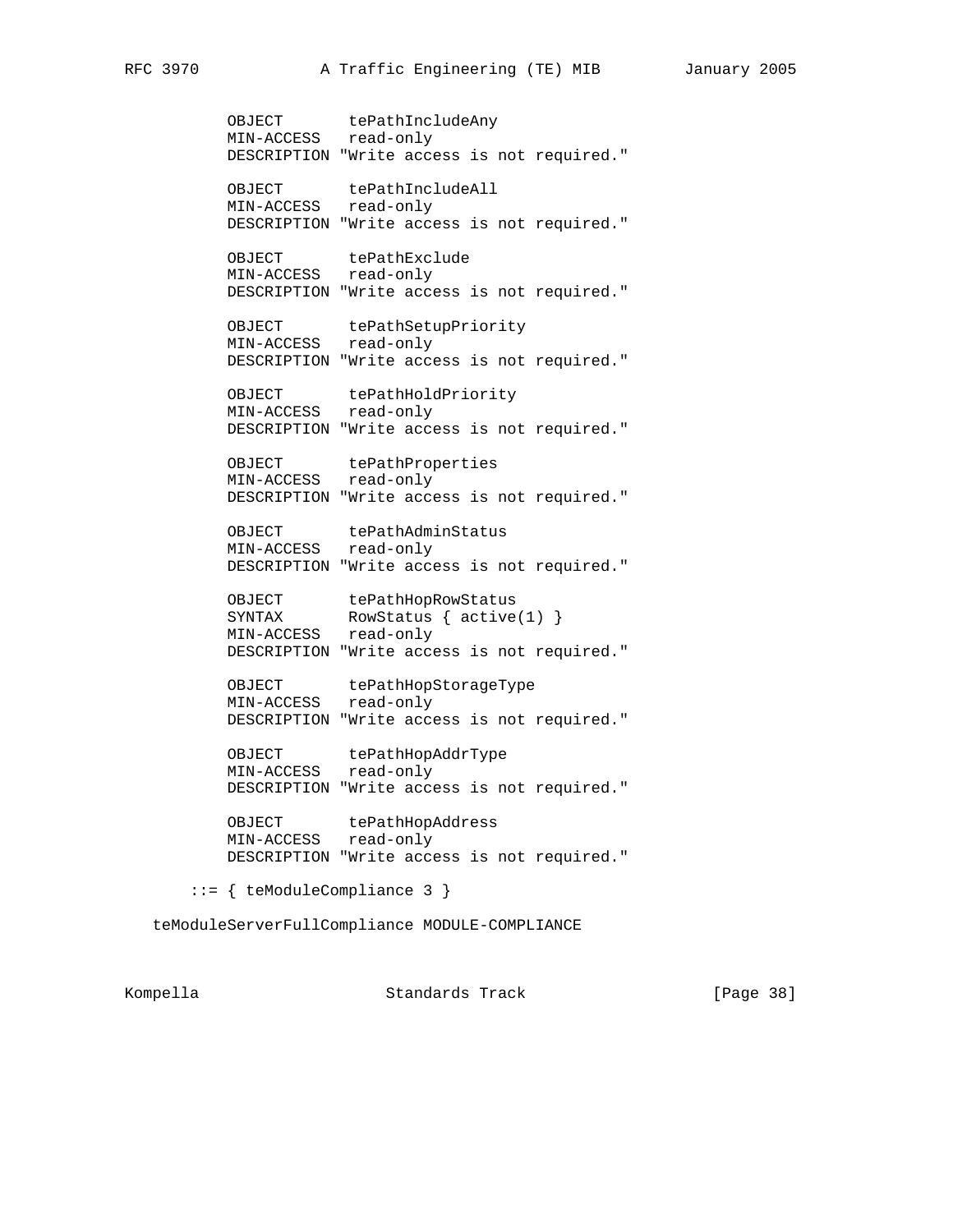STATUS current DESCRIPTION "When this MIB module is implemented by a path computation server with support for read-create, then the implementation can claim full compliance. " MODULE -- enclosing module, i.e., TE-MIB MANDATORY-GROUPS { teTrafficEngineeringGroup<br>} } GROUP teNotificationGroup DESCRIPTION "Implementation of this group is optional." OBJECT teAdminGroupRowStatus<br>SYNTAX RowStatus { active(1) RowStatus  $\{$  active(1)  $\}$ WRITE-SYNTAX RowStatus  $\{ \text{createdMod}(4), \text{destroy}(6) \}$  DESCRIPTION "Support for notInService, createAndWait, and notReady is not required. " OBJECT teTunnelRowStatus SYNTAX RowStatus { active(1), notInService(2) } WRITE-SYNTAX RowStatus { active(1), notInService(2), createAndGo(4), destroy(6) } DESCRIPTION "Support for createAndWait and notReady is not required. " OBJECT teTunnelSourceAddressType DESCRIPTION "Write access is required. An implementation of a path computation server SHOULD support all types of tunnel source address types. " OBJECT tePathRowStatus<br>SYNTAX RowStatus { act RowStatus  $\{$  active(1), notInService(2)  $\}$  WRITE-SYNTAX RowStatus { active(1), notInService(2), createAndGo(4), destroy(6) } DESCRIPTION "Support for createAndWait and notReady is not required. " OBJECT tePathHopRowStatus

Kompella Chambreach Standards Track [Page 39]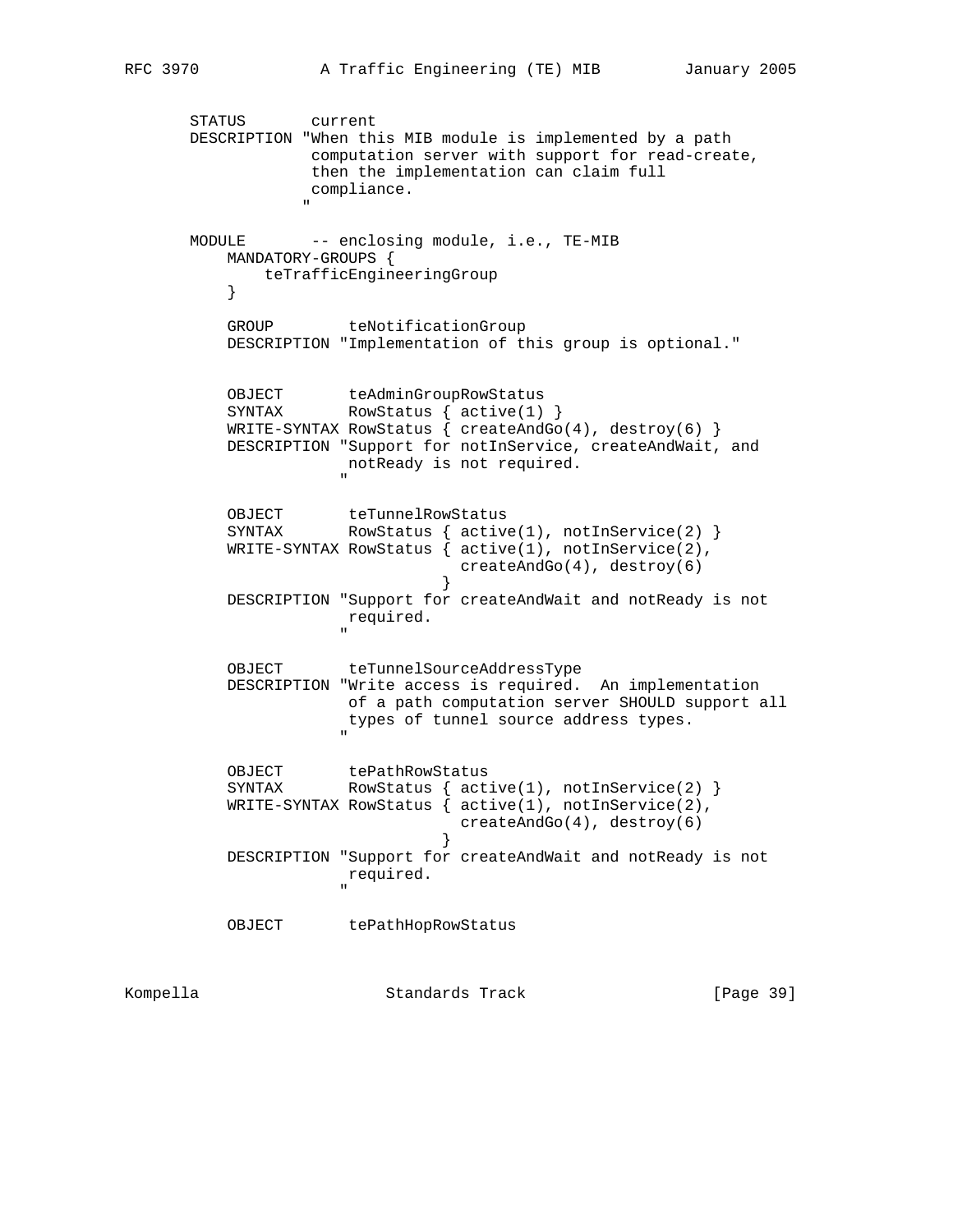```
SYNTAX RowStatus \{ active(1), notInService(2) \} WRITE-SYNTAX RowStatus { active(1), notInService(2),
                              createAndGo(4), destroy(6)
 }
         DESCRIPTION "Support for createAndWait and notReady is not
                    required.
 "
      ::= { teModuleCompliance 4 }
```
END

- 6. References
- 6.1. Normative References
	- [1] Bradner, S., "Key words for use in RFCs to Indicate Requirement Levels", BCP 14, RFC 2119, March 1997.
	- [2] McCloghrie, K., Perkins, D., and J. Schoenwaelder, "Structure of Management Information Version 2 (SMIv2)", STD 58, RFC 2578, April 1999.
	- [3] McCloghrie, K., Perkins, D., and J. Schoenwaelder, "Textual Conventions for SMIv2", STD 58, RFC 2579, April 1999.
	- [4] McCloghrie, K., Perkins, D., and J. Schoenwaelder, "Conformance Statements for SMIv2", STD 58, RFC 2580, April 1999.
	- [5] Nadeau, T. and J. Cucchiara, "Definitions of Textual Conventions (TCs) for Multiprotocol Label Switching (MPLS) Management", RFC 3811, June 2004.
	- [6] Harrington, D., Presuhn, R., and B. Wijnen, "An Architecture for Describing Simple Network Management Protocol (SNMP) Management Frameworks", STD 62, RFC 3411, December 2002.
	- [7] Awduche, D., Malcolm, J., Agogbua, J., O'Dell, M., and J. McManus, "Requirements for Traffic Engineering Over MPLS", RFC 2702, September 1999.
- 6.2. Informative References
	- [8] Awduche, D., Berger, L., Gan, D., Li, T., Srinivasan, V., and G. Swallow, "RSVP-TE: Extensions to RSVP for LSP Tunnels", RFC 3209, December 2001.

Kompella Standards Track [Page 40]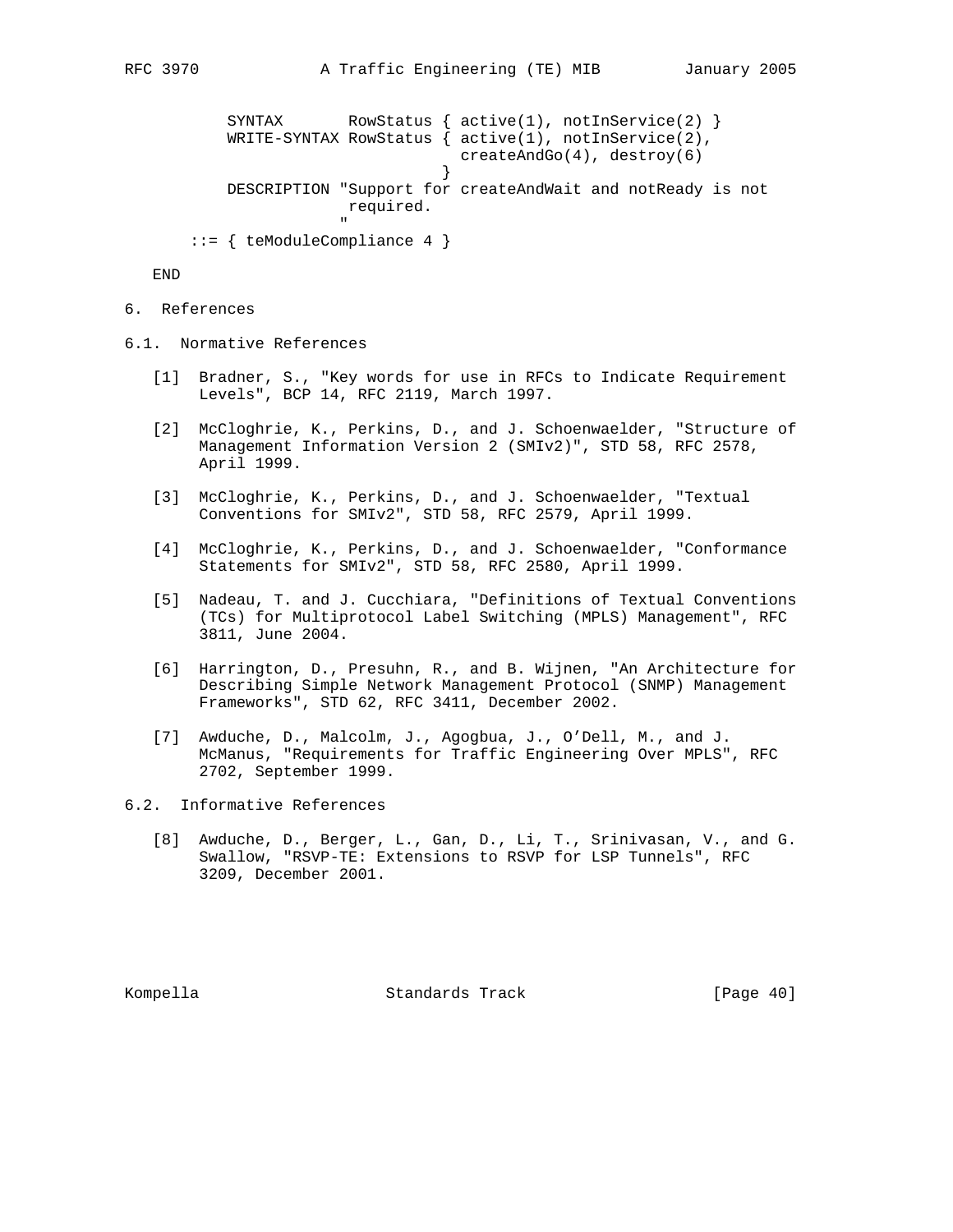- [9] Case, J., Mundy, R., Partain, D., and B. Stewart, "Introduction and Applicability Statements for Internet-Standard Management Framework", RFC 3410, December 2002.
- [10] McCloghrie, K. and F. Kastenholz, "The Interfaces Group MIB", RFC 2863, June 2000.
- [11] Thaler, D., "IP Tunnel MIB", RFC 2667, August 1999.
- [12] Jamoussi, B., Andersson, L., Callon, R., Dantu, R., Wu, L., Doolan, P., Worster, T., Feldman, N., Fredette, A., Girish, M., Gray, E., Heinanen, J., Kilty, T., and A. Malis, "Constraint- Based LSP Setup using LDP", RFC 3212, January 2002.
- 7. Security Considerations

 This MIB module relates to the configuration and management of Traffic Engineering tunnels. The unauthorized manipulation of fields in the tables teAdminGroupTable, teTunnelTable, tePathTable, and tePathHopTable may lead to tunnel flapping, tunnel paths being changed, or traffic being disrupted. In addition, if these tables are read by unauthorized parties, the information can be used to trace traffic patterns, traffic volumes, and tunnel paths. This may be considered proprietary and confidential information by some providers.

 There are a number of management objects defined in this MIB module with a MAX-ACCESS clause of read-write and/or read-create. Such objects may be considered sensitive or vulnerable in some network environments. The support for SET operations in a non-secure environment without proper protection can have a negative effect on network operations. These are the tables and objects and their sensitivity/vulnerability:

 teAdminGroupTable: Changing this will affect the semantics of include and exclude constraints, and thus traffic takes unintended routes.

 teTunnelTable: Changing this affects many properties of traffic tunnels.

 tePathTable: Changing this affects the constraints (including bandwidth) of tunnel paths, as well as the status of the path.

 tePathHopTable: Changing this affects the route followed by a traffic tunnel path.

Kompella **Standards Track** [Page 41]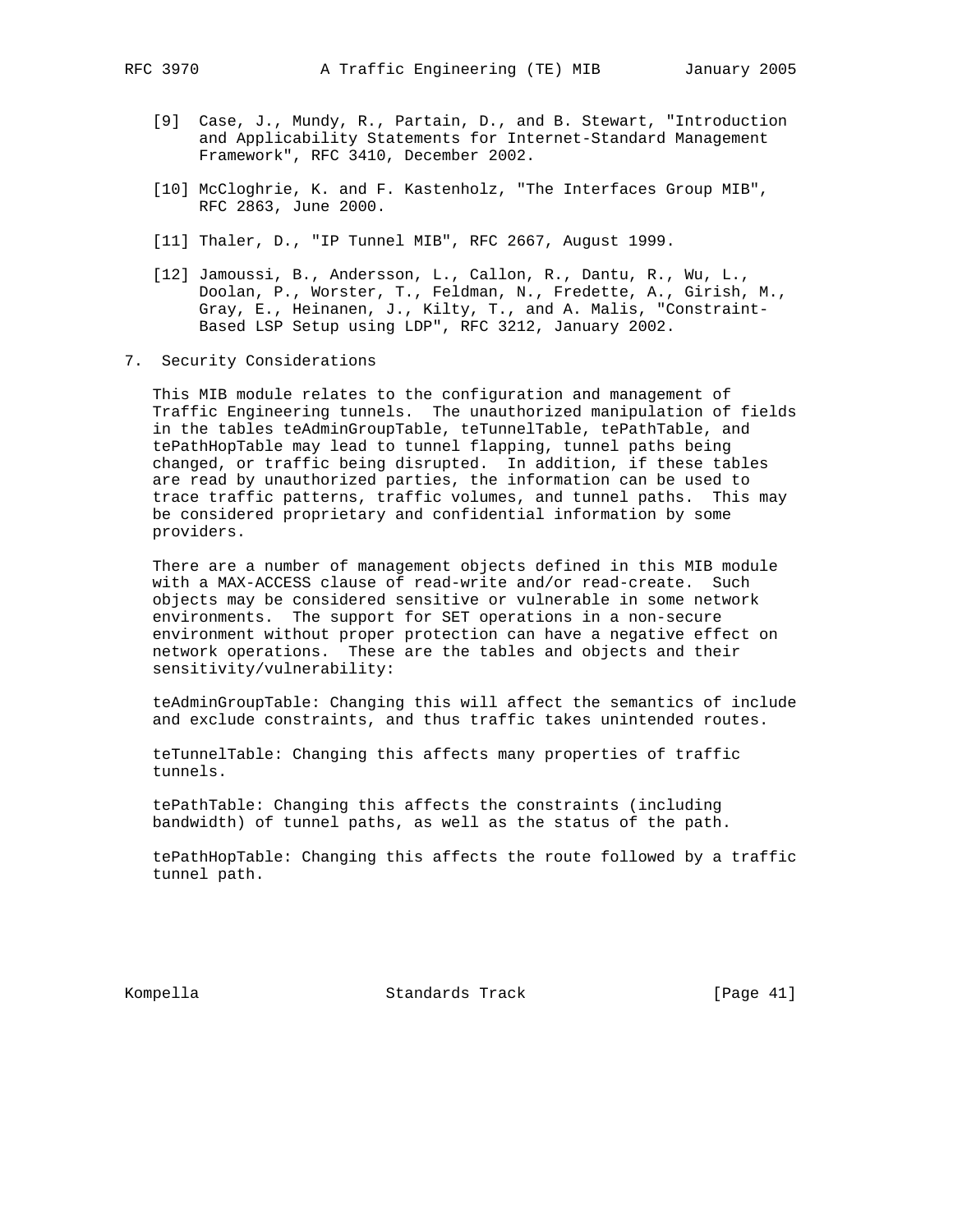Some of the readable objects in this MIB module (i.e., objects with a MAX-ACCESS other than not-accessible) may be considered sensitive or vulnerable in some network environments. It is thus important to control even GET and/or NOTIFY access to these objects and possibly to even encrypt the values of these objects when sending them over the network via SNMP. These are the tables and objects and their sensitivity/vulnerability:

 teTunnelTable: Describes tunnel endpoints and traffic volumes. tePathTable: Describes path properties. tePathHopTable: Describes path routes.

 SNMP versions prior to SNMPv3 did not include adequate security. Even if the network itself is secure (for example by using IPSec), even then, there is no control as to who on the secure network is allowed to access and GET/SET (read/change/create/delete) the objects in this MIB module.

 It is RECOMMENDED that implementers consider the security features as provided by the SNMPv3 framework (see [9], section 8), including full support for the SNMPv3 cryptographic mechanisms (for authentication and privacy).

 Further, deployment of SNMP versions prior to SNMPv3 is NOT RECOMMENDED. Instead, it is RECOMMENDED to deploy SNMPv3 and to enable cryptographic security. It is then a customer/operator responsibility to ensure that the SNMP entity giving access to an instance of this MIB module is properly configured to give access to the objects only to those principals (users) that have legitimate rights to indeed GET or SET (change/create/delete) them.

Acknowledgments

 It was Tony Li's suggestion that the author embark on this MIB. Many thanks to him and to Der-Hwa Gan for their input and help.

 Many thanks, too, to Bert Wijnen for his incredible help, both with improving the correctness, structure, and readability of the MIB module, and with the text of the RFC. Thanks also to Adrian Farrel for his detailed review.

Kompella **Standards Track** [Page 42]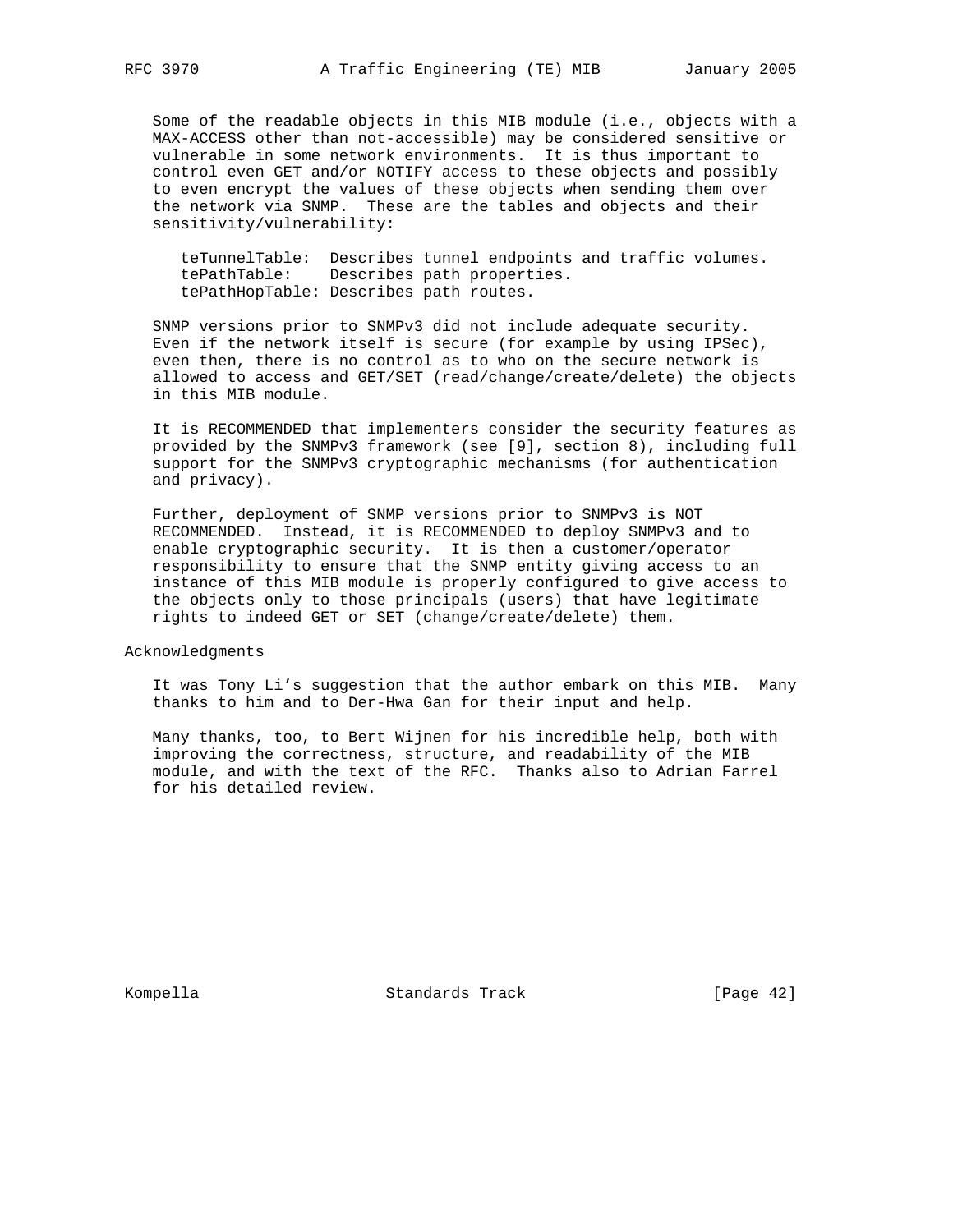Author's Address

 Kireeti Kompella Juniper Networks, Inc. 1194 N. Mathilda Ave Sunnyvale, CA 94089

EMail: kireeti@juniper.net

Kompella **Standards Track** [Page 43]